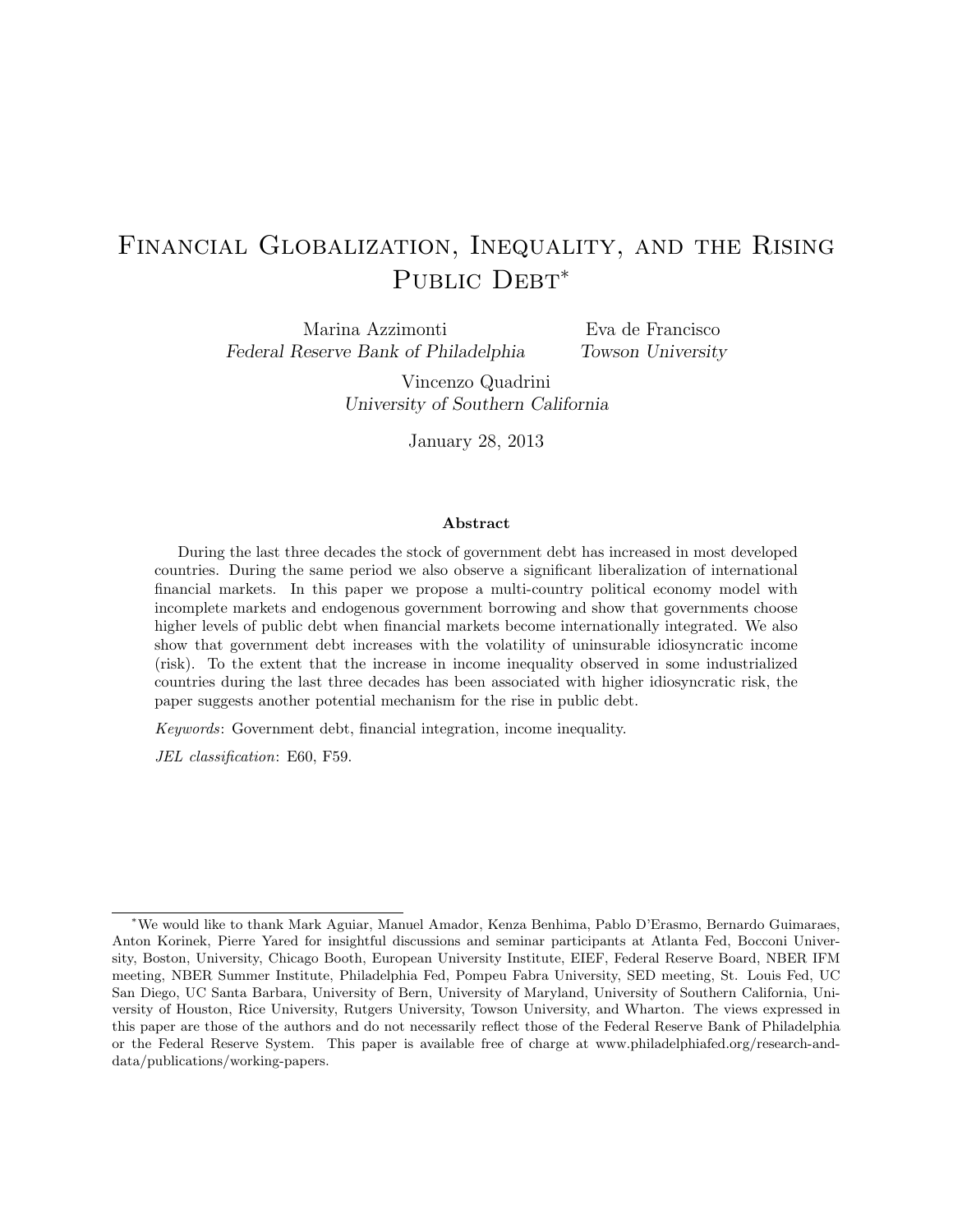### 1 Introduction

During the last three decades, we have observed an increase in the stock of public debt in most developed countries. As shown in the top panel of Figure 1, the stock of public debt in OECD countries has increased from around 30 percent of GDP in the early 1980s to about 50 percent in 2005. Similar increases are observed in the United States and Europe.

Historically, the dynamics of public debt have been closely connected to war financing and business cycle fluctuations, where budget deficits and surpluses are instrumental in minimizing the distortionary effects of taxation. The tax-smoothing theory developed by Barro (1979) provides a rationale for such dynamics. However, when we look at the upward trend in public debt that started in the early 1980s, it becomes difficult to rationalize this trend with the tax-smoothing argument since this period has been characterized by relatively peaceful times and low macroeconomic volatility.

The last three decades have also been characterized by two additional trends. The first trend is the international liberalization of financial markets as shown in the second panel of Figure 1. This panel plots the index of financial liberalization constructed by Abiad, Detragiache and Tressel (2008) for the group of OECD countries, United States and Europe, and shows that the world financial markets have become much less regulated starting in the early 1980s. This pattern can also be seen with other indicators of international capital mobility as shown in Obstfeld and Taylor (2005). The second trend that took place during the last three decades is the increase in inequality as shown in last panel of Figure 1 which plots the share of income earned by the top 1% of the population as reported by Atkinson, Piketty, and Saez (2011).

In this paper we propose a theory in which government borrowing responds positively to financial liberalization. Furthermore, to the extent that income inequality is associated with higher uninsurable income risks, public debt also responds positively to income inequality. We study a multi-country model where agents face uninsurable idiosyncratic risks and public debt is held by private agents to smooth consumption. To keep tractability, we assume that there are two types of agents: those who face idiosyncratic risks (entrepreneurs) and those who are less exposed to these risks (workers). Government policies are determined through the aggregation of agents' preferences based on probabilistic voting.

Both agents have preferences for some public debt. Agents who face higher idiosyncratic risks (entrepreneurs) benefit from public debt because it provides an additional instrument to smooth consumption. The demand for safe assets for insurance purposes is reflected in the equilibrium interest rate being lower than the intertemporal discount rate. Agents who face lower risks, the workers, can also benefit from government borrowing. Because the equilibrium interest rate is lower than the intertemporal discount rate, workers would like to borrow. However, if they are constrained, public debt issued by the government could act as a substitute for private debt. The benefits from public borrowing, however, fade away as the stock of debt increases. Once the debt has reached a certain level, further increases require higher interest rates since entrepreneurs are already well insured. Although this may be still optimal for entrepreneurs, it becomes suboptimal for workers because they internalize that raising the stock of public debt increases its cost. Thus, once the debt has reached a certain level, workers do not support further increases; the internalization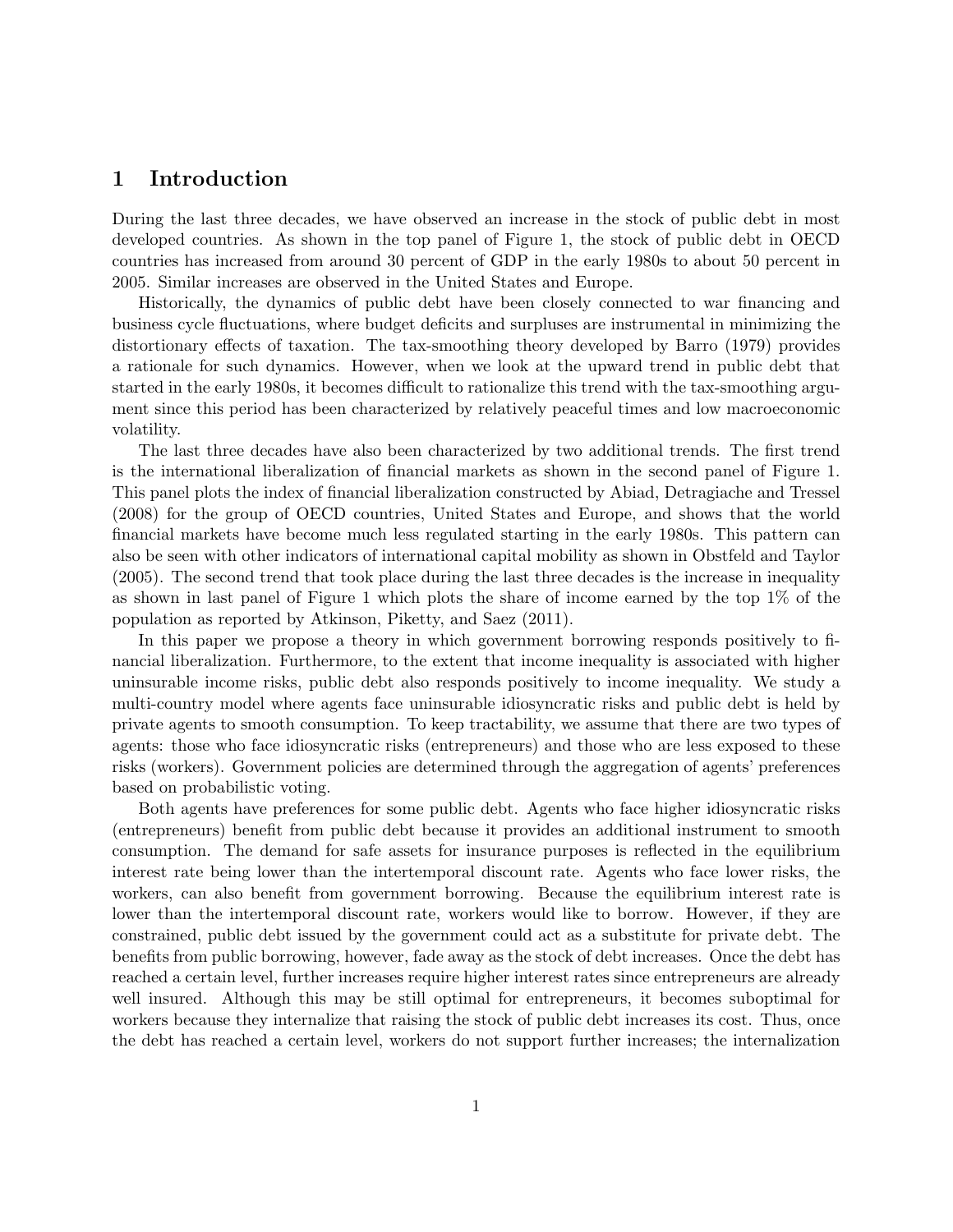

Figure 1: Public debt, financial liberalization, and inequality in advanced economies. Appendix A provides the definition of variables and the data sources.

of the increasing cost of debt serves as a limit to its growth.

How does financial integration affect the government incentive to issue debt? The central mechanism is the elasticity of the interest rate to the supply of debt. In a globalized world, both the demand and supply of government debt come not only from domestic agents (investors and governments) but also from their foreign counterparts. Therefore, when governments do not coordinate their actions, each country faces a lower elasticity of the interest rate to the supply of 'their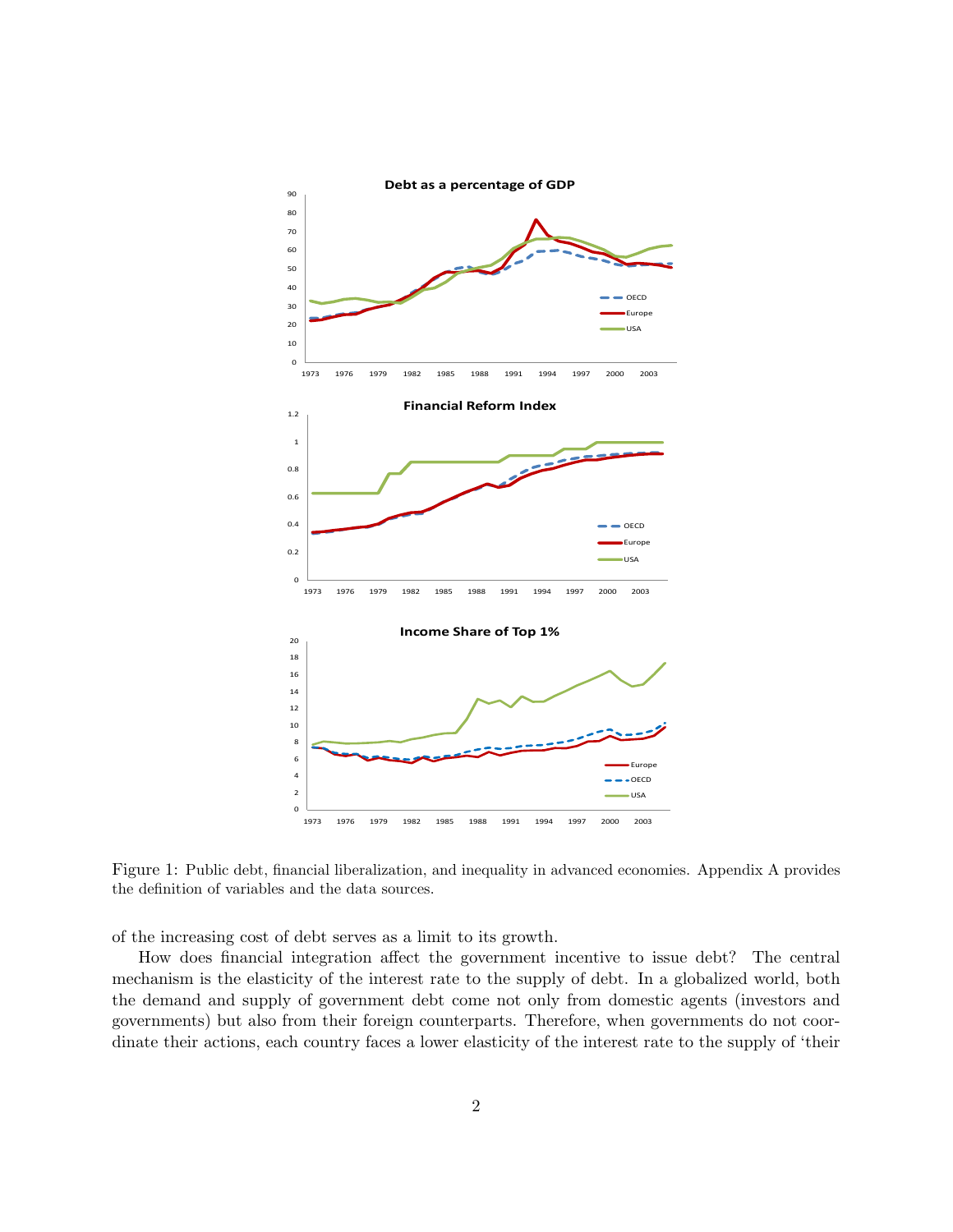own' government debt. Since the interest rate is less responsive to a country's debt, governments have more incentives to increase borrowing provided that workers have sufficient political influence. Thus, we have a mechanism through which capital liberalization increases government debt.

How does income risk affect preferences for public debt? When entrepreneurs face higher risks, they increase the demand for safe assets (government bonds). Then the issuance of more debt is beneficial for both entrepreneurs and workers. For entrepreneurs, it is beneficial because additional public bonds provide safe assets available for consumption smoothing and counterbalance the decline in the interest rate induced by the increased demand for bonds. For workers, it is beneficial because, through government debt, they can borrow at a lower interest rate.

An increase in uninsurable income risk leads to higher government borrowing independently of the international capital markets regime. However, if financial markets are integrated, our model could generate an increase in the government debt of all countries even if the increase in income risk arises only in a subset of countries. This is an important property of our model because, although the increase in public debt has been observed in most of the developed countries, the increase in income inequality took place only in a subset of countries. Provided that the observed income inequality is associated with increased uninsurable risks and financial markets are integrated, a worldwide rise in government borrowing could emerge in response to an increase in income inequality in only few countries. This is another dimension in which financial globalization plays an important role in the determination of government borrowing.

The organization of the paper is as follows. We first describe how the paper relates to various contributions in the literature. After the literature review, Section 2 describes the model and defines the equilibrium. Section 3 explores a simplified version of the model with only two periods, providing simple analytical intuition for the key results of the paper. Section 4.2 performs a quantitative analysis with the infinite horizon model. Section 5 conducts the empirical analysis and Section 6 concludes. All technical proofs are relegated to the Appendix.

### 1.1 Literature review

An influential theoretical literature studies the optimal choice of public debt over the business cycle with contributions by Barro (1979), Lucas and Stokey (1983), Aiyagari, Marcet, Sargent, and Seppala (2002), Angeletos (2002), Chari, Christiano, and Kehoe (1994), and Marcet and Scott (2009). We depart from the tax-smoothing mechanism because we abstract from aggregate fluctuations and distortionary taxation. Instead, we focus on the role of heterogeneity within a country that is assumed away in these papers.

The structure of our model is closer to models studied in Aiyagari and McGrattan (1998) and Shin (2006). In these papers the role of government debt is to partially complete the assets' market when agents are subject to uninsurable idiosyncratic risks. The government accumulates debt in order to crowd out private capital, which is inefficiently high due to precautionary savings. In our model, however, we abstract from capital accumulation and the government choice of debt is based on redistributive concerns. Because of this, our paper is also related to the literature on optimal redistributive policy in heterogeneous agent economies such as Krusell and Rios-Rull (1999) and Golosov and Sargent (2012), Golosov, Kocherlakota, and Tsyvinski (2003), Albanesi and Sleet (2006), Farhi and Werning (2008), and Corbae, D'Erasmo, and Kuruscu (2009).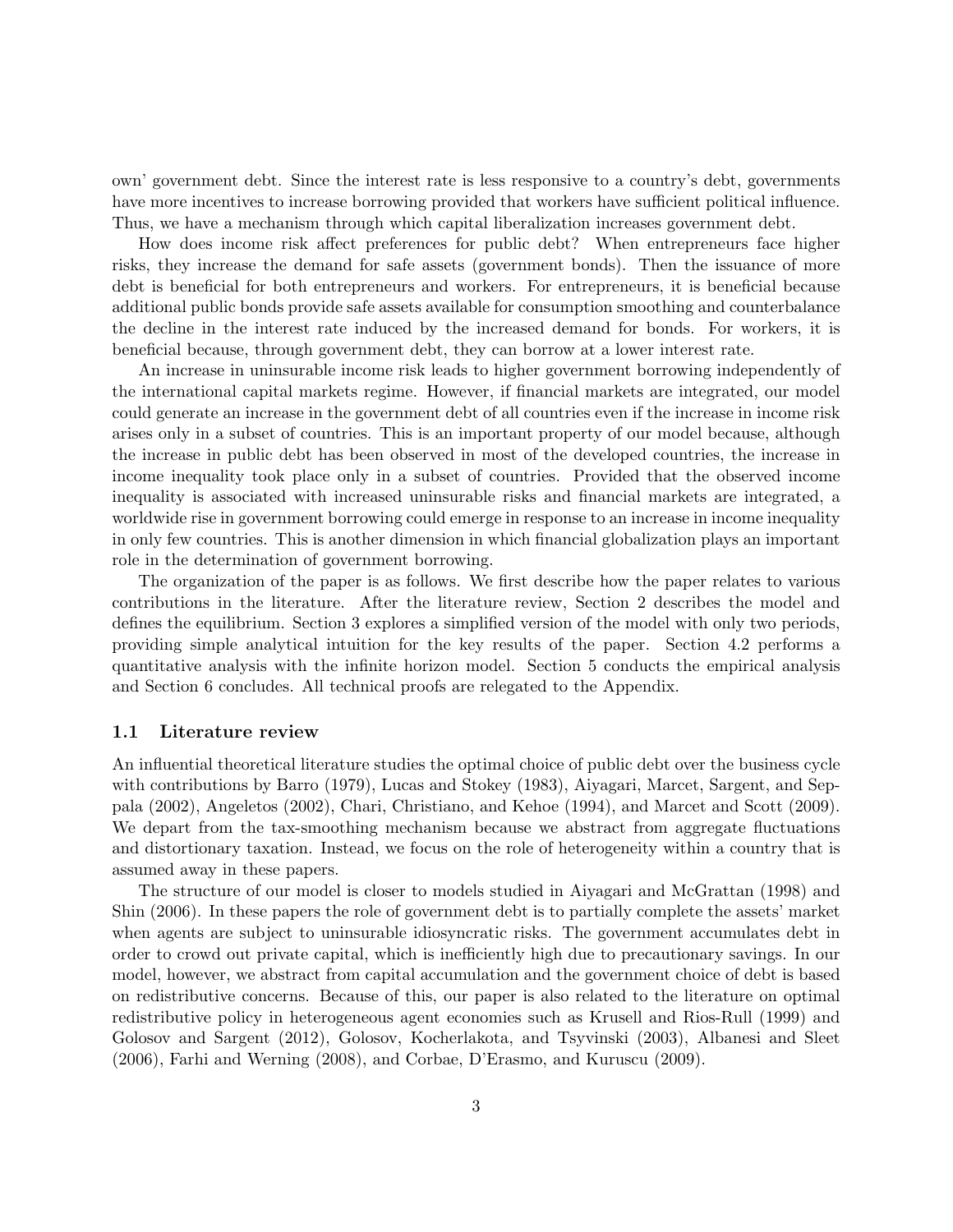The paper is also related to the literature on the political economy of debt initiated by Alesina and Tabellini (1990), Persson and Svensson (1989), and further developed by Battaglini and Coate (2008), Caballero and Yared (2008), Ilzetzki (2011), Aguiar and Amador (2011) and Song, Storesletten, and Zilibotti (2012). A common feature of these papers is the strategic use of public debt in economies where the interest rate is exogenous and governments (or decisive voters) with different preferences alternate in power. We abstract from political turnover and consider instead how the supply of government bonds endogenously affects interest rates and redistribution. The 'interest rate manipulation' channel is also present in Krusell, Martin, and Rios-Rull (2006) and in Azzimonti, de Francisco, and Krusell (2008), but it relies on the use of distortionary taxation which we assume away here.

Another difference with many of the papers that study the optimal public debt is that we consider an open economy environment with large countries. An exception is Chang (1990) who also studies how the international liberalization of capital markets affects government borrowing in an economy with overlapping generations. Although the structure of the model is different, the mechanism through which capital liberalization leads to higher government borrowing is similar. The analysis of Chang (1990), however, abstracts from risk. Kehoe (1989), Mendoza and Tesar (2005), and Quadrini (2005) also study equilibrium government policies with capital mobility, but in models without public debt or with public debt that is not chosen optimally. Cooper, Kempf, and Peled (2008) study the role of debt limits on governments within a federation. Our paper shows that even in the absence of the free rider problem present in fiscal federations, a country's participation in the international bond market can lead to higher sovereign debt.

The paper is also related to the literature that explores the importance of market incompleteness for international financial flows. Caballero, Farhi, and Gourinchas (2008), Mendoza, Quadrini, and Rios-Rull (2009), and Angeletos and Panousi (2010) have all emphasized the importance of crosscountry heterogeneity in financial markets for global imbalances. Our study differs from these contributions in two dimensions. First, our focus is on public debt while the above contributions have focused on private debt. There is an important difference between public and private debt that is crucial for our results: while in private borrowing atomistic agents do not internalize the impact that the issuance of debt has on the interest rate, governments do. Part of our results are driven by the fact that governments do not take the interest rate as given, as individual agents do. The second difference is that the goal of our study is to explain the gross stocks of (public) debt, while the contributions mentioned above focus on net volumes. In these models financial liberalization leads to higher liabilities in one country but lower liabilities in others, with the difference defining the imbalance. The global volume of credit, however, does not change significantly. In contrast, in our model capital liberalization (and income risk) generates an increase in the global stock of debt even if countries are symmetric and liberalization does not generate international imbalances.

## 2 Theoretical environment

Consider an economy composed of N symmetric countries indexed by  $j \in \{1, ..., N\}$  that lasts for T periods. The infinite horizon case is obtained as a special case with  $T \to \infty$ . Agents face uninsurable idiosyncratic risks but some agents are more exposed to risk than others.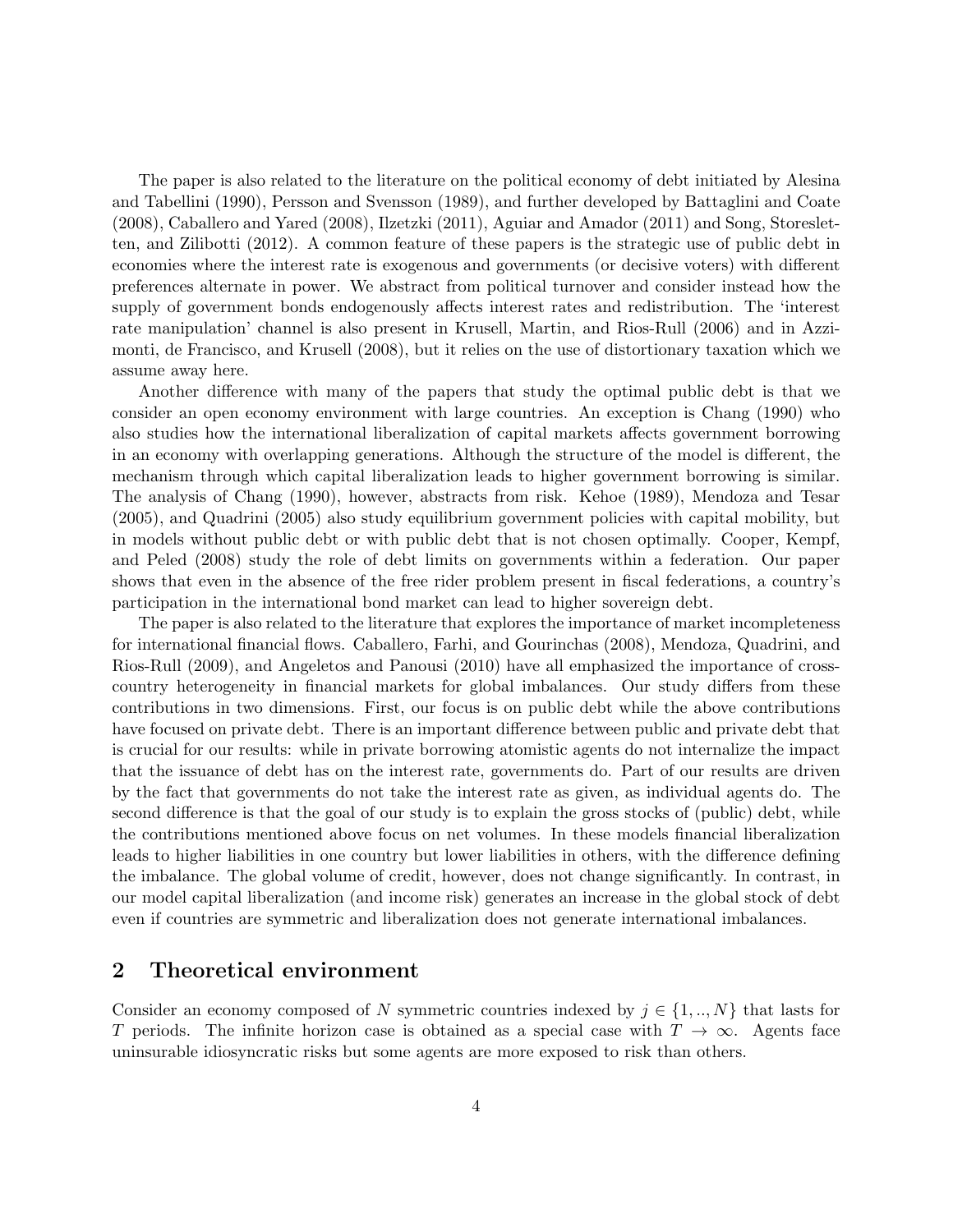To model heterogeneous exposure to risk in a tractable manner, we assume that there are two types of agents: a measure Φ of workers and a measure 1 of entrepreneurs. Workers do not face idiosyncratic uncertainty, while entrepreneurs encounter investment risks. In modeling the entrepreneurs, we adopt the approach proposed by Angeletos (2007) which allows for linear aggregation. We can then analyze the general equilibrium by focusing on a representative worker and a representative entrepreneur, without the need of tracking the wealth distribution of entrepreneurs.

Although we focus on heterogeneity between workers and entrepreneurs and make the extreme assumption that workers do not face any risk, the model should be interpreted more generally as an environment in which some agents face more risk than others. Because of the different exposure to risk, preferences over government debt differ between workers and entrepreneurs. Thus, the debt chosen by the government will depend on the relative political power (or size) of these two groups.

Both types of agents maximize the expected lifetime utility

$$
\mathbb{E}_0 \sum_{t=1}^T \beta^t \ln(c_t),\tag{1}
$$

where  $c_t$  is consumption and  $\beta \in (0,1)$  is the inter-temporal discount factor.

In each country j there is a unit supply of land, an international immobile asset traded at price  $p_{j,t}$ . Entrepreneurs are individual owners of firms, each operating the production function  $F(z, k, l)$ , where k is the input of land, l the input of labor supplied by workers, and z is an idiosyncratic productivity shock that is observed after the input of land but before the input of labor. The productivity shock is independently and identically distributed among agents and over time, and takes values in the set  $\{z_1,..,z_m\}$ , with probabilities  $\{\mu_1,..,\mu_m\}$ . This is the only source of risk in the model. The function  $F(z, k, l)$  is strictly increasing in z, k, l and homogeneous of degree 1 in  $k$  and l (constant returns).

Entrepreneurs hire workers paying the wage rate  $w$ . The hiring decision is static because it affects only current profits. Given productivity  $z$  and land  $k$ , the marginal product of labor is equalized to the wage rate, that is,  $F_l(z, k, l) = w$ . Because the production function is homogeneous of degree 1, the demand for labor is linear in the input of land and can be expressed as  $l = l(z, w) k$ . The entrepreneurial profits are also linear in the input of land and can be expressed as

$$
F(z,k,l) - w l = A(z,w)k.
$$
\n<sup>(2)</sup>

Entrepreneur *i* in country *j* enters period *t* with risk-free bonds  $b_{j,t}^i$ , land  $k_{j,t}^i$  and productivity  $z_{j,t}^i$ , and receives lump-sum transfers  $\tau_{j,t}$  from the government (or pays taxes if  $\tau_{j,t} < 0$ ). The budget constraint is

$$
c_{j,t}^i + p_{j,t}k_{j,t+1}^i + \frac{b_{j,t+1}^i}{R_{j,t}} = A(z_{j,t}^i, w_{j,t})k_{j,t}^i + p_{j,t}k_{j,t}^i + b_{j,t}^i + \tau_{j,t}.
$$
\n(3)

Entrepreneurs also face the terminal condition  $b^i_{j,T+1} \geq 0$ , imposing that any outstanding debt needs to be fully repaid in the terminal period T. In the limiting case with  $T \to \infty$ , this is replaced by a transversality condition.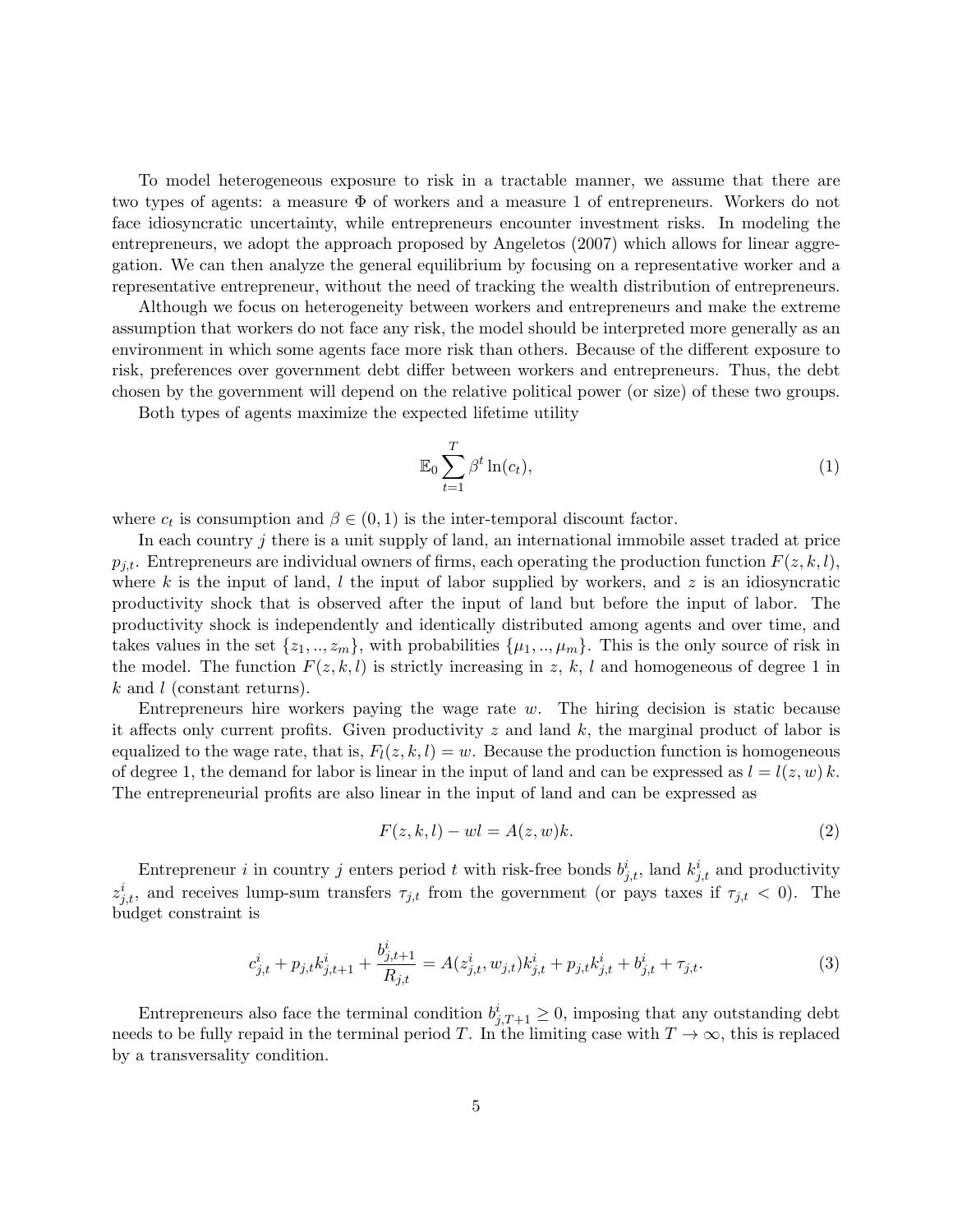Workers are endowed with  $1/\Phi$  units of labor<sup>1</sup> supplied inelastically for the wage  $w_{j,t}$ . Labor is internationally immobile. Workers also receive lump-sum transfers  $\tau_{j,t}$  from the government but they do not hold assets or borrow. Thus, workers' consumption is equal to

$$
c_{j,t}^w = w_{j,t} \left(\frac{1}{\Phi}\right) + \tau_{j,t}.\tag{4}
$$

The assumption that workers do not hold assets is without loss of generality. As we will see, the equilibrium interest rate is typically smaller than the intertemporal discount rate, that is,  $R_{j,t} < 1/\beta$ . Since workers do not face any risk, they will not hold bonds in the long run. The inability to borrow can be rationalized by limited enforcement, leading to an upper bound in the amount of borrowing. Here we set the upper bound to zero but later we will consider less tight borrowing constraints.

Governments raise revenues by issuing one-period bonds. The proceeds are used to pay lumpsum transfers to workers and entrepreneurs and to repay the outstanding debt. Thus, the government budget constraint is

$$
(1+\Phi)\tau_{j,t} + B_{j,t} = \frac{B_{j,t+1}}{R_{j,t}},\tag{5}
$$

where  $B_{j,t}$  are the bonds issued at time  $t-1$  and due in period t, and  $B_{j,t+1}$  are the new bonds. Governments face the terminal condition  $B_{j,T+1} = 0$ .

Government policies are implemented by representatives who are selected through democratic elections. Consider a political race between two opportunistic candidates who only care about gaining power and have commitment to some platforms. Under standard assumptions made in the probabilistic voting literature, political competition leads to convergence in policy proposals. As shown in Persson and Tabellini (2000), government policies maximize a weighted sum of agents' welfare. Thus, the government's objective is a weighted sum of the welfare of workers and entrepreneurs. The government behaves, de-facto, as a benevolent planner but without commitment to future policies.

### 2.1 Competitive equilibrium for given policies

In this section we characterize the competitive equilibrium for *given* government policies. This is the necessary first step to characterize the optimal government debt. The endogenous derivation of government policies will be described in the following Sections 3 and 4.

The decision problem of workers is trivial because transfers are taken as given and the supply of labor is inelastic. They simply consume their income. The decision problem of entrepreneurs is more complex. Given the initial holdings of land and bonds, they choose labor input, consumption, new holdings of land and bonds as functions of individual histories  $\mathbf{z}_{j,t}^i = \{z_{j,1}^i, ..., z_{j,t}^i\}$ . Following is the formal definition of a competitive equilibrium starting from a regime in which government bonds cannot be traded in international markets (financial autarky).

<sup>&</sup>lt;sup>1</sup>The assumption that the individual labor supply is  $1/\Phi$  is simply a normalization that keeps the ratio of total land over the aggregate supply of labor equal to 1.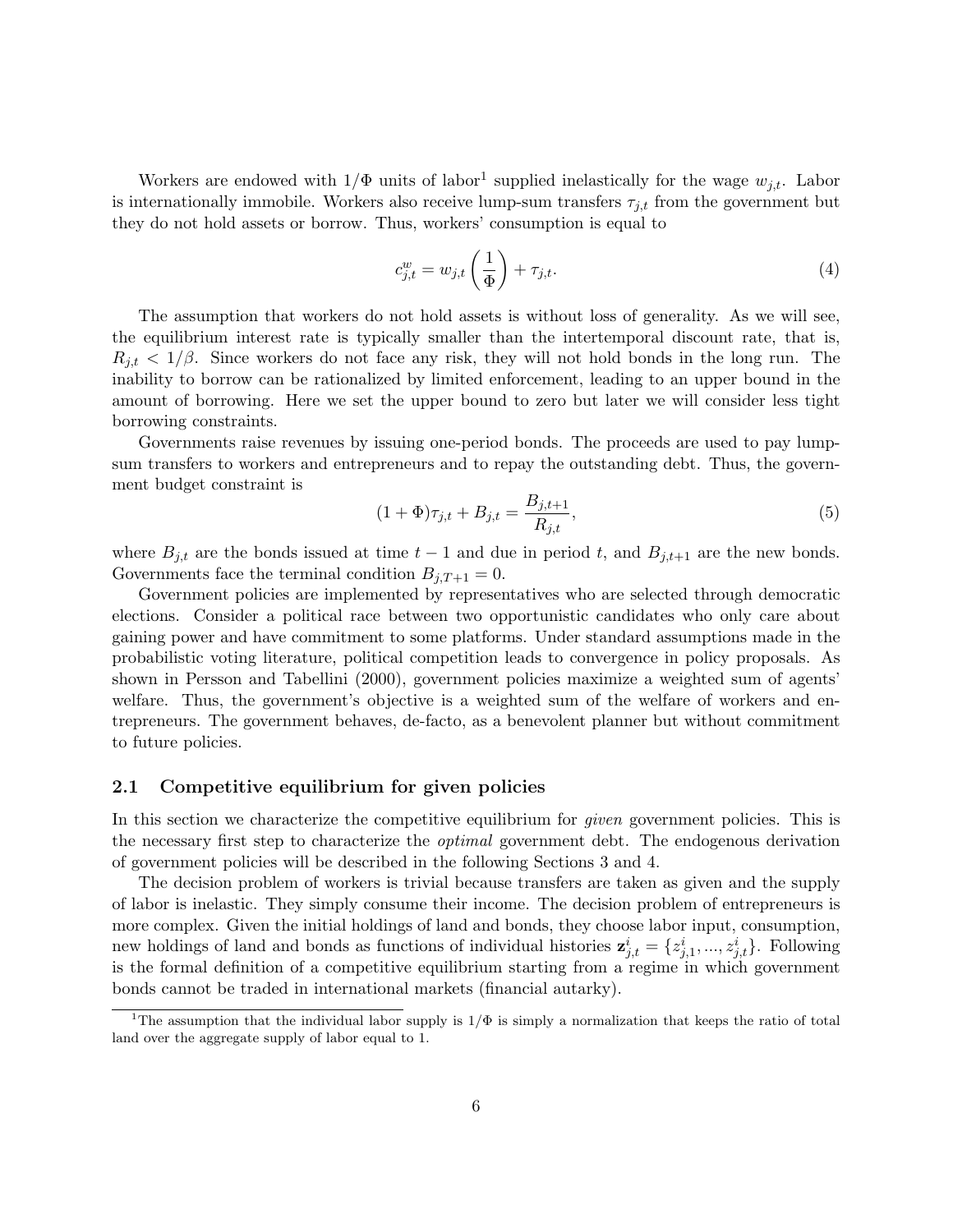**Definition 2.1 (Autarky Equilibrium)** Given a sequence of government debt  $\{B_{j,t}\}_{t=1}^T$  and  $B_{j,T+1} = 0$ , a competitive equilibrium without mobility of capital is defined as a sequence of prices  ${w_{j,t}, p_{j,t}, R_{j,t}}_{t=1}^T$ , entrepreneurs' decisions  ${c_{j,t}^i(\mathbf{z}_{j,t}^i), l_{j,t}^i(\mathbf{z}_{j,t}^i), k_{j,t+1}^i(\mathbf{z}_{j,t}^i), b_{j,t+1}^i(\mathbf{z}_{j,t}^i)\}_{t=1}^T$ , consumption of workers  $\{c_{j,t}^w\}_{t=1}^T$ , and transfers  $\{\tau_{j,t}\}_{t=1}^T$  for  $j \in \{1,..,N\}$  such that:

- i. Entrepreneurs' decisions maximize (1) subject to the budget constraint (3) and the terminal condition  $b_{j,T+1}^i \geq 0$ . Workers' consumption satisfies the budget constraint (4).
- ii. Prices clear domestic markets for labor,  $\int_i l^i_{j,t}(\mathbf{z}_{j,t}^i)di = 1$ , for land,  $\int_i k^i_{j,t+1}(\mathbf{z}_{j,t}^i)di = 1$ , and for bonds,  $\int_{i} b^{i}_{j,t+1}(\mathbf{z}^{i}_{j,t}) dt = B_{j,t+1}$ .
- iii. Domestic bonds and transfers satisfy the government's budget (5).

In financial markets are financially integrated, governments can sell their bonds to (borrow from) domestic and foreign entrepreneurs. The definition of a competitive equilibrium is similar. The only modification is that the bond market clears internationally instead of country by country, that is,  $\sum_{j=1}^N \int_i b_{j,t+1}^i(\mathbf{z}_{j,t}^i) \mathrm{d}i = \sum_{j=1}^N B_{j,t+1}$ , and interest rates are equalized worldwide,  $R_{1,t} = ... = R_{N,t}$ . For the analysis that follows, it will be convenient to define

$$
\tilde{b}^i_{j,t} = b^i_{j,t} - \frac{B_{j,t}}{1+\Phi},
$$

which is the difference between the demand of bonds for an individual entrepreneur,  $b^i_{j,t}$ , and the economy wide per-capital debt issued by the government,  $B_{j,t}/(1+\Phi)$ . We refer to this variable as "excess demand for bonds". This is because  $b_{j,t}^i$  is the individual demand from entrepreneur i while  $B_{j,t}/(1+\Phi)$  is the per-capita supply (remember that  $1+\Phi$  is the country population, entrepreneurs plus workers). The entrepreneurs' aggregate excess demand in country j is  $\tilde{b}_{j,t} = \int_i \tilde{b}_{j,t}^i$ .

Using  $\tilde{b}^i_{j,t}$  and the government budget (5), we re-write the entrepreneurs' budget constraint as

$$
c_{j,t}^i + p_{j,t}k_{j,t+1}^i + \frac{\tilde{b}_{j,t+1}^i}{R_{j,t}} = A(z_{j,t}^i, w_{j,t})k_{j,t}^i + p_{j,t}k_{j,t}^i + \tilde{b}_{j,t}^i.
$$
 (6)

Given the linearity of the profit function, we can show that entrepreneurs' decision rules are linear in wealth  $a_{j,t}^i = A(z_{j,t}^i, w_{j,t})k_{j,t}^i + p_{j,t}k_{j,t}^i + \tilde{b}_{j,t}^i$ , which generalizes the result of Angeletos (2007) to an economy with fiscal transfers.

**Lemma 2.1** Given the sequence of prices  $\{w_{j,t}, p_{j,t}, R_{j,t}\}_{t=1}^T$ , entrepreneurs' policies are

$$
c_{j,t}^{i} = (1 - \eta_{t})a_{j,t}^{i},
$$
  
\n
$$
p_{j,t}k_{j,t+1}^{i} = \phi_{j,t}\eta_{t}a_{j,t}^{i},
$$
  
\n
$$
\frac{\tilde{b}_{j,t+1}^{i}}{R_{j,t}} = (1 - \phi_{j,t})\eta_{t}a_{j,t}^{i},
$$
  
\nwhere  $\eta_{t} = \frac{\beta(1 - \beta^{T-t})}{1 - \beta^{T-t+1}}$  and  $\phi_{j,t}$  satisfies  $\mathbb{E}_{t}\left[\frac{R_{j,t}}{\left(\frac{A(z_{j,t+1}^{i}, w_{j,t+1}) + p_{j,t+1}}{p_{j,t}}\right)\phi_{j,t} + R_{j,t}(1 - \phi_{j,t})}\right] = 1.$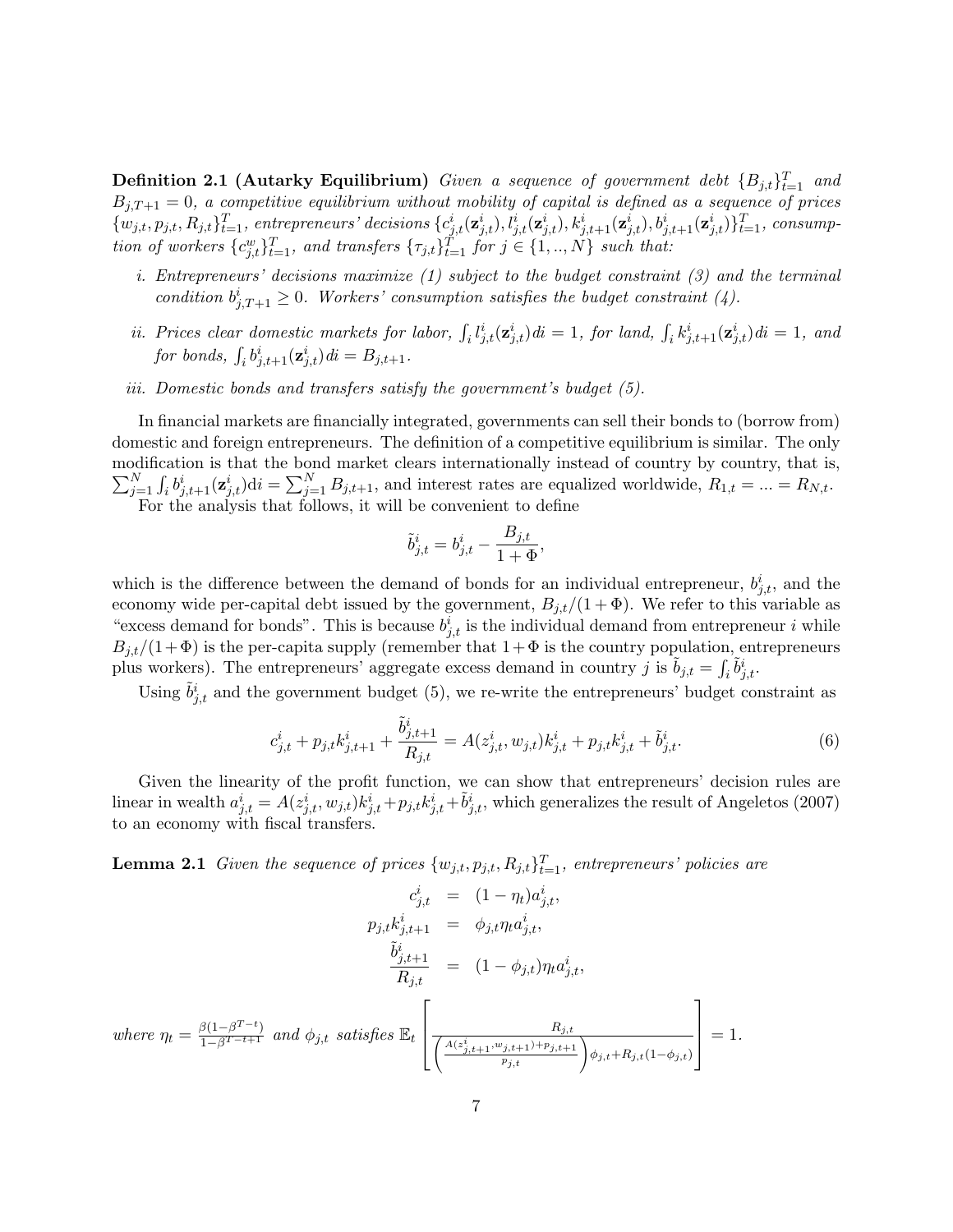#### Proof 2.1 Appendix B.

Aggregating agents' decisions using Lemma 2.1 and imposing market clearing, we establish the following result which is also a generalization of Angeletos (2007).

**Proposition 2.1** Given the sequence of public debt  ${B_{1,t},...,B_{N,t}}_{t=1}^T$ ,  ${B_{1,T+1}} =,...,B_{N,T+1} = 0$ , the equilibrium wage is constant,  $w_{j,t} = \bar{w}$ , and the remaining prices and aggregate allocations are

$$
\phi_{j,t} = \mathbb{E}_t \left[ \frac{A(z_{j,t+1}^i) + p_{j,t+1}}{A(z_{j,t+1}^i) + p_{j,t+1} + \tilde{b}_{j,t+1}} \right],
$$
\n(7)

$$
p_{j,t} = \frac{\eta_t \phi_{j,t}(\bar{A} + \tilde{b}_{j,t})}{(1 - \eta_t \phi_{j,t})},
$$
\n(8)

$$
R_{j,t} = \frac{(1 - \eta_t \phi_{j,t})\tilde{b}_{j,t+1}}{\eta_t (1 - \phi_{j,t})(\bar{A} + \tilde{b}_{j,t})},
$$
\n(9)

$$
c_{j,t}^e = \bar{A} + \tilde{b}_{j,t} - \frac{\tilde{b}_{j,t+1}}{R_{j,t}},
$$
\n(10)

$$
c_{j,t}^w = \bar{w} + \nu \left( \frac{B_{j,t+1}}{R_{j,t}} - B_{j,t} \right), \tag{11}
$$

where  $\bar{A} = \sum_{\ell} A(z_{\ell}) \mu_{\ell}$  and  $\nu = \Phi/(1 + \Phi)$  is the population share of workers. The variables  $c_{j,t}^e = \int_i c_{j,t}^i$  and  $c_{j,t}^w$  are, respectively, the aggregate consumptions of entrepreneurs and workers.

Proof 2.1 Appendix C.

The proposition holds with and without capital mobility. Without mobility of capital (autarky), the bonds held by residents must be equal to the bonds issued by the domestic government, that is,  $\int_i b_{j,t}^i = B_{j,t}$ . In terms of excess demand for bonds,  $\tilde{b}_{j,t} = \int_i \tilde{b}_{j,t}^i = \nu B$ . When financial markets are integrated, the bonds held by residents of a country could differ from the bonds issued by their own government. A corollary to Proposition 2.1 characterizes bond holdings with capital mobility.

Corollary 2.1 *With capital mobility, if* 
$$
\tilde{b}_{j,1} = \tilde{b}_1
$$
, *then*  $\tilde{b}_{j,t} = \nu \left( \frac{\sum_{j=1}^{N} B_{j,t}}{N} \right)$  *for all*  $t > 1$ .

#### Proof 2.1 Appendix D.

The corollary establishes that, if the initial aggregate excess demands of bonds are equal across countries, then future excess demands are also equal across countries. This is a consequence of the assumption that countries are homogenous in endowments and technology and, with integrated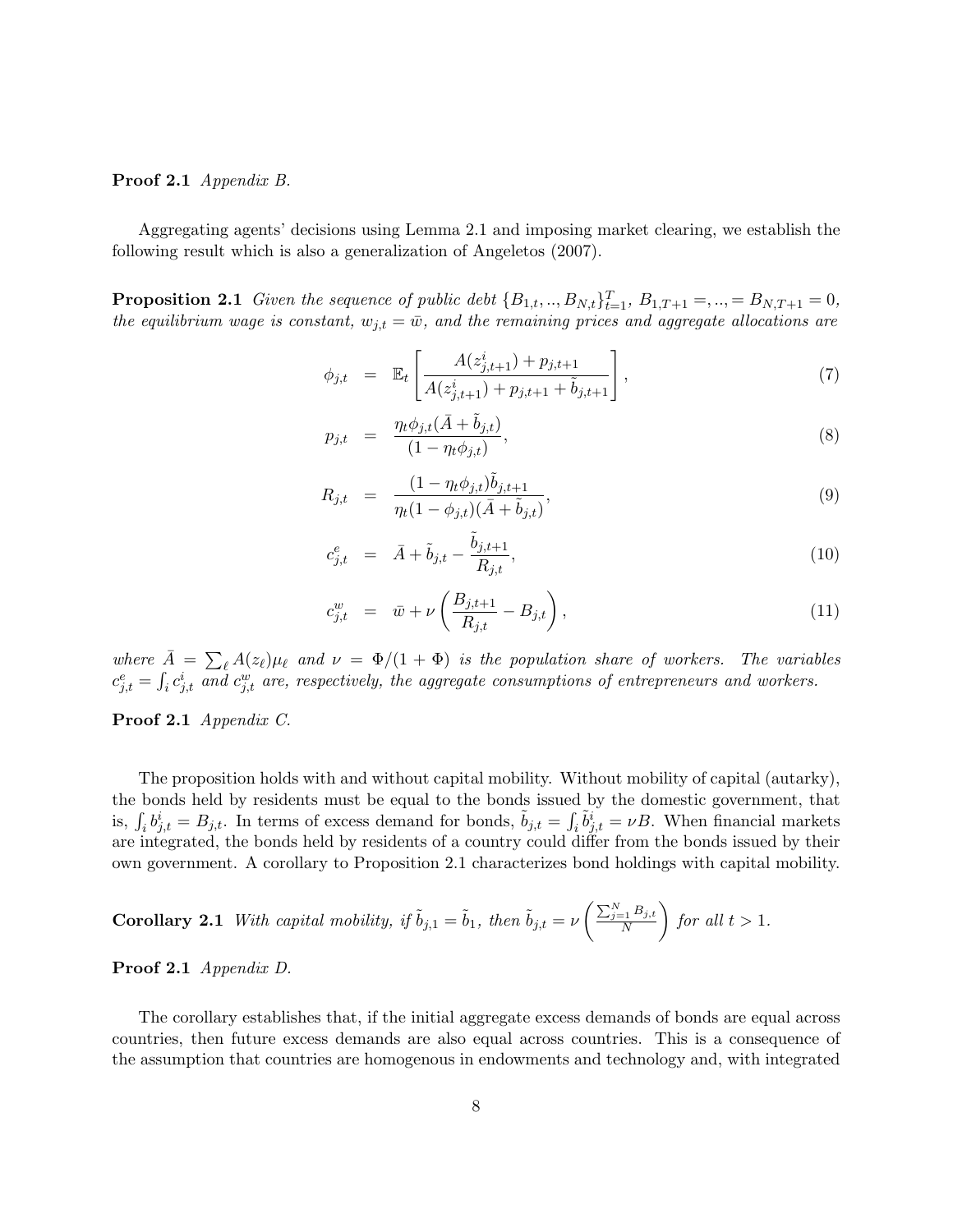financial markets, interest rates are equalized across countries. Since the excess demand  $\tilde{b}_{i,t}$  is the difference between the bonds purchased by entrepreneurs and the outstanding government liabilities, this property implies that in countries where governments issue more liabilities, entrepreneurs save more because they anticipate higher payments of future taxes in the form of negative transfers. Notice that this result does not apply if the risk faced by entrepreneurs differs across countries.

### 3 Politico-equilibrium in the two-period model

We start analyzing the optimal government policies in a special version of the model with only two periods,  $T = 2$ . This allows us to characterize several properties of the model analytically. Section 4 will generalize the analysis to an economy with a large number of periods T, which we interpret as an approximation to the infinite horizon version of the model.

To further simplify the analysis, we assume that in period 1 governments have zero debt, that is,  $B_{j,1} = 0$ . Furthermore, all entrepreneurs start period 1 with one unit of land,  $k_{j,1}^i = 1$ , zero bonds,  $b_{j,1}^i = 0$ , and the same productivity  $z_{j,1}^i = \overline{z}$ . Under these assumptions, initial entrepreneurs' wealth, including current profits, is  $a_{j,1}^i = \bar{A} + p_{j,1}$ . Wealth in period 1 is allocated between consumption and savings in the form of bonds,  $b_{j,2}^i$ , and land,  $k_{j,2}^i$ . Thus, wealth in period 2 is  $a_{j,2}^i = A(z_{j,2}^i) + \tilde{b}_{j,2}^i$ , which is stochastic because profits depend on the realization of the idiosyncratic shock  $z_{j,2}^i$ . Remember that  $\tilde{b}_{j,2}^i = b_{j,2}^i - B_{j,2}/(1+\Phi)$  is the excess demand of bonds. Since period 2 is the terminal period, land has no value after production.

### 3.1 Financial autarky

We first characterize the equilibrium with financial autarky. Since in period 1 entrepreneurs are homogeneous, we drop the individual superscript  $i$ . We also ignore country and time subscripts and let k and b denote the individual land and bonds purchased at time 1. Furthermore, we use  $p, R$ , and  $B$ , without subscripts, to denote the price of land, the gross interest rate and the bonds issued in period 1. The idiosyncratic shock realized in period 2 is denoted by z. Total government transfers paid in period 1 equal government borrowing  $B/R$ , while total government transfers paid in period 2 equal the repayment of debt,  $-B$ . Since the population is  $1+\Phi$ , the per-capital transfers are  $\tau_1 = (B/R)/(1 + \Phi) = \nu(B/R)/\Phi$  in period 1 and  $\tau_2 = -B/(1 + \Phi) = -\nu B/\Phi$  in period 2.

Workers earn the wage  $\bar{w}$  in both periods on labor endowment  $1/\Phi$  and receive transfers  $\tau_1$  and  $\tau_2$ . Their consumptions are  $(\bar{w}+\nu B/R)/\Phi$  in period 1 and  $(\bar{w}-\nu B)/\Phi$  in period 2. Thus, workers' lifetime utility is

$$
W(B) = \chi + \ln\left(\bar{w} + \nu \frac{B}{R}\right) + \beta \ln\left(\bar{w} - \nu B\right),\tag{12}
$$

where  $\chi = -(1 + \beta) \ln \Phi$  is a constant.

Entrepreneurs start period 1 with wealth  $a = \overline{A} + p$  and consume  $c_1 = a - \tilde{b}/R - pk$ . Since entrepreneurs start with the same wealth, they all choose the same land and bonds to carry to next period. Thus,  $k = 1$  and  $b = B$ , which implies  $\tilde{b} = \nu B$ . This also implies that  $c_1 = \bar{A} - \nu B/R$ . Next period consumption depends on the realization of the idiosyncratic shock and it is equal to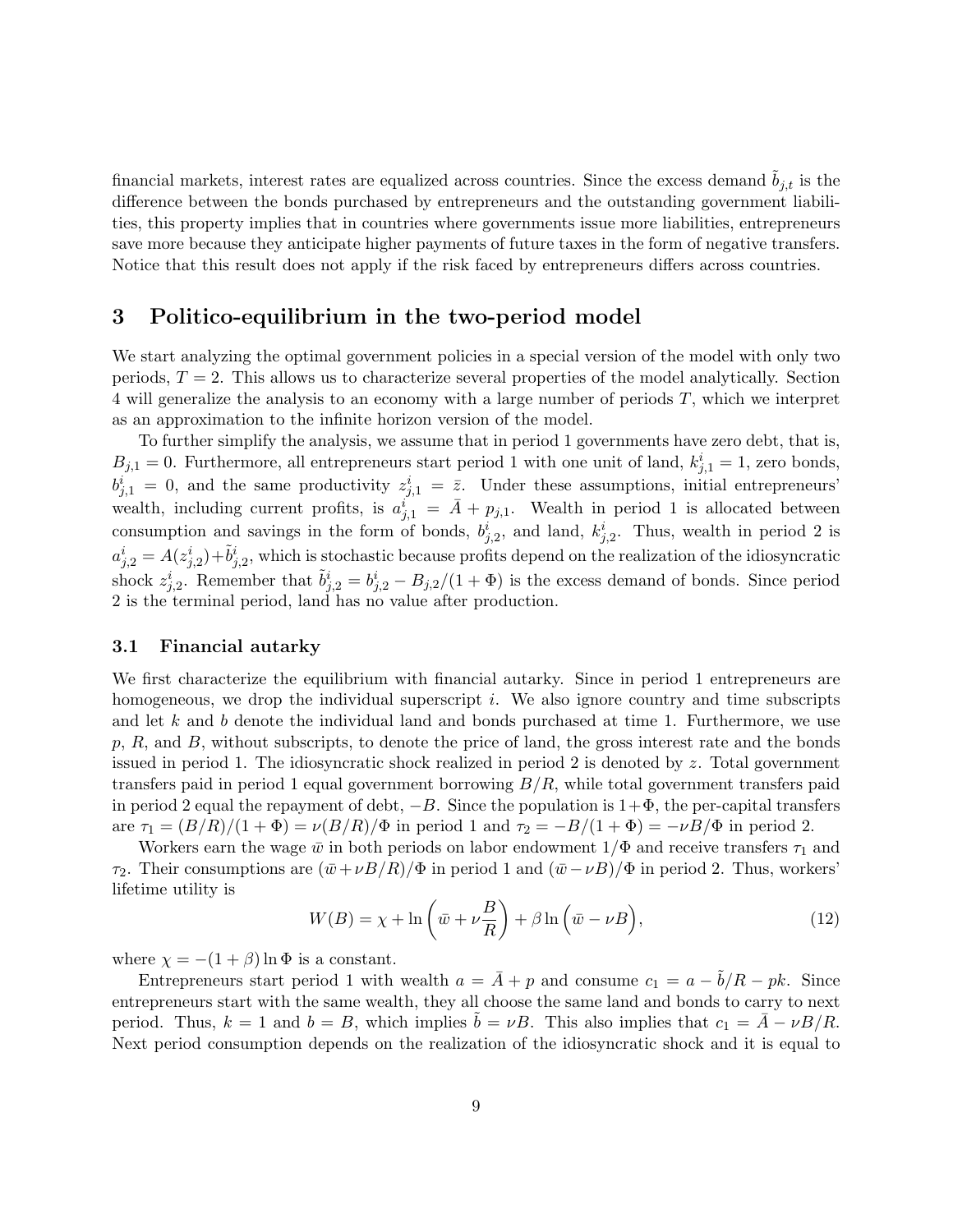$c_2 = A(z) + \nu B$ . Therefore, entrepreneurs' lifetime utility is

$$
V(B) = \ln\left(\bar{A} - \nu \frac{B}{R}\right) + \beta \mathbb{E}\ln\left(A(z) + \nu B\right). \tag{13}
$$

In this simplified example, entrepreneurs are identical in period 1 but heterogeneous in period 2 because their income is affected by the idiosyncratic shock z. This creates a precautionary saving motive and, since workers cannot borrow, the government is the only provider of safe assets that can be used to smooth consumption in period 2. Apart from the effects that the issuance of debt has on the interest rate  $R$ , equations (12) and (13) make clear that public debt redistributes consumption inter-temporally between workers and entrepreneurs.

**Lemma 3.1** The indirect utility of workers  $(12)$  is strictly concave in B with a unique maximum in the interval  $(0, \frac{\bar{w}}{u})$  $\frac{\bar{w}}{w}$ ). The indirect utility of entrepreneurs (13) is strictly increasing in B.

#### Proof 3.1 Appendix E.

Starting from  $B = 0$ , workers would like to increase public debt because the interest rate is lower than the intertemporal discount rate. In fact, we can verify that  $R < 1/\beta$  at  $B = 0$ . However, as the government borrows more, it reaches a point in which workers' welfare starts to decrease. This happens for two reasons. First, keeping the interest rate fixed, the marginal utility of consumption in the next period becomes bigger than the marginal utility of consumption in the current period. Second, as the government borrows more, the interest rate increases, raising the cost of borrowing. Entrepreneurs, on the other hand, always prefer higher debt because it increases the interest rate and, therefore, the return on their financial wealth.

Based on probabilistic voting, the optimal debt maximizes the weighted sum of workers' and entrepreneurs' utilities, that is,

$$
\max_{B} \left\{ \Phi W(B) + V(B) \right\}.
$$
\n(14)

Although we cannot establish the global concavity of the objective function, we know that there is an optimal B in the interval  $[0, \frac{\bar{w}}{w}]$  $\frac{\bar{w}}{w}$ . This must be the case because the objective function is continuous and converges to minus infinity as B converges to  $\frac{\bar{w}}{\nu}$ . Since the objective function is differentiable, its derivative must be zero at the optimum. Differentiating (14) we obtain

$$
\Phi \cdot \left[ \frac{\partial \left( \frac{B}{R} \right)}{\partial B} \left( \frac{1}{c_1^w} \right) - \beta \left( \frac{1}{c_2^w} \right) \right] = \left[ \frac{\partial \left( \frac{B}{R} \right)}{\partial B} \left( \frac{1}{c_1^e} \right) - \beta \mathbb{E} \left( \frac{1}{c_2^e(z)} \right) \right],\tag{15}
$$

where  $c_1^w$  and  $c_2^w$  are the aggregate consumptions of workers (per-capita consumption multiplied by the mass of workers  $\Phi$ );  $c_1^e$  and  $c_2^e(z)$  are individual consumptions of entrepreneurs. In period 2, entrepreneurs's consumption is stochastic because it depends on the idiosyncratic shock z.

A marginal unit of debt issued by the government in period 1 transfers consumption from entrepreneurs (who save, net of transfers, to buy bonds) to workers (who receive transfers financed by government debt). In period 2, the government pays back the debt (with negative transfers).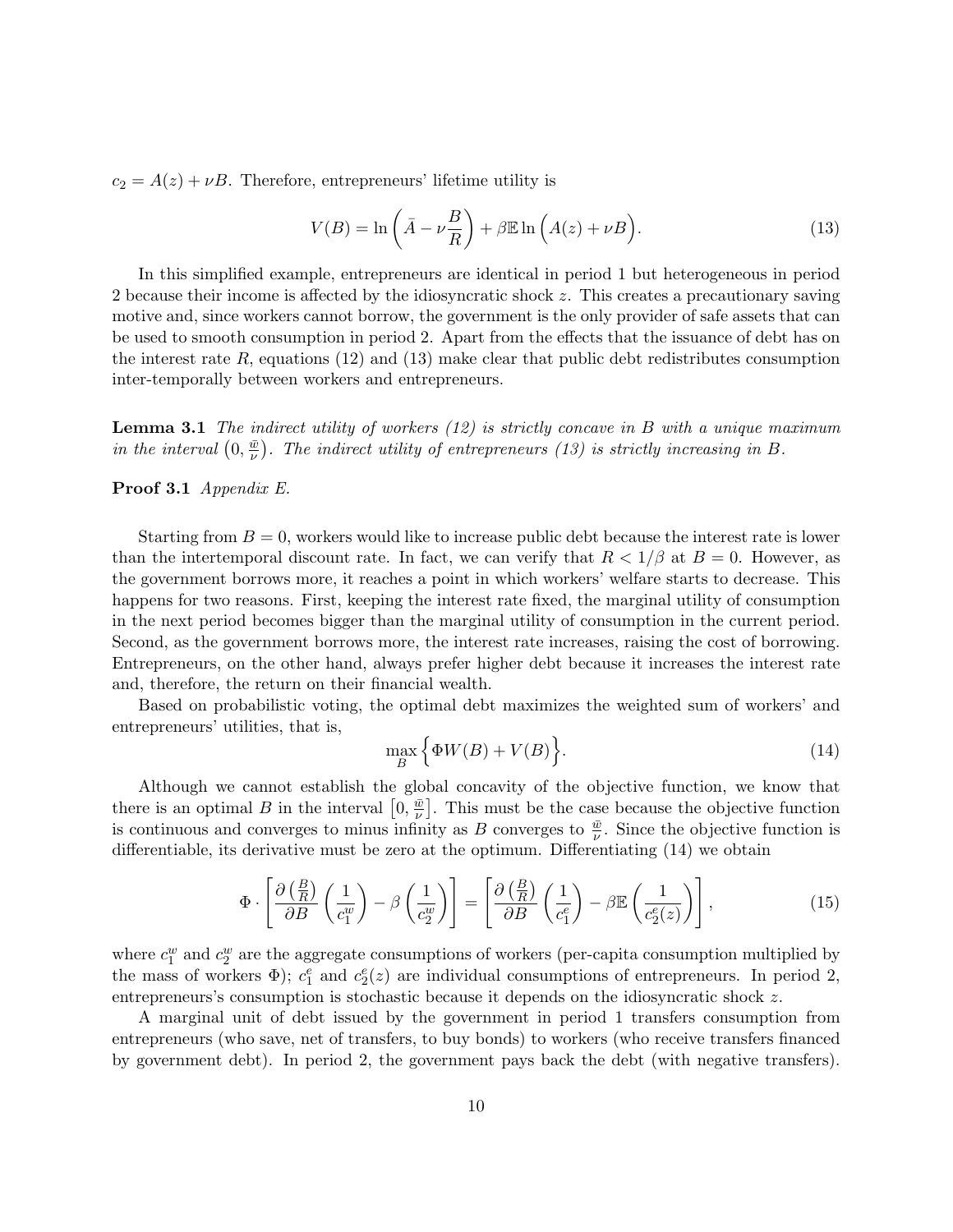This reduces worker's consumption,  $c_2^w$ , and increases the consumption of entrepreneurs,  $c_2^e(z)$ . As the size of workers  $\Phi$  increases, the left-hand-side of (15) receives more weight, meaning that the effect of public borrowing on workers' welfare becomes more important for the government.

Because the government is a monopolist in the supply of bonds, it takes into account that its debt affects the interest rate. Remember that the total transfers made by the government in period 1 are  $B/R$ . Thus, when the government increases B marginally by one unit, the increase in the current transfers is not  $1/R$  because the interest rate R also changes. More specifically, the marginal change in the transfers made in period 1 is

$$
\frac{\partial \left(\frac{B}{R}\right)}{\partial B} = \frac{1}{R}\Big(1-\epsilon^A(B)\Big),
$$

where  $\epsilon^A(B) = \frac{\partial R}{\partial B}$ B  $\frac{B}{R}$  is the elasticity of the interest rate R to the supply of bonds in autarky. Clearly, higher values of the elasticity imply smaller transfers allowed by higher borrowing.

The internalization of the interest rate elasticity in the decision of governments is the key difference between public and private borrowing. With private borrowing, atomistic agents take the interest rate as given, and  $\epsilon^{A}(B)$  is zero in their individual optimality condition. In this case the perceived increase in consumption in period 1 from private borrowing would be  $1/R$ .

Figure 2 plots the welfare of workers and entrepreneurs in the domestic country for a parameterized version of the model. The production function is specified as  $F(z, k, l) = z^{\theta} k^{\theta} l^{1-\theta}$ . The parameters values are  $\beta = 0.95$ ,  $\theta = 0.2$ ,  $z \in \{0.5, 1.5\}$ , Prob( $z \in \{0.5, 0.5\}$ . With this specification of the production function, the constant wage is  $\bar{w} = (1 - \theta)\bar{z}^{\theta}$  and  $A(z) = \theta z/\bar{z}^{1-\theta}$ .



Figure 2: Indirect utilities with and without capital mobility.

The continuous lines, denoted by  $V^A$  and  $W^A$ , are for the autarky regime. The dashed lines are for the regime with capital mobility when there are  $N$  symmetric countries. We will come back to the case of capital mobility in the next section. The debt chosen by the government depends on the size of workers  $\Phi$ . As observed above, the indirect utility of workers  $W(B)$  is strictly concave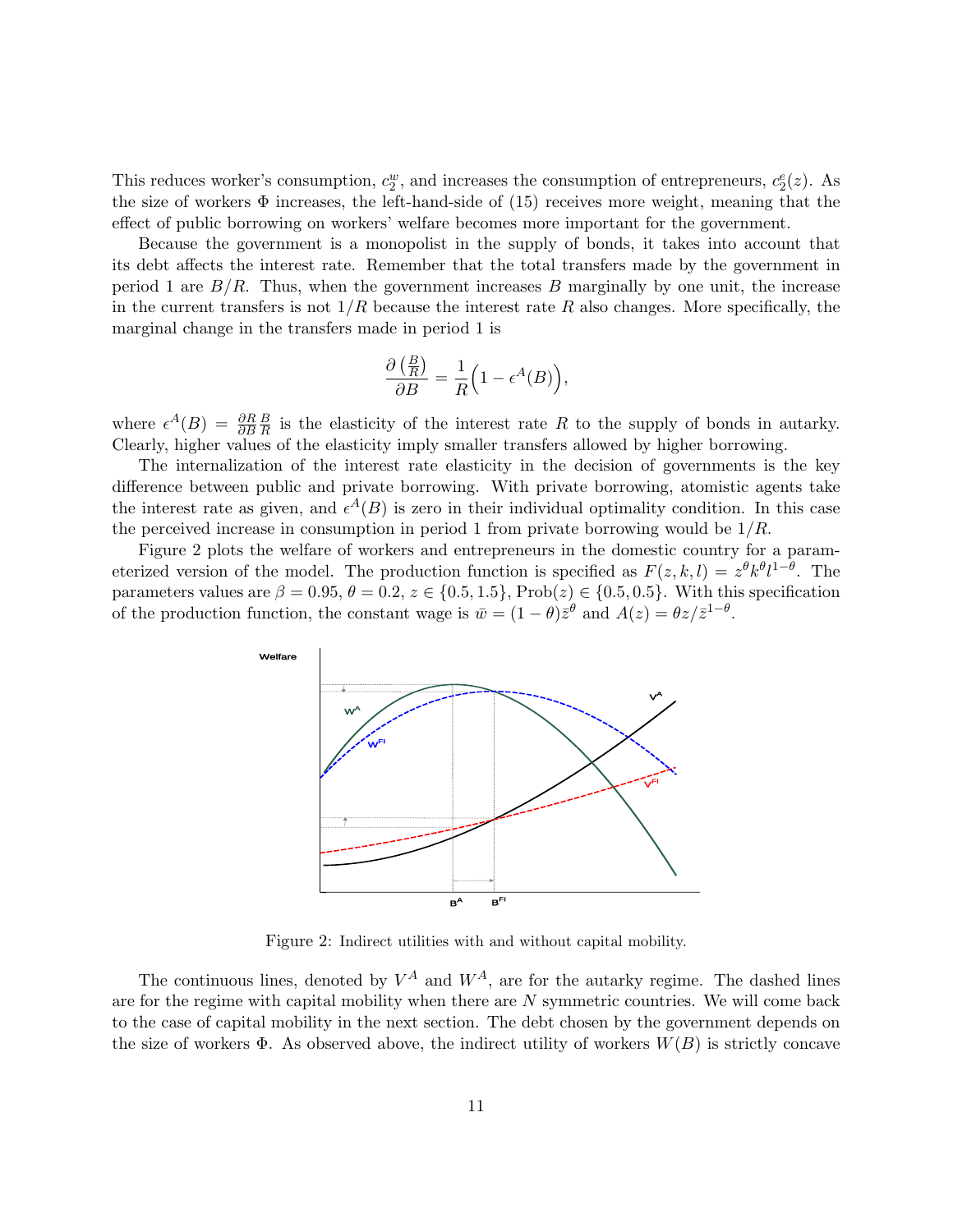but the indirect utility of entrepreneurs  $V(B)$  is not. As a result, the government's objective is not necessarily concave. We can establish concavity only for large values of Φ.

**Proposition 3.1** If  $\Phi > \frac{(1+\beta)\bar{w}}{\bar{A}} + \beta$ , the government's objective is strictly concave, and there is a unique maximum in the interval  $(0, \frac{\bar{w}}{u})$  $\frac{\bar{w}}{\nu}$ ).

### Proof 3.1 Appendix F.

Two remarks are in order here. First, the condition on  $\Phi$  is sufficient but not necessary. Second, even if the government's objective is not strictly concave, the maximum is still interior, although we can not establish uniqueness. For the simple model considered here, however, we can always check concavity numerically.

### 3.2 The effects of financial integration

When the N countries are financially integrated, entrepreneurs can purchase both domestic and foreign bonds, while transfers are only a function of domestic debt. Thus, b is not necessarily equal to B. However, corollary 2.1 has established that the excess holdings of bonds will be equalized across countries. Therefore,  $\tilde{b} = \nu \sum_{j=1}^{N} B_j/N$ . Effectively, in countries where governments make larger transfers in period 1, entrepreneurs save more because they anticipate higher taxes in period 2. Using this result, the indirect utility of entrepreneurs in country  $\hat{\jmath}$  is

$$
V_j(\mathbf{B}) = \ln\left(\bar{A} - \frac{\tilde{b}}{R}\right) + \beta \mathbb{E}\ln\left(A(z) + \tilde{b}\right),\tag{16}
$$

where  $\mathbf{B} = (B_1, ..., B_N)$  is the vector of public debts of the N countries. Since  $\tilde{b} = \nu \sum_{j=1}^{N} B_j/N$ (Corollary 2.1), entrepreneurs' welfare depends on the government debts issued by all countries.

The properties of  $V_i(\mathbf{B})$  are similar to the autarky case. Keeping the debts in all other countries constant, entrepreneurs still prefer higher  $B_j$  since this increases the equilibrium interest rate and, therefore, the return on the risk-free bonds held to hedge the idiosyncratic risk.

The indirect utility of workers is similar to (12) for the autarky case and can be written as

$$
W_j(\mathbf{B}) = \chi + \ln\left(\bar{w} + \nu \frac{B_j}{R}\right) + \beta \ln\left(\bar{w} - \nu B_j\right). \tag{17}
$$

The interest rate R is now determined in the world market. Using  $(9)$  we can write it as

$$
R = \nu \left(\frac{\sum_{j=1}^{N} B_j}{N}\right) \left[\frac{1 + \beta(1 - \phi)}{\beta(1 - \phi)\bar{A}}\right],\tag{18}
$$

where  $\phi = \mathbb{E}\left(\frac{A(z)}{A(z)+\mu\sqrt{\sum_{i=1}^{N}}}\right)$  $\frac{A(z)}{A(z)+\nu(\sum_{j=1}^{N}B_j)/N}$ . This expression makes clear that it is the worldwide debt that determines the interest rate. Thus, the debt of an individual country affects the interest rate in proportion to the share of the worldwide debt.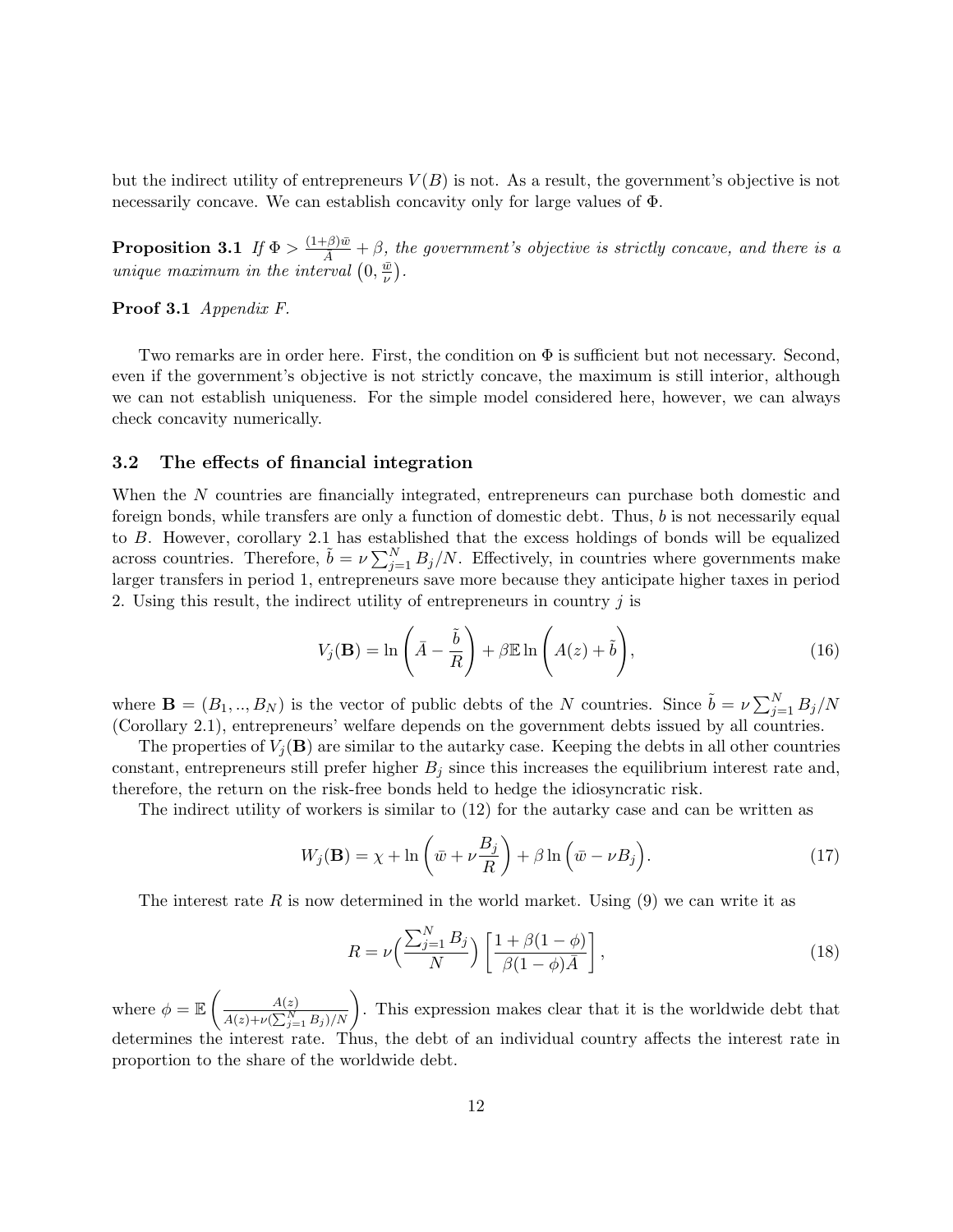In a Nash equilibrium, each government chooses its own debt taking as given the debts issued by all other countries, that is,

$$
\max_{B_j} \left\{ \Phi W_j(\mathbf{B}) + V_j(\mathbf{B}) \right\}.
$$
\n(19)

The optimal debt is denoted by  $B_j = \varphi_j(\mathbf{B}_{-j})$ , where  $\mathbf{B}_{-j}$  is the vector of government debts of all other countries, except country j. The function  $\varphi_i(.)$  is the optimal response function of country j to other countries' policies. A Nash policy equilibrium is a vector  $\mathbf{B}^* = (B_1^*, \dots, B_N^*)$  that satisfies

$$
B_j^* = \varphi_j(\mathbf{B}_{-j}^*), \quad \text{for all } j = 1,..,N.
$$

For each country j, the optimal debt  $B_j^*$  satisfies the first order condition

$$
\Phi \cdot \left[ \frac{\partial \left( \frac{B_j}{R} \right)}{\partial B_j} \left( \frac{1}{c_1^w} \right) - \beta \left( \frac{1}{c_2^w} \right) \right] = \left[ \frac{\partial \left( \frac{\sum_{j=1}^N B_j}{NR} \right)}{\partial B} \left( \frac{1}{c_1^e} \right) - \beta \frac{1}{N} \mathbb{E} \left( \frac{1}{c_2^e(z)} \right) \right],\tag{20}
$$

which is derived by differentiating the government objective (19). This condition is necessary but not sufficient as in the autarky regime.

While the government still faces the trade-off between the benefits and costs of transferring consumption from entrepreneurs to workers in the first period, this expression differs from equation (15) in several respects. First, transfers depend only on the domestic supply of government bonds  $B_j$ , while entrepreneurs' utility depends on both domestic and foreign bonds. Hence, an extra unit of  $B_j$  increases  $c_1^w$  by  $\frac{\partial (B_j/R)}{\partial B_j}$  but decreases  $c_1^e$  by only  $\frac{\partial (\sum_{j=1}^N B_j/(NR))}{\partial B_j}$  $\frac{1}{\partial B_j} \frac{B_j/(NR))}{\partial B_j} < \frac{\partial (\nu B_j/R)}{\partial B_j}$  $\frac{\partial B_j(n)}{\partial B_j}$ . This is because part of the extra bonds issued by the domestic government are absorbed by entrepreneurs in the rest of the world. In the second period, the government repays  $B_j$  (with negative transfers), which reduces  $c_2^w$  in the same amount as in autarky case. The increase in  $c_2^e(z)$ , however, is smaller because domestic entrepreneurs hold only part of the increase in domestic bonds.

Another difference between equations (15) and (20) comes from the fact that the effect of a unilateral change in  $B$  on the interest rate is smaller when financial markets are integrated (see equation (18)). In a symmetric equilibrium,  $B_j = \sum_{j=1}^{N} B_j/N = B$  and condition (20) becomes

$$
\Phi \cdot \left[ \frac{1}{c_1^w} \frac{1}{R} \left( 1 - \frac{\epsilon^A(B)}{N} \right) - \frac{\beta}{c_2^w} \right] = \frac{1}{N} \left[ \frac{1}{c_1^e} \frac{1}{R} \left( 1 - \epsilon^A(B) \right) - \mathbb{E} \left( \frac{\beta}{c_2^e(z)} \right) \right],\tag{21}
$$

where  $\epsilon^{A}(B)$  is the elasticity of the interest rate in autarky.

Compared to the autarky case, the cost of increasing the debt unilaterally by one country is smaller because the perceived elasticity of the interest rate is  $\epsilon^{A}(B)/N$ . The costs and benefits for entrepreneurs are also different since the new bonds are shared by domestic and foreign residents. More specifically, the marginal effects on  $V(\mathbf{B})$  are reduced when the economy is financially integrated. Thus, whether financial integration leads to more or less public debt depends on the relative size of workers and entrepreneurs.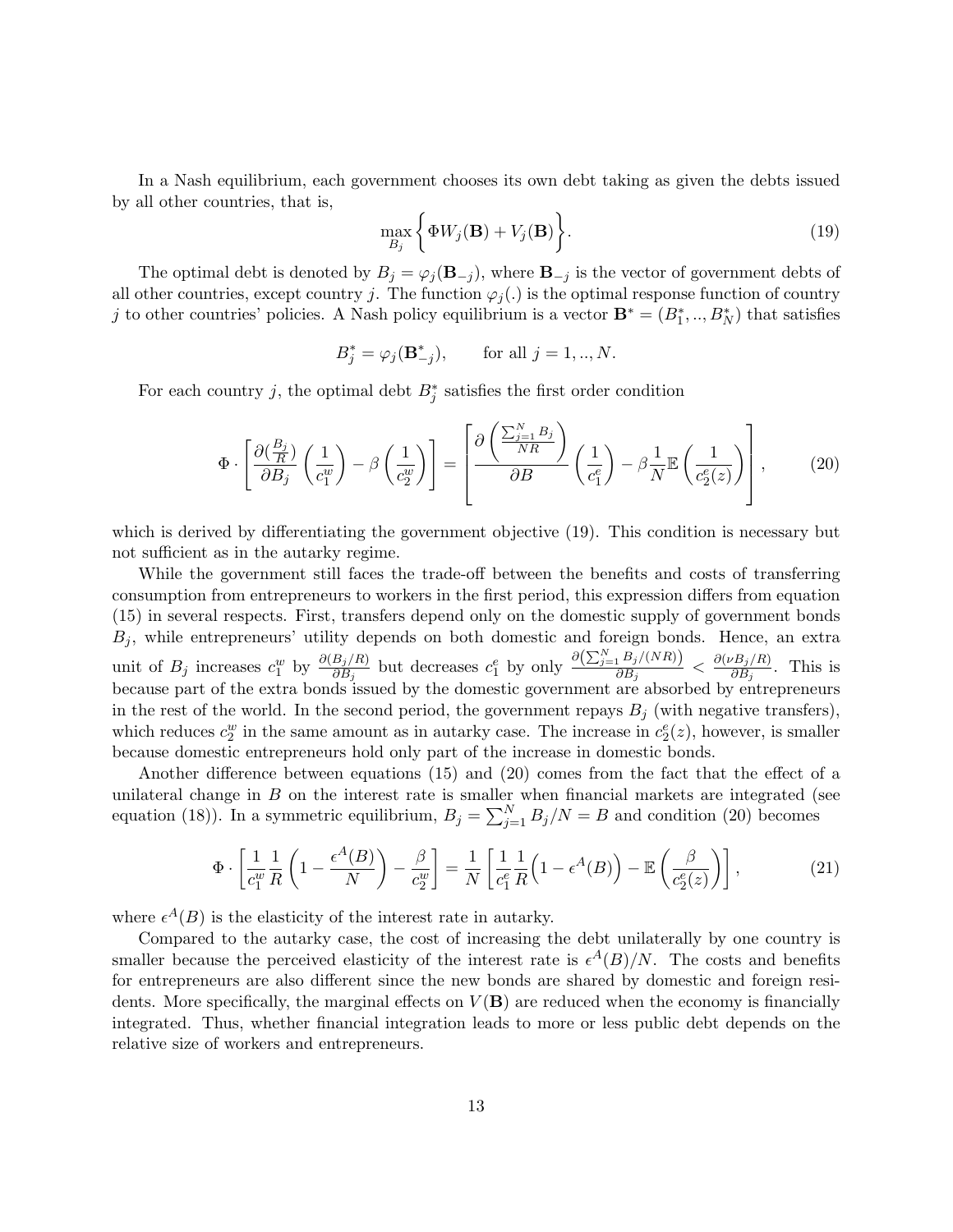**Proposition 3.2** If  $\Phi/(1+\Phi) \simeq 1$ , then (i) per-capita debt is strictly increasing in the number of countries N, (ii) as  $N \to \infty$  there exists a unique symmetric equilibrium where debt is bounded and  $\beta R < 1$ , (iii) financial integration generates welfare losses for workers and gains for entrepreneurs.

#### Proof 3.2 Appendix G.

When the size of entrepreneurs is small, the objectives of governments are approximately equal to the utility of domestic workers. Since the interest rate is less elastic to domestic debt in an integrated world, workers would like the government to borrow more (see Figure 2).

The channel through which capital liberalization affects government derives from the nonatomistic nature of governments—which is also emphasized in Chang (1990)—and it is essential to differentiate the equilibrium with public borrowing from an equilibrium with private borrowing. This is because private issuers do not internalize the impact of their own borrowing on the equilibrium interest rate since each agent is too small to affect aggregate prices. Therefore, with only private borrowers, the autarky equilibrium would not be different from the equilibrium with capital mobility. With public borrowing, on the contrary, the equilibrium debt differs in the economy with and without mobility of capital. As a result, our model predicts that financial integration affects the equilibrium outcome even if countries are homogeneous. This property differentiates our study from the recent literature on global imbalances where liberalization affects the equilibrium because countries are heterogeneous in some important dimension.<sup>2</sup>

Size heterogeneity: The effects of financial integration on the debt issued by the integrating countries depend on their relative size. Suppose that there are only two countries,  $N = 2$ . The population and land endowment of country 1 is a proportion  $\alpha$  of the worldwide endowment. If  $\alpha = 0.5$ , we revert to the symmetric case studied in the previous section.

**Proposition 3.3** Suppose that  $\Phi/(1+\Phi) \simeq 1$ . If  $\alpha < 0.5$ , in the regime with capital mobility, country 1 issues higher per-capita debt than country 2, that is,  $B_1 > B_2$ .

#### Proof 3.3 Appendix H.

Since small countries face a larger world market relative to their own economy, they perceive the world interest rate as less sensitive to their own per-capita debt and issue more debt. For this result to hold, however, the relative size of workers, which determines their political power, must be sufficiently large. Otherwise, the government's objective is dominated by the benefit of providing safe assets to entrepreneurs and, since in an open economy these benefits are shared with foreign entrepreneurs, the government my have lower incentives to borrow.

Figure 3 plots the equilibrium debt for different sizes of country 1. When  $\alpha = 0$ , country 1 is a small open economy and country 2 is effectively in autarky. Thus, the debt chosen by country 2 does not change from the autarky level. When  $\alpha = 0.5$ , we are back to the symmetric case, so both countries choose the same level of debt.

 ${}^{2}$ Examples are Fogli and Perri (2006), Caballero, Farhi, and Gourinchas (2008), Mendoza, Quadrini, and Rios-Rull (2009), and Angeletos and Panousi (2010).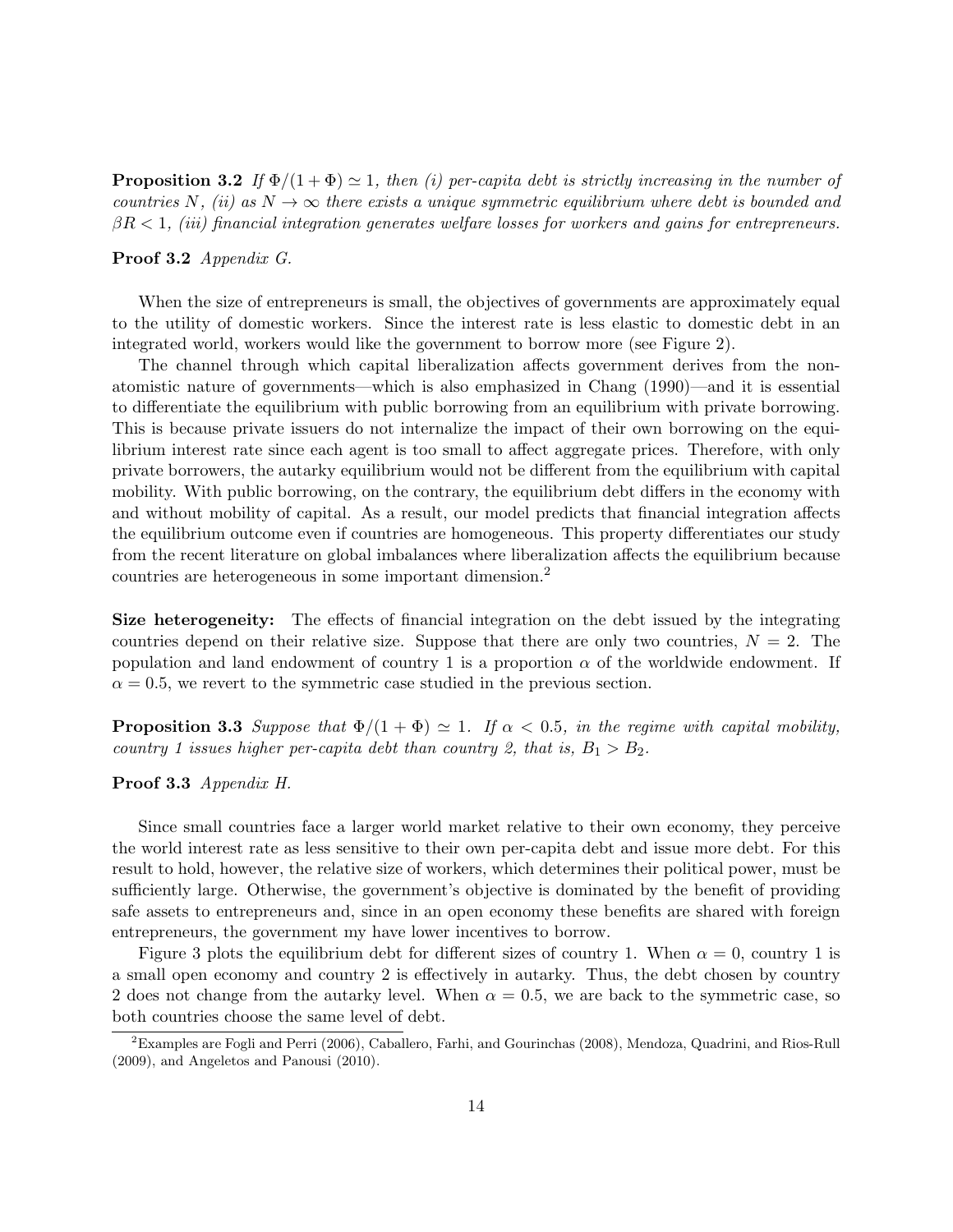

Figure 3: Country size and equilibrium government debt with capital mobility. The parameter values are  $\beta = 0.95, \, \theta = 0.2, \, z \in \{0.5, 1.5\}, \, \text{and Prob}(z) = \{0.5, 0.5\}.$ 

### 3.3 The effects of rising income risk

The fact that entrepreneurs face idiosyncratic risks implies that their incomes become unequal in period 2. Here we want to study how changes in income risk affect the choice of public debt.

**Proposition 3.4** Consider the autarky regime and  $\Phi/(1+\Phi) \simeq 1$ . If an increase in the mean preserving spread un the distribution of z raises the term  $(1-\epsilon(B))/(\bar{w}R(B)+B)$ , then B increases.

#### Proof 3.4 Appendix I.

In general, an increase in the volatility of the idiosyncratic shock implies that entrepreneurs face higher risk. This strengthens the demand for safe assets (government bonds) and reduces the interest rate. Because of the lower interest rate, workers would like more public debt. The government, however, takes into account not only the level of the interest rate but also how the interest rate changes when it changes the debt (elasticity). At the same time, the government also finds it optimal to increase public debt to improve entrepreneurs' welfare. In general, we cannot establish unambiguously whether government debt increases in response to an increase in risk. However, as long as the term  $(1 - \epsilon(B))/(wR(B) + B)$  increases, public debt does rises as we show in the proof of the proposition. The dependence of public debt from risk is shown in Figure 4 which plots the equilibrium debt under both market structures (autarky and financial mobility) as a function of the volatility of the idiosyncratic shock.

Next, we show what happens to government debt in the regime with capital mobility when inequality increases only in one country. Figure 5 plots the debt when the volatility of the idiosyncratic shock increases only in country 1. Even if income inequality changes only in one country, debt increases in both countries. This happens because the higher risk faced by entrepreneurs in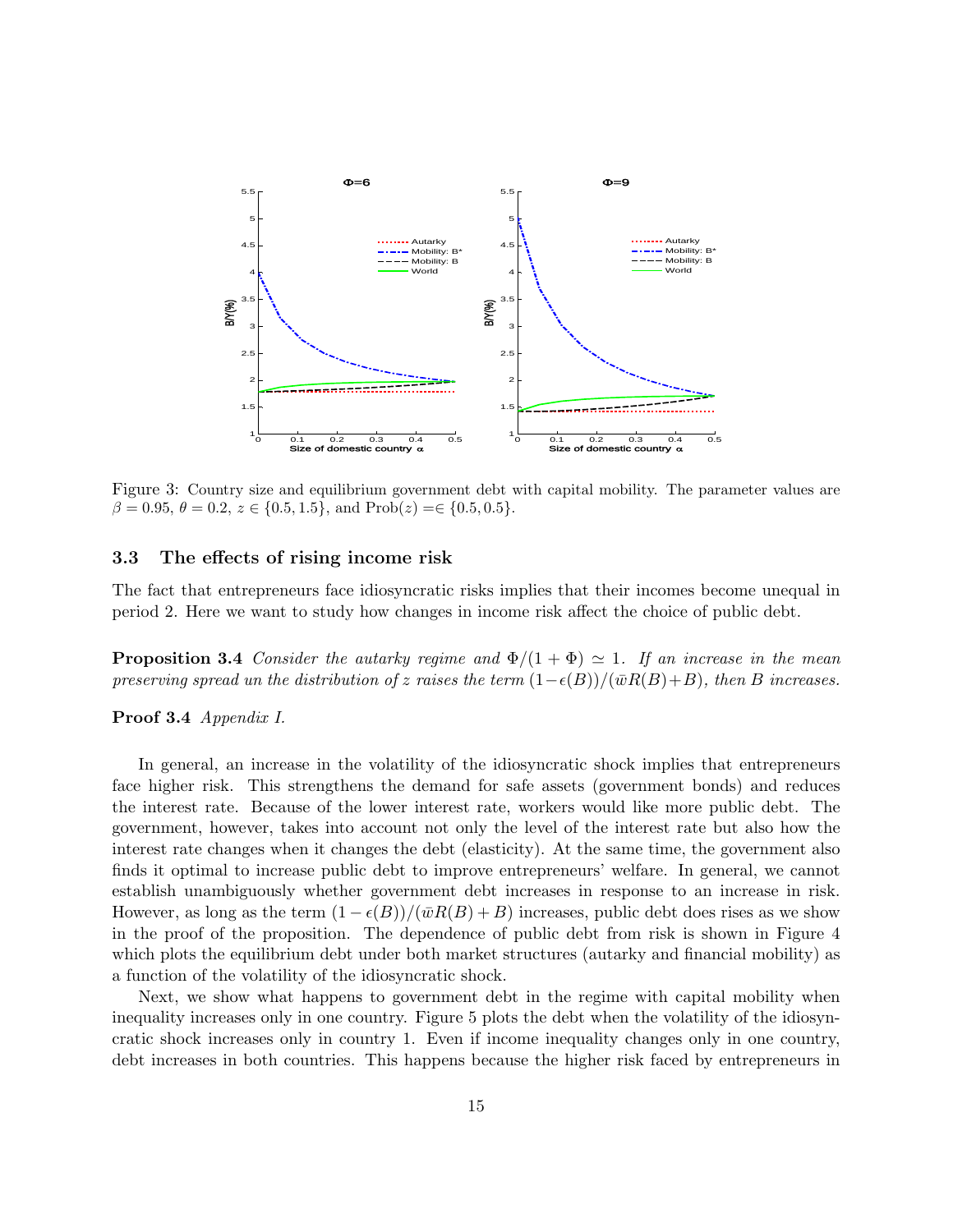

Figure 4: Inequality and government debt in autarky and financial integration. We change the two values of z by the volatility increase reported in the graph. The parameter values are  $\beta = 0.95, \theta = 0.2, z \in \{0.5, 1.5\}$ , and  $Prob(z) = \{0.5, 0.5\}$ 

country 1 increases their demand for bonds and reduces the world interest rate. If the government's weight assigned to workers is sizable—as assumed in the numerical example—the lower interest rate makes public debt more attractive for the governments of both countries.



Figure 5: Inequality and government debt with capital mobility. We change the values of z only in the domestic country by the volatility increase reported in the graph.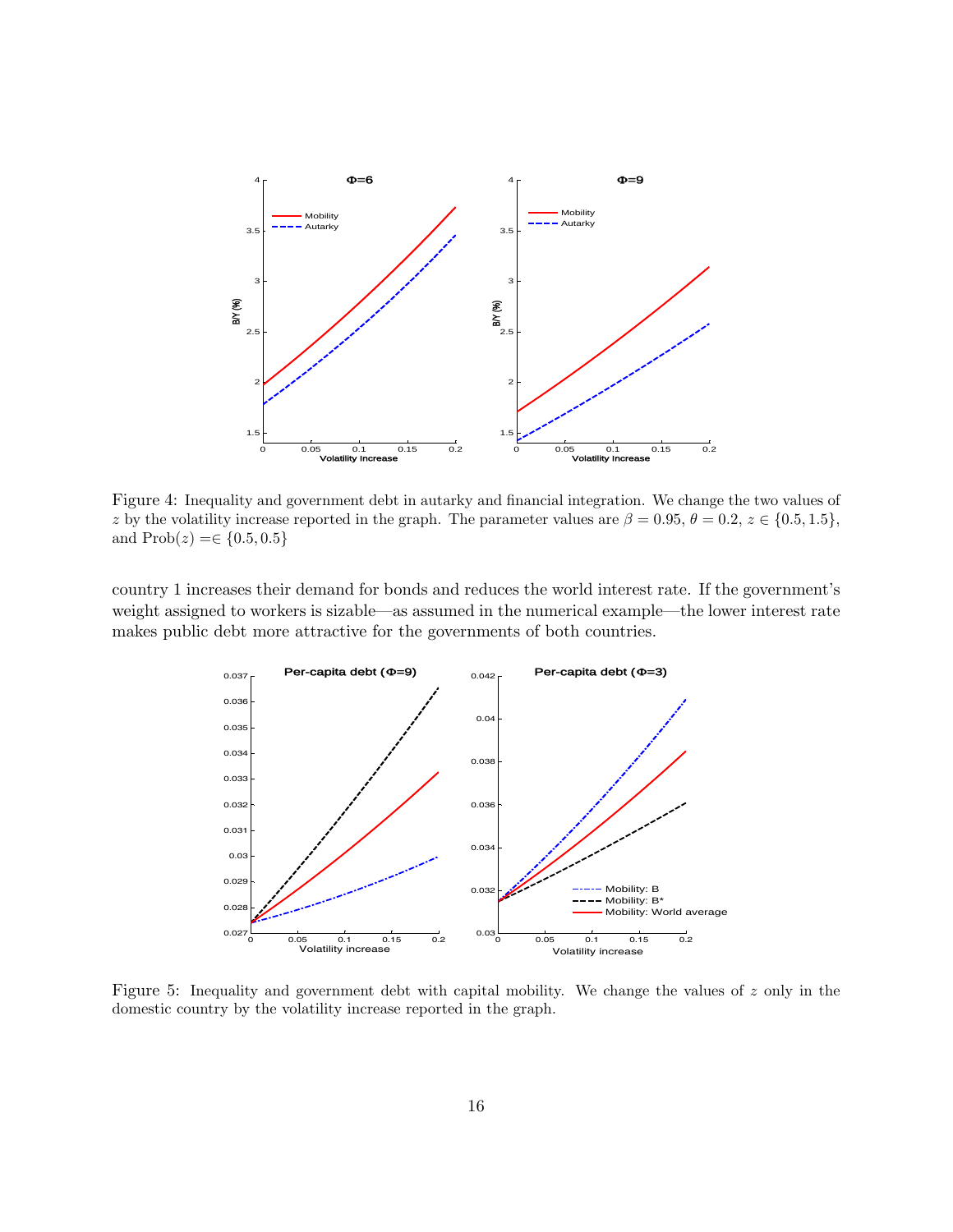In the left panel of Figure 5 we see that country 2 is more responsive to the higher risk in country 1 (note that  $B_2$  is always above  $B_1$ ). As the weight given by governments to entrepreneurs increases (i.e., as  $\Phi$  decreases), the government of country 1 has more incentive to increase debt because of the higher risk faced by domestic entrepreneurs. Since this decreases the interest rate also for entrepreneurs in country 2, the government of country 2 increases debt less to compensate for the higher debt issued by country 1. This is depicted in the right panel of Figure 5 where, in contrast to the case with larger  $\Phi$ , the increase in the supply of bonds in country 2 is smaller than the supply in country 1  $(B_2$  lies below  $B_1$ ).

The finding that the increase in risk in few countries may trigger an increase in public debt in other countries is important to reconcile the theory with the data. In fact, the increase in income inequality since the early 1980s has been observed only in a few countries (see Atkinson, Piketty and Saez (2011)), while the cross-country increase in public debt was more general. The fact that in the 1980s capital markets were liberalized may explain why the increase in inequality in a few countries may have affected other countries, provided that the rising inequality was associated with higher risk in large economies such as the United States.

This point raises an important question: was the raising income inequality observed in the United States the result of an increase in individual income risks? To answer this question we should perform a decomposition of individual incomes and separate the predictable components (such as the education premium or the age dependence) from the stochastic components (both permanent and transitory). Although this is a very difficult task, there are now several empirical studies showing that the increase in the volatility of stochastic components of income (both permanent and transitory) have played an important role for the increasing income inequality in the United States. For example, using PSID data, Blundell, Pistaferri and Preston (2008) find that the variance of the permanent income shock increased significantly in the first half of 1980s. This is especially important because in our model the productivity shock  $z$  acts as a permanent income shock: thanks to the linearity of the production and saving functions, individual entrepreneurial income follows a random walk even if the productivity shock is iid. Also relevant are the empirical studies of DeBacker, Heim, Panousi, and Vidangos (2011) and DeBacker, Heim, Panousi, Ramnath and Vidangos (2012), which are based on US income tax returns over period 1987-2009. They find that part of the increase in income inequality can be attributed to the volatility of the stochastic components of income, especially for business and investment incomes. Considering that business and investment incomes are in general more volatile and they tend to be concentrated at the top of the distribution, this finding justifies our modeling choice of focusing on the rising income risk for entrepreneurs. Of course, we interpret entrepreneurs broadly as 'investment decision makers', which also include many managerial occupations.

### 3.4 On the relevance of public debt

The well-known Ricardian equivalence result states that, absent any frictions, public debt should be irrelevant. However, public debt could become relevant if there are frictions in the market structure or restrictions in the set of policy instruments. For example, the tax smoothing theory of Barro (1979) is based on the assumption that agents are constrained on their borrowing and taxation is distortionary (no lump-sum taxes). Chang (1990) and Song, Storesletten and Zilibotti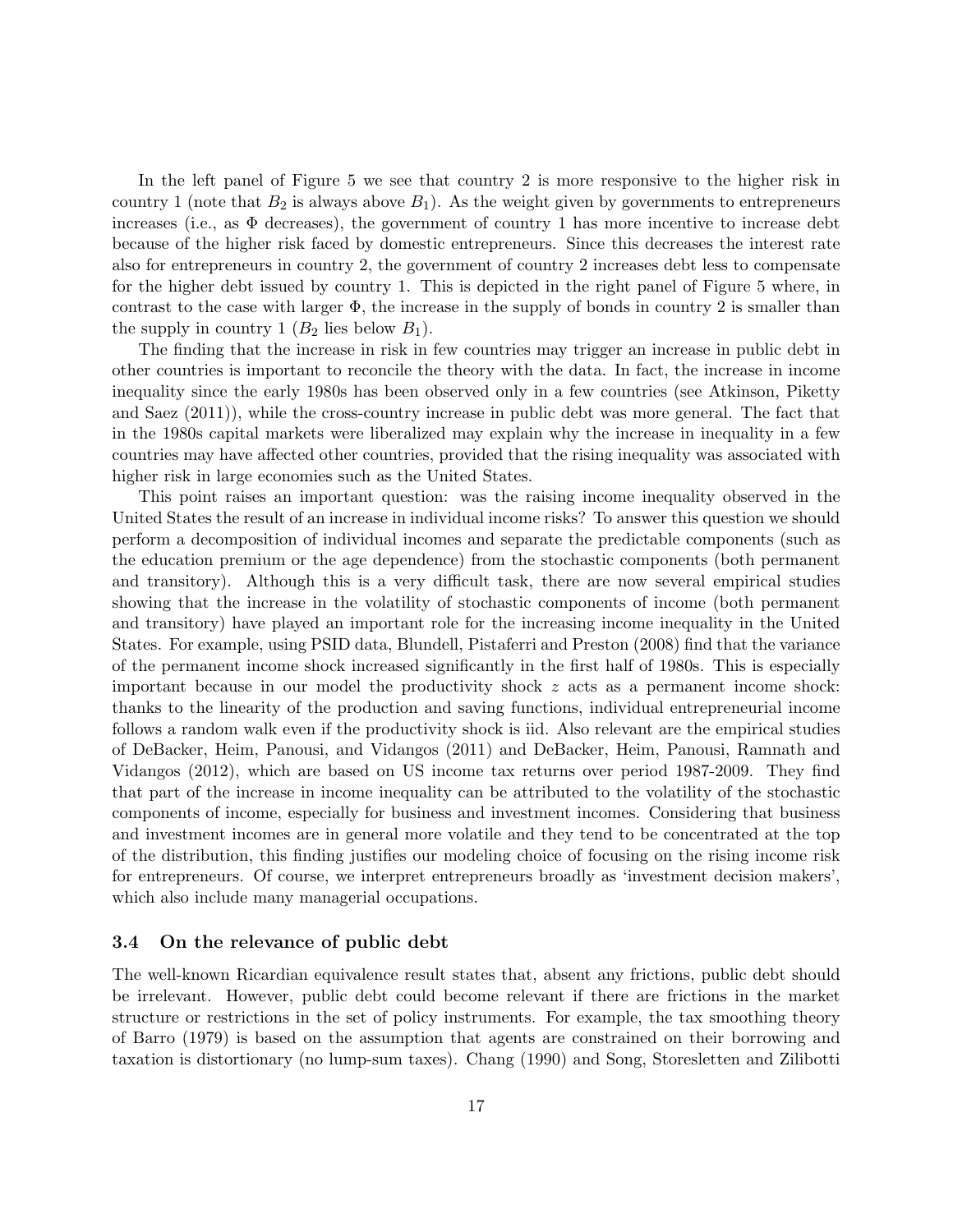(2012) consider missing markets for trades between generations. Aiyagari and McGrattan (1998) and Shin (2006) assume that markets are incomplete because agents cannot trade state-contingent claims. In our model, public debt becomes relevant because of three assumptions: (i) some agents (entrepreneurs) face more risk than others (workers); (ii) workers cannot borrow and there is not a market for state-contingent claims (market incompleteness); (iii) fiscal policies are limited to public debt and lump-sum transfers (limited fiscal instruments). We now discuss the relevance of each of these three assumptions.

Labor income risk. The assumption that workers do not face any risk is not important per-se. It is only made to capture, parsimoniously, the idea that some agents face more risk than others. We could relax this assumption and assume that workers also face earning risks. As long as the labor income risk is lower than the risk faced by entrepreneurs, we would obtain similar results.

To show this point, we now assume that the efficiency units of labor supplied by each worker are stochastic and take the form  $\eta = (1/\Phi)(1+\epsilon)$ , where  $\epsilon \in \{-\Delta, \Delta\}$  with probabilities  $\{0.5, 0.5\}$ . The parameter  $\Delta$  captures the idiosyncratic risk faced by workers and Figure 6 shows how the optimal value of debt depends on this parameter. We can see that as the volatility of earnings increases, the optimal level of public debt goes down. However, as long as the risk faced by workers is not too large, government debt remains positive.



Figure 6: Idiosyncratic shocks to labor income. The parameter values are  $\beta = 0.95$ ,  $\theta = 0.2$ ,  $z \in \{0.5, 1.5\}$ , Prob(z) = Prob( $\eta$ )  $\in \{0.5, 0.5\}$ , and  $\Phi = \frac{1-\theta}{\theta}$ .

What would happen if the risk face by workers is significantly bigger than the risk faced by entrepreneurs? In this case we would have that entrepreneurs borrow from workers and, if entrepreneurs face a borrowing limit, the role of government debt would still emerge. This case would only reverse the role of workers and entrepreneurs in financial markets but would not change the basic theory of the paper. For our theory to work we only need that some agents face more risk than others.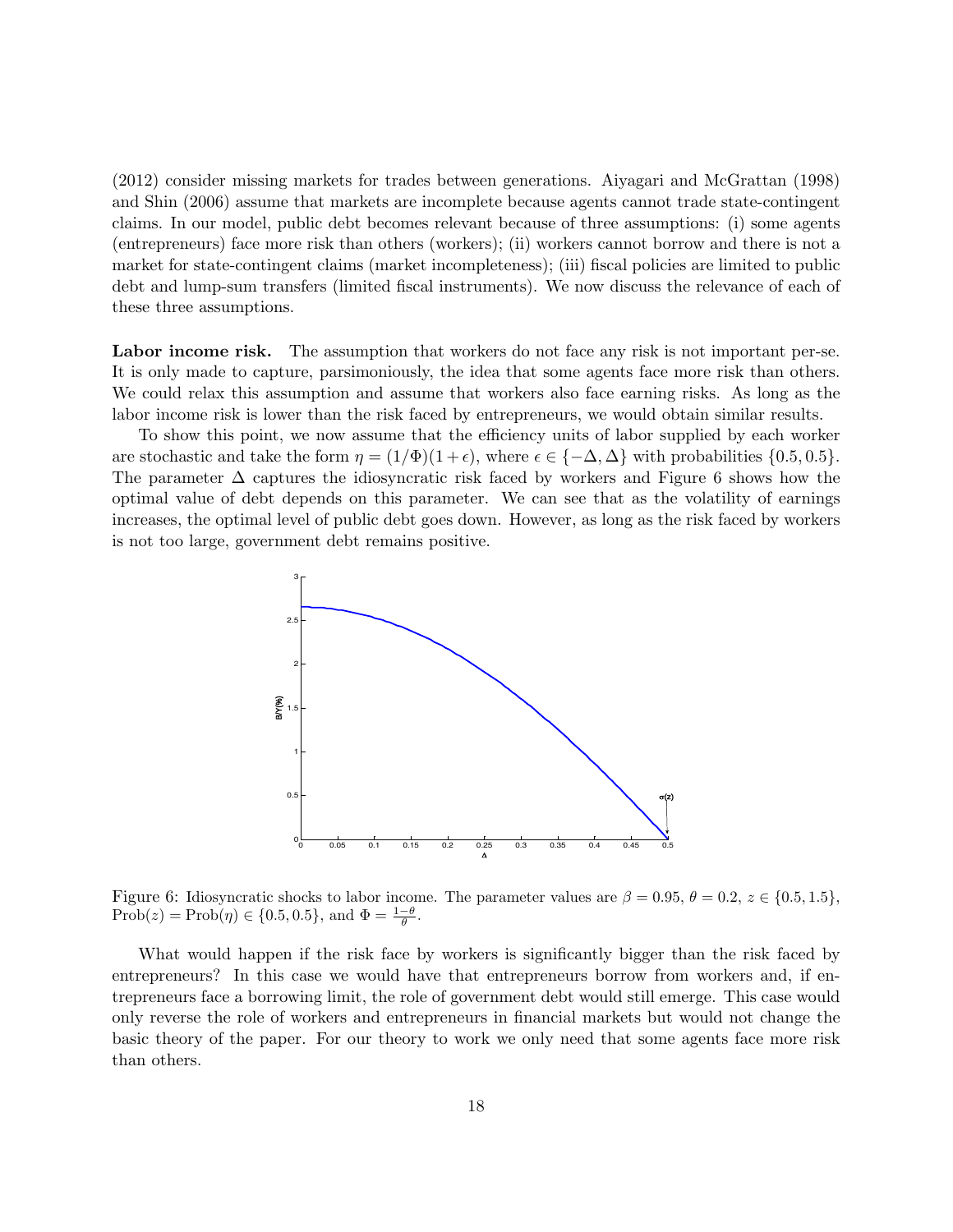Borrowing constraint and market for contingent claims. The assumption of incomplete markets is key for the results of our paper. If entrepreneurs could trade securities that are contingent on individual incomes, public debt would not play any role in our model. The borrowing constraint is also important but the limit does not have to be zero.

To show this point, denote by D the private debt issued by workers, which is constrained by the borrowing limit  $D \leq D$ . The equilibrium private debt when  $B = 0$  is denoted by  $D^*$ . Furthermore, denote by  $B^*$  the optimal public debt when  $\underline{D} = 0$ , which is the baseline model studied in previous sections. We now have all the notations needed to characterize the optimal public debt.

### **Proposition 3.5** The optimal debt issued by the government is  $B = B^* - \underline{D} < D^*$ .

### Proof 3.5 See Appendix J.

From the point of view of the government, what is relevant is the total debt, that is,  $D + B$ . Therefore, the government will target  $D + B = B^*$ . However, if workers are unconstrained, no matter what the value of B is, they always choose  $D > B^* - B$  since they do not internalize the impact of their borrowing on the interest rate. Thus, if workers are unconstrained, the government will not be able to reach the target of an overall debt equal to  $D+B=B^*$ . However, if workers face the borrowing constraint  $D \leq D$ , the government will be able to achieve its target, not matter how large D is. This may require the government to lend (negative  $B$ ) if D is large: As the government lends more, workers will borrow even more but eventually they get to the borrowing limit so they can no longer crowd out the government.

Whether B is positive or negative depends on the tightness of the borrowing constraint. If the borrowing limit is tight, as we have assumed in the baseline model,  $B$  is clearly positive. This is also the case if  $D > 0$  but not too large. But, independently of whether B is positive or negative, government intervention in financial markets remains relevant even if we allow workers to borrow. Therefore, from the point of view of a positive analysis, the consideration of public debt is not a substitute for private debt. Of course, we could allow governments to intervene with other policies such as taxes or restrictions on borrowing that insure that private agents choose the same amount of debt as the one chosen by the government. Provided that the borrowing constraint on private borrowing is not too tight, these policies could replicate the equilibrium with public debt (see, for example, Kocherlakota (2007) and Yared (2011)). In absence of these policies, however, the equilibrium with private borrowing will be different from the equilibrium with public debt.

Limited policy instruments. If governments had access to type-specific taxes and transfers, debt would also be irrelevant. By taxing agents with high realizations of income and giving transfers to those with low realizations, the government would provide insurance and mimic the complete market equilibrium. This would reestablish the Ricardian equivalence.

**Proposition 3.6** Suppose that  $\Phi = \frac{1-\theta}{\theta}$  and the government can also use proportional income taxes, in addition to public debt. Then the optimal tax rate is 100% and public debt is zero.

Proof 3.6 See Appendix J.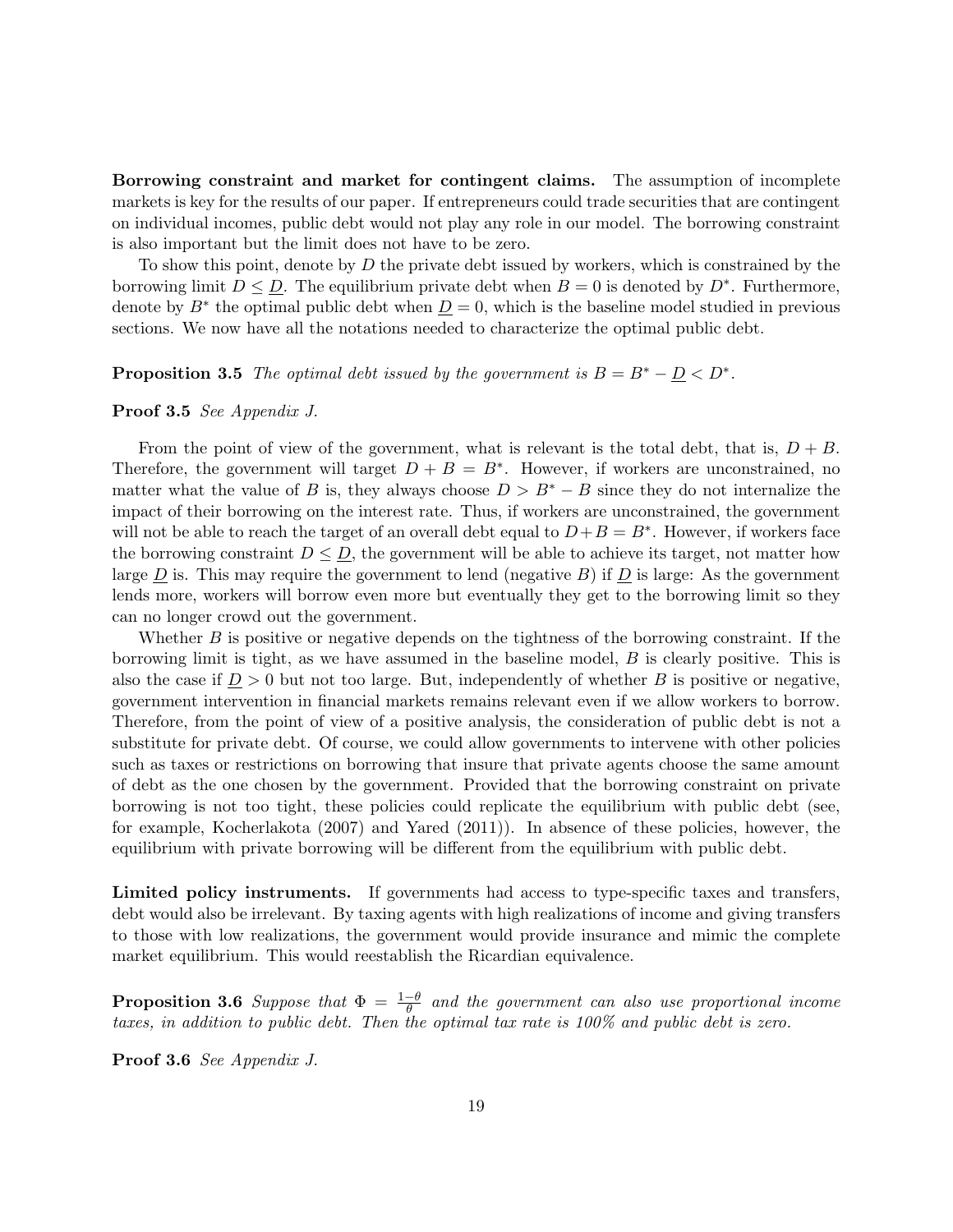The condition  $\Phi = \frac{1-\theta}{\theta}$  ensures that the wage income of workers equals the profits earned by entrepreneurs. Therefore, there are no gains from redistributing income between the two groups. In this way we are able to separate the pure redistributional scope of taxes from their insurance role. Of course, the optimality of 100% taxation follows from the assumption that income taxes are not distortionary, which we have abstracted from to make our point more transparent. However, once we allow for income taxes, we cannot abstract from their distortionary effects. But then, the optimal tax rate will not be 100% and entrepreneurs continue to face uninsured risks. Thus, government debt will continue to play an important role.

To make this point more formally, suppose that production also depends on costly effort from entrepreneurs. Denoting by  $h$  entrepreneur's effort, the individual production function takes the form  $F(k, l, h) = (zk)^{\theta \eta} l^{(1-\theta)\eta} h^{1-\eta}$  and the utility function of entrepreneurs is  $\ln(c-h)$ . Workers continue to have the same characteristics as in the baseline two-period model. In addition to issuing public debt, the government can tax individual incomes at rate  $\tau_1$  in period 1 and at rate  $\tau_2$  in period 2. We then have the following proposition.

**Proposition 3.7** Suppose that  $\Phi = \frac{1-\theta}{\theta}$ . The optimal government policy satisfies  $\tau_1 = 0$ ,  $\tau_2 \in$  $(0, 1)$ , and  $B \neq 0$ .

Proof 3.7 See Appendix K.

Again, the condition  $\Phi = \frac{1-\theta}{\theta}$  ensures that the wage income of workers equals the aggregate profits earned by entrepreneurs net of the effort disutility and explains why the optimal tax rate is zero in period 1: since both agents have the same income, net of the disutility of effort, taxes will simply distort the economy without any redistributional consequences. In the second period, entrepreneurs earn different incomes and redistribution would be desirable for the government. However, taxes also discourage effort, which in turn reduce income for both workers and entrepreneurs. The government trades off the gains from redistribution from the cost of distortion and chooses a positive tax but smaller than 100%. Since the insurance provided by taxes is partial and entrepreneurs still face uncertain consumption (net of the effort disutility), the issuance of public debt in period 1 becomes optimal. Therefore, even though the government has access to a richer set of instruments, it still finds it optimal to set  $B \neq 0.3$  This result differs from Golosov and Sargent (2012) who find that debt is irrelevant. This is because they assume that agents have full access to financial markets while in our model market incompleteness plays a central role.

## 4 Infinite horizon model

In this section we show that the main properties of the two-period model extends to a model with a large number of period T: financial liberalization can lead to an increase in public debt and this is exacerbated by a rise in income risk. In addition, by having more periods we can also study the

<sup>&</sup>lt;sup>3</sup>This is robust to the consideration of progressive taxes as long as the fiscal system is not discriminatory. In particular, lump-sum transfers cannot differ for workers and entrepreneurs. Otherwise, public borrowing could be replicated with positive (negative) transfers to workers (entrepreneurs) in period 1, and the reverse in period 2.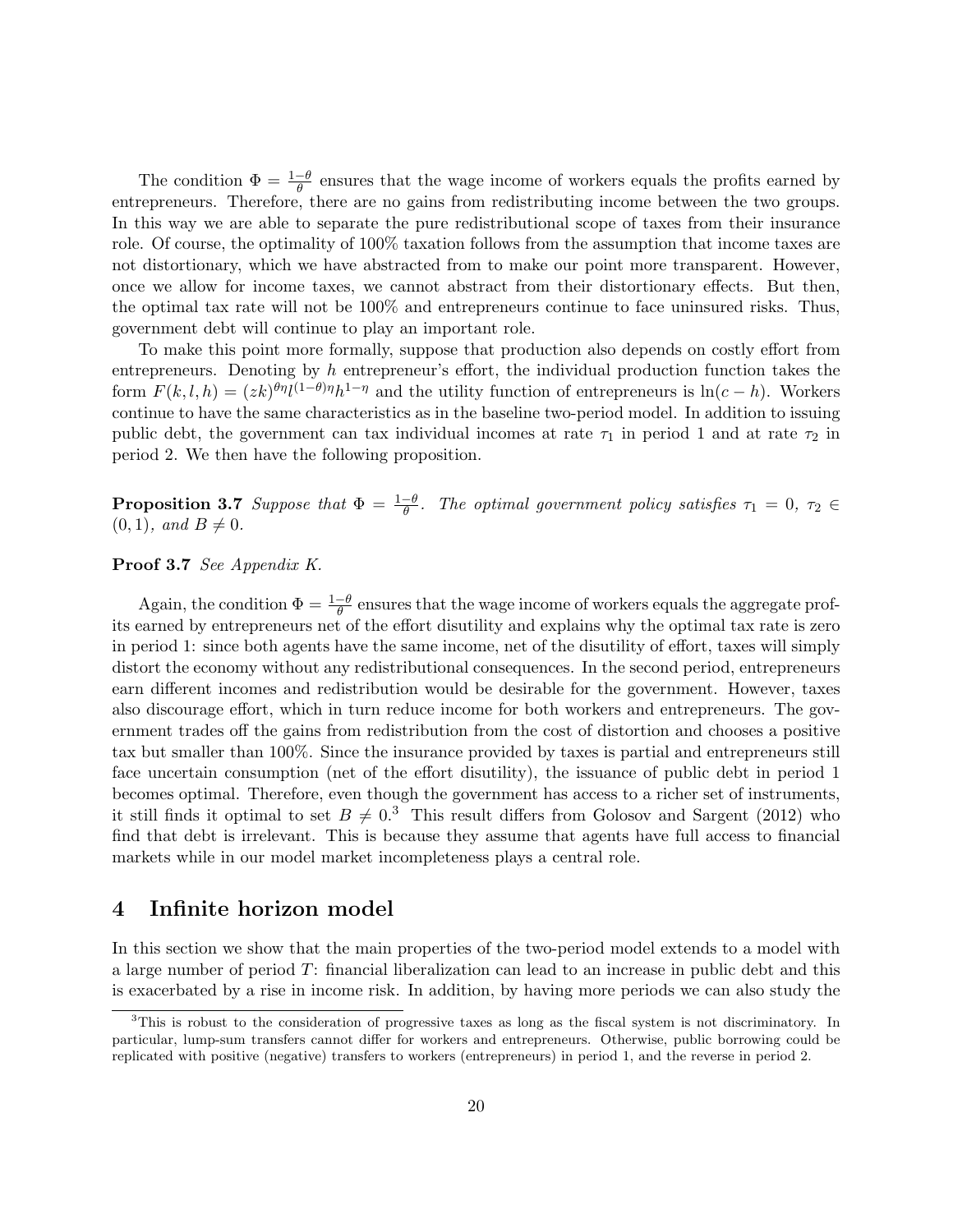dynamics induced by capital libration and a rise in income risk. This will be especially important for the dynamics of the interest rates which cannot be seen in the two-period model.

Since entrepreneurs face idiosyncratic shocks, the model generates a complex distribution of income and wealth. By virtue of the linearity of the production function, the model admits aggregation. An implication of this property is that income and wealth follow random walk processes and their economy-wide distributions are not stationary. This property becomes problematic if we want to compare the inequality generated by the model with the inequality observed in the data. Thus, to have a stationary distribution of income and wealth, we make the additional assumption that agents survive with some probability  $\omega < 1$  and they are replaced by the same number of newborn agents. The discount factor then results from the product of two terms: the intertemporal discount factor in preferences,  $\hat{\beta} \in (0,1)$ , and the survival probability,  $\omega \in (0,1]$ . Thus,  $\beta = \hat{\beta}\omega$ . The assets left by exiting entrepreneurs are redistributed equally (lump-sum) to the newborn entrepreneurs.<sup>4</sup>

#### 4.1 Politico-economic equilibrium

We think of the infinite horizon model as the limit of  $T \to \infty$ . Policies are chosen in every period and they are functions of the relevant aggregate states. Suppose that at  $t = 1$ , countries start with the same aggregate excess holdings of bonds, that is,  $\tilde{b}_{j,1} = \nu \sum_{j=1}^{N} B_{j,1}$ . Using corollary 2.1, the sufficient set of aggregate states are the debts issued by the N countries,  $\mathbf{B}_1 = (B_{1,1},...,B_{N,1}).$ 

To characterize the strategic interaction between governments, we restrict attention to Nash equilibria where each country chooses its own public debt simultaneously and without coordination. The politico-economic equilibrium is characterized by a sequence of policy functions  $\mathbf{B}_{t+1} = \mathcal{B}_t(\mathbf{B}_t)$ for  $t = 1, ..., T$ . These functions are determined by solving the model backward, starting at  $t = T$ . Let's define first the governments' objectives at any t.

**Proposition 4.1** Given current states  $B_t$  and policy function  $B_{t+1}(B_{t+1})$  for next period policies, the problem solved by government  $j$  at time  $t$  is

$$
\max_{B_{j,t+1}} \left\{ \Phi W_{j,t}(\mathbf{B}_t, \mathbf{B}_{t+1}) + V_{j,t}(\mathbf{B}_t, \mathbf{B}_{t+1}) \right\},\tag{22}
$$

where the functions  $W_{j,t}$  and  $V_{j,t}$  are defined backward using the recursive functions

$$
W_{j,t}(\mathbf{B}_t, \mathbf{B}_{t+1}) = \ln \left( \bar{w} + \frac{\nu B_{j,t+1}}{R_{j,t}} - \nu B_{j,t} \right) + \beta W_{j,t+1} \left( \mathbf{B}_{t+1}; \mathcal{B}_{t+1}(\mathbf{B}_{t+1}) \right),
$$
  

$$
V_{j,t}(\mathbf{B}_t, \mathbf{B}_{t+1}) = \ln(1 - \eta_t) + \left( \frac{1}{1 - \eta_t} \right) \left[ \mathbb{E} \ln \left( A(z_{j,t}^i) + \nu B_{j,t} + p_{j,t} \right) + \eta_t \ln \left( \frac{\eta_{j,t} \phi_{j,t}}{p_{j,t}} \right) \right] +
$$
  

$$
\beta \mathbb{E} V_{j,t+1} \left( \mathbf{B}_{t+1}, \mathcal{B}_{t+1}(\mathbf{B}_{t+1}) \right).
$$

#### Proof 4.1 Appendix M.

<sup>&</sup>lt;sup>4</sup>All the properties of the competitive equilibrium derived earlier apply to the model with stochastic mortality. We only need to reinterpret the discount factor as  $\beta = \hat{\beta}\omega$ . The distributions of income and wealth, however, now converge to a steady state if public debt stays constant over time.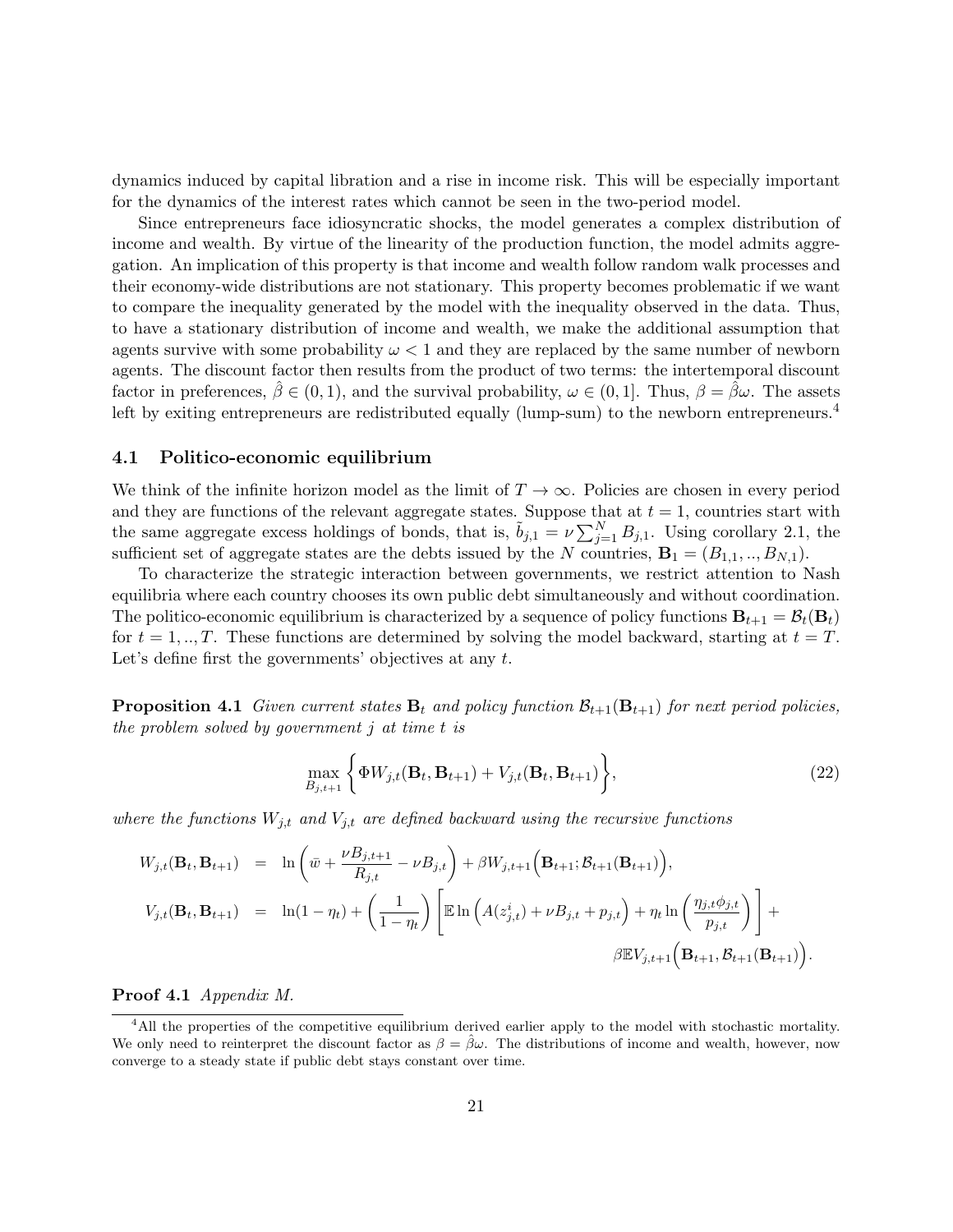In solving problem  $(22)$ , the government of country j takes as given the debts chosen by all other countries, the vector  $\mathbf{B}_{-j,t+1}$ . The optimal (response) policy is  $B_{j,t+1} = \varphi_{j,t}(\mathbf{B}_t, \mathbf{B}_{-j,t+1})$ .

**Definition 4.1 (Nash policy game)** For given states  $B_t$ , the solution to the Nash policy game at time t is the vector  $\mathbf{B}_{t+1}^*$  that satisfies  $B_{j,t+1}^* = \varphi_{j,t}(\mathbf{B}_t, \mathbf{B}_{-j,t+1}^*)$ , for all  $j = 1, ..., N$ .

The solution to the policy game at time t provides us with the policy function  $\mathbf{B}_{t+1} = \mathcal{B}_t(\mathbf{B}_t)$ . Starting from  $t = T$  and taking into account the terminal condition  $\mathcal{B}_T(\mathbf{B}_T) = 0$ , we can then construct the whole sequence of policy functions backward.

The infinite horizon is obtained as  $T \to \infty$ . Assuming convergence, the politico-equilibrium is characterized by an invariant policy function  $\mathcal{B}(B) = \lim_{T\to\infty} \mathcal{B}_1(B_1)$ . Because of the complexity of the model, we are unable to find a closed-form solution. We are also unable to establish the existence of an invariant policy function. Thus, we will only provide a numerical characterization by solving the model for a large but finite number of period T.

### 4.2 Quantitative analysis

In this section we solve the model numerically and shows the dynamics induced by financial liberalization and rising income risk for public debt. To show the impact of financial liberalization, we start from a steady state equilibrium without mobility of capital and compute the transition dynamics following financial integration. To show the impact of rising income risk, we start from a steady-state equilibrium with low income risk and compute the transition dynamics following the increase in volatility of the idiosyncratic shock. We solve the model numerically using a global approach based on the discretization of the state space (the stock of public debt in the two countries) and maximization over a grid search. The detailed description of the numerical procedure is available in electronic form at http://www-bcf.usc.edu/∼quadrini/papers/PDpapApp.pdf.

**Parametrization:** Although the numerical simulation is not meant to provide a rigorous quantitative exercise but to illustrate the qualitative dynamic features of the model, we try as much as possible to choose the parameter values according to observed empirical targets. More specifically, we choose variables observed pre-1980s as the initial calibration targets. This is motivated by the view that the process of international financial liberalization started in the 1980s. The pre-1980s period can then be considered as closer to a regime of financial autarky. Also, as can be seen from Figure 1, the average income inequality in industrialized countries started to increase toward the end of the 1970s and early 1980s. This motivates our choice to calibrate the autarky version of the model to the early 1980s. In particular, we focus on two targets: a ratio of public debt over income of 30 percent and a share of income earned by the top 1 percent of the population equal to 6 percent. These are the approximate numbers reported in Figure 1 for the OECD countries in the 1970s. We now describe in detail how the initial calibration targets can be used to pin down the parameters of the model.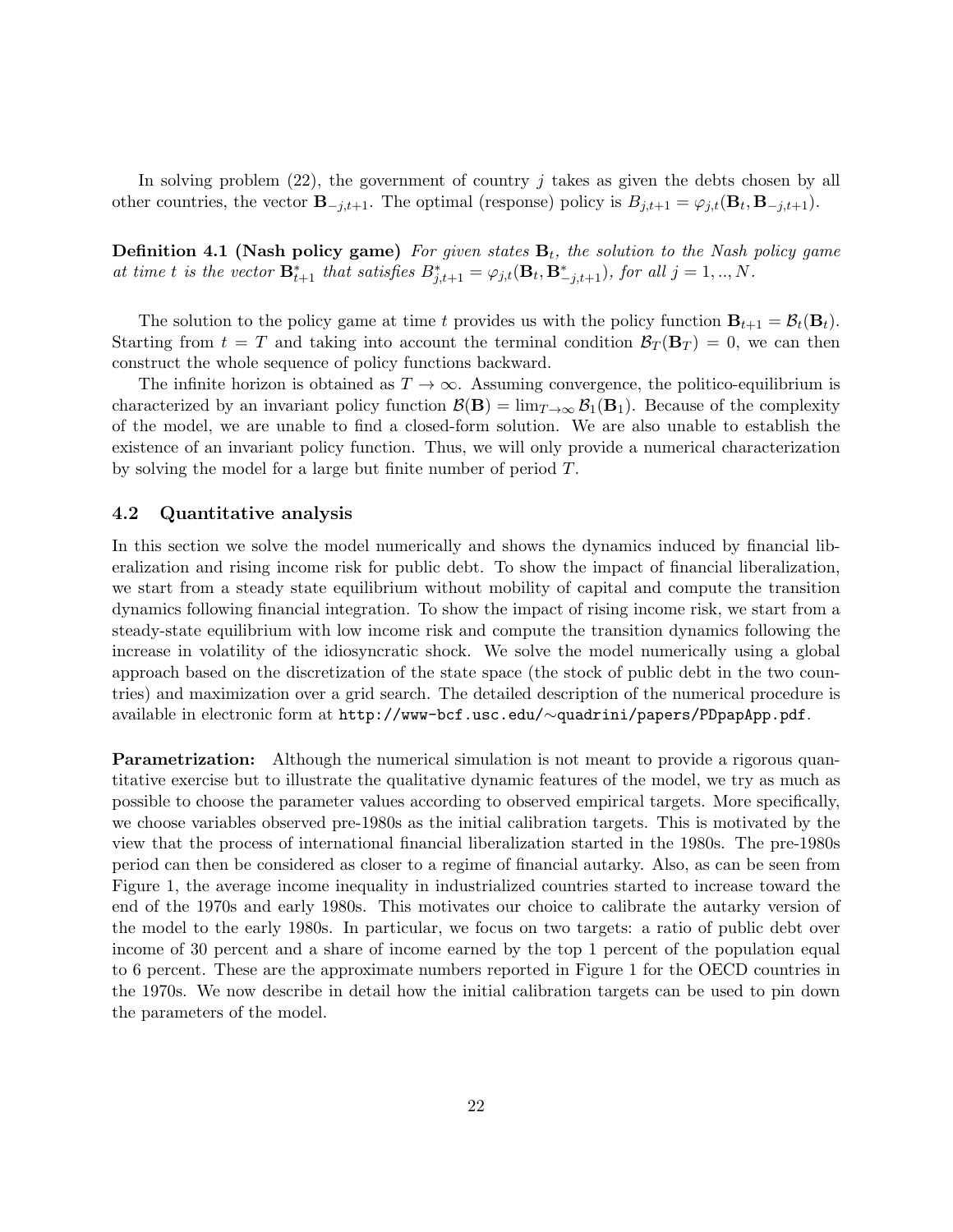A period in the model is one year and the discount factor is set to  $\beta = 0.9466$ , which results from an intertemporal discount rate of 3 percent and a survival probability  $\omega = 0.975$ . The value of  $\omega$  implies an average (active) life of 40 years.<sup>5</sup>

For the production function we would like to use a Cobb-Douglas specification, that is,  $F(z, k, l) =$  $z^{\theta}k^{\theta}l^{1-\theta}$ , with  $\bar{z}=\mathbb{E}z$  normalized to 1. However, the amount of idiosyncratic risk generated by this specification is bounded by the restriction that  $z$  cannot be negative. In order to have more flexibility in choosing the amount of risk faced by entrepreneurs, we assume that the shock z also affects the effective quantity of land after production. Thus, the total income generated by the entrepreneur is  $F(z, k, l) = zk^{\theta}l^{1-\theta} + (z - \overline{z})kp$ . The first component is pure production while the second component can be interpreted as capital gains (or losses if negative). Notice that in aggregate the capital gains or losses are zero. Thus, the aggregate production is exactly the same in the two cases. Thus, the parameter  $\theta$  represents the capital income share which we set to 0.2. This is lower than the typical number used in the literature because there is no depreciation in our model.

Productivity is uniformly distributed in the domain  $1 \pm \Delta$ , where  $\Delta$  is chosen so that the share of income earned by the top 1 percent is equal to 6 percent in the autarky steady state.<sup>6</sup> However, this also depends on  $\Phi$ , which in turn is chosen to have a steady state of public debt over income of 30 percent in the autarky steady state. These are the approximate numbers for income concentration and public debt in the OECD countries in pre-1980s reported in Figure 1. To reach these two targets, the values of  $\Delta$  and  $\Phi$  are chosen simultaneously through an iterative procedure. The resulting values are  $\Delta = 0.14$  and  $\Phi = 3.902$ . These values imply that the standard deviation of entrepreneurial income is about  $15\%$  the value of land used in production,  $pk$ , and the population share of workers is slightly below 80%.

Results: Figure 7 shows the evolution of debt over time for different time-horizons under the two financial arrangements. The first thing to note is that debt is relatively small in equilibrium when the horizon is short (lower-right panel). The reason is that a large amount of borrowing in the initial periods results in low levels of workers' consumption in the terminal periods, when debt needs to be repaid. Given the concavity of the utility function, this will have a negative impact on welfare. As the horizon expands, so does the number of periods at which debt can be repaid, which increases the level of debt along the path. The infinite horizon economy can be well approximated with a large value of  $T$ ; as the upper-left panel indicates,  $B$  converges after about 60 periods. <sup>7</sup> Finally, the figure shows that the effects of financial integration are quantitatively stronger in the infinite horizon economy than in the finite horizon case.

Figure 8 plots the transition dynamics for government debt induced by international capital

<sup>&</sup>lt;sup>5</sup>Recall that we assumed that agents die with probability  $1 - \omega$  and that the assets of exiting entrepreneurs are redistributed equally to newborn entrepreneurs.

<sup>&</sup>lt;sup>6</sup>Entrepreneurial income is equal to  $A(z_t^i)k_t^i + (z_t^i - \bar{z})k_t^ip_t + b_t^i - b_t^i/R_t$ , that is, profits plus the interest earned on bonds. The income of an individual worker is equal to  $(w_t + \tau_t)/\Phi$ , that is, the labor income plus the government transfer  $\tau_t = (B_{t+1}/R_t - B_t)/(1 + \Phi)$ .

<sup>7</sup>We also computed the infinite horizon equilibrium using the recursive formulation of our model and employing iteration methods to solve for the stationary policy function. We find very similar quantitative results. Details are available upon request.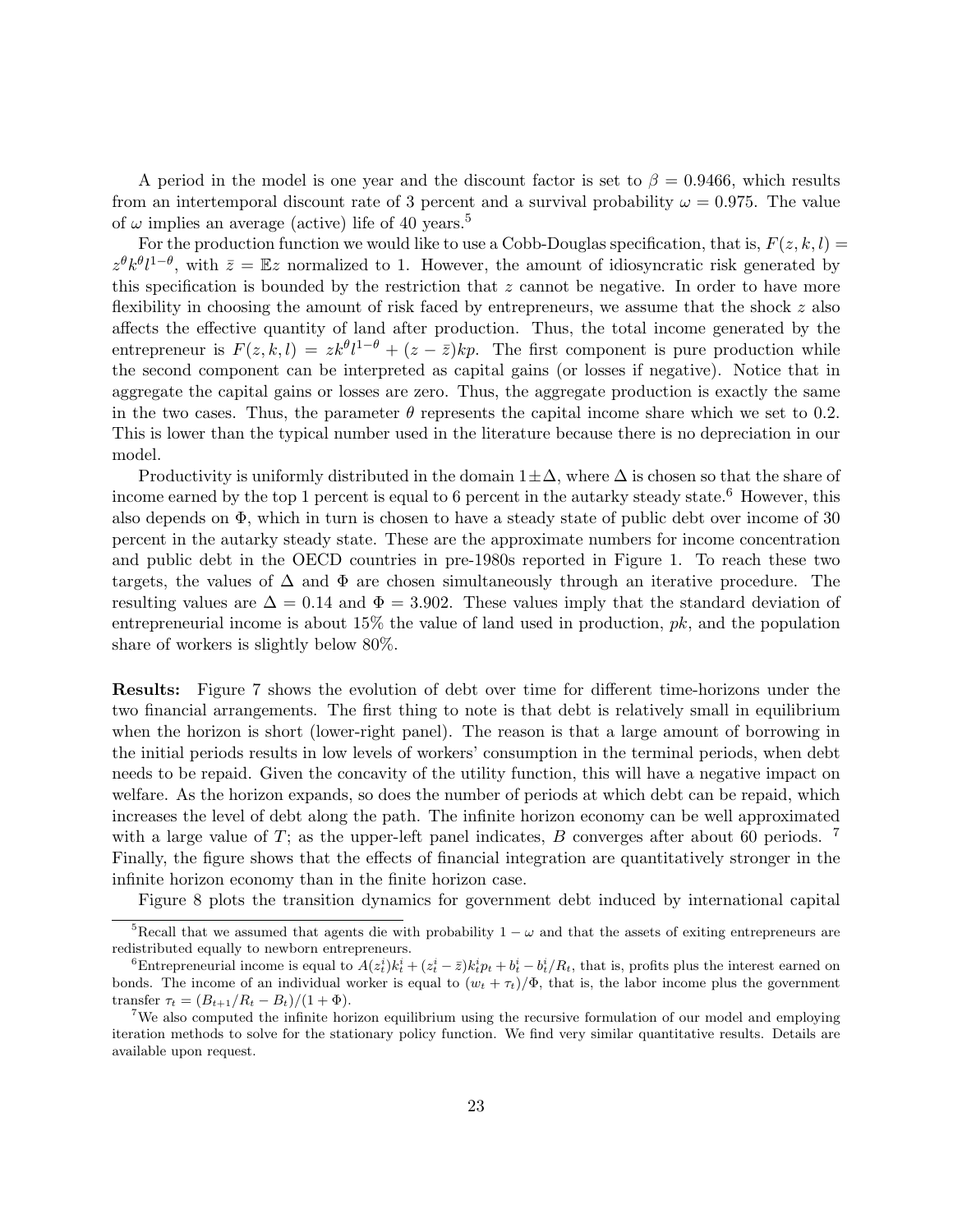

Figure 7: Evolution of government debt .

market liberalization and increased income inequality. The increase in income inequality is generated by a higher volatility of the idiosyncratic risk, which changes from  $\Delta = 0.14$  to  $\Delta = 0.1725$ . As described above,  $\Delta = 0.14$  was chosen to generate the 6% concentration of income at the top 1% in the autarky steady state. The new value is chosen to have a share of 7.5% for the top income earners in the steady state with capital mobility. As shown in Figure 1, this is about half the increase in concentration for the OECD countries during the sample period: the top 1% share is about 9% toward the end of the sample. Since we do not know which part of the increase in inequality is driven by income risk, as opposed to cross-sectional inequality that is predictable at the individual level, we have assumed that the increase in risk contributed only 50%. The targeted number has been replicated in the steady state with mobility because the 2000s are characterized by a high degree of financial integration among industrialized countries.



Figure 8: Responses of public debt financial liberalization and increased income risk.

Before continuing, we would like to explain why we make the assumption that inequality in-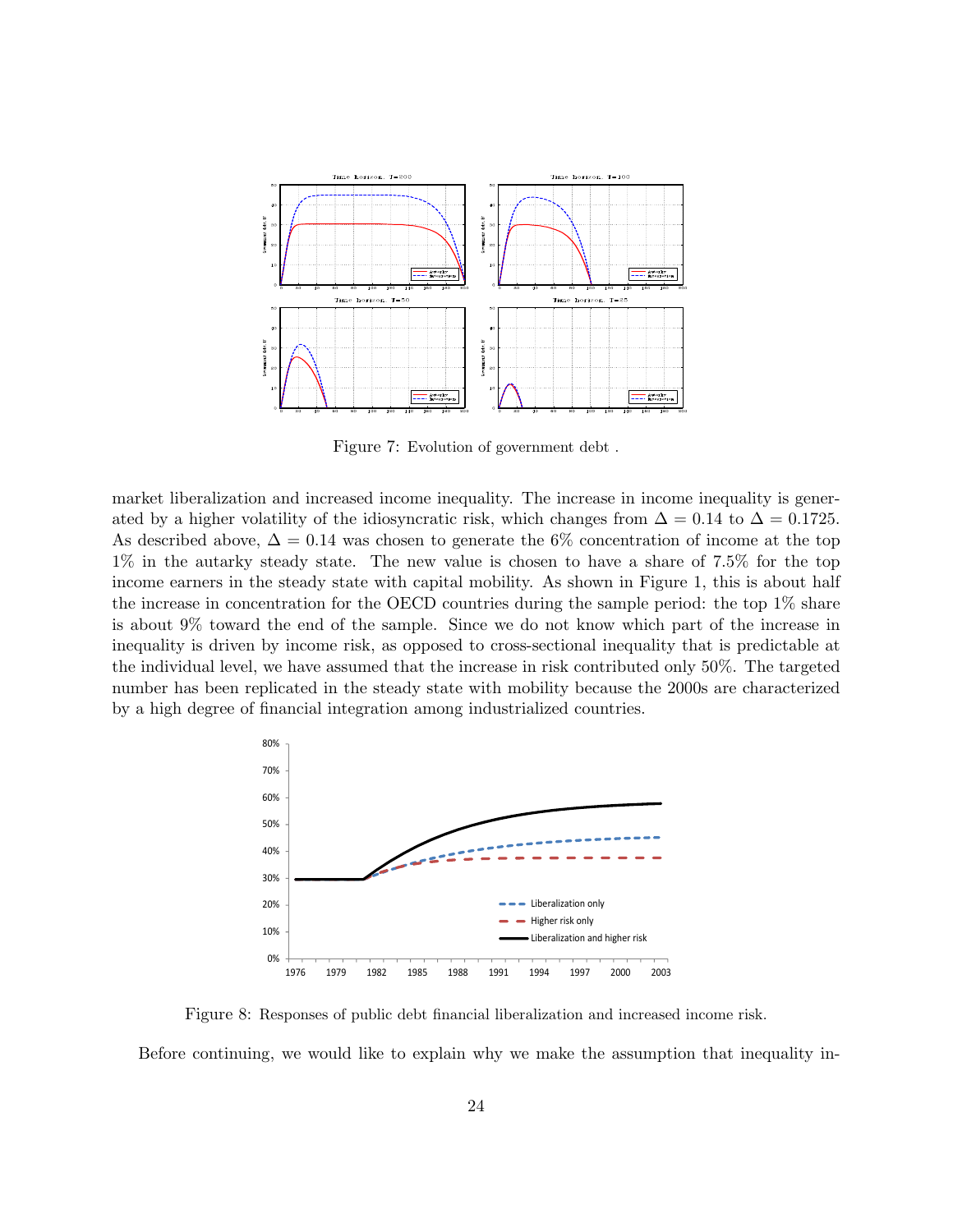creases in both countries even if in the data the increase is observed only in some countries (see Atkinson, Piketty, and Saez (2011)). Our choice is motivated by computational considerations. When countries have different  $\Delta$ , Corollary 2.1 no longer holds. Thus, we cannot impose that domestic and foreign entrepreneurs hold the same b. This implies that to compute the equilibrium we have to add another state variable:  $b_1$  or  $b_2$ . With capital mobility this increases significantly the computational complexity. However, limiting the analysis to the symmetric case is not a major shortcoming because, as shown in Section 3 with the two-period model, the change in inequality in only one country also affects the debt chosen by the other country when financial markets are integrated. Thus, using the average change in inequality as the target for all countries provides a reasonable approximation to the response of public debt in all integrated economies when the change is asymmetric.

As can been seen in Figure 8, capital liberalization (ignoring higher risk) increases long-term debt from 30% of income to about 46% of income. If we focus instead on the change in risk alone (keeping the economies in autarky), long-term debt increases to 38% of income. When the two changes are considered together, long-term debt increases to 59%.

To compare the dynamics of the model to the empirical series, Figure 9 plots the data generated by the model (with both liberalization and increased risk) and the empirical data for the average of the OECD countries, Europe, and the United States. The response of the interest rate is also plotted. The dynamic path of public debt generated by the model (continuous line) resembles the dynamics observed in the data (dashed lines). The dynamics of the interest rates are also qualitatively similar, particularly for Europe and OECD countries where we see hikes in the real rates in the first half of the 1980s, with subsequent decline later in the sample.

The initial jump in the interest rate generated by the model is necessary to make bonds attractive to entrepreneurs who are the buyers of the additional bonds. The increase in the holding of bonds requires entrepreneurs to reduce current consumption in compensation for higher future consumption, which in turn requires higher interest rates. Since the government continues to increase the debt after the first period, the interest rate remains high. However, since the increase in government debt slows down over time, the interest rate declines gradually after the initial jump. In the long run,  $R$  is higher than in the autarky steady state, but the difference is small.

We would like to emphasize that the comparison of the dynamics of the interest rate generated by the model with the empirical series is not meant to show that the interest rate dynamics can be fully explained by capital markets liberalization and increased income risk. Of course, there are many other factors that contributed to the interest rate dynamics, especially the hike in the early 1980s. We only want to show that the pattern predicted by the model is not inconsistent with the pattern observed in the data.

### 5 Empirical analysis

The analysis conducted in the previous sections has shown that greater mobility of capital and higher inequality raises government borrowing. The main channel highlighted in the paper relates to the weaker response of interest rates to the domestic supply of debt with increased financial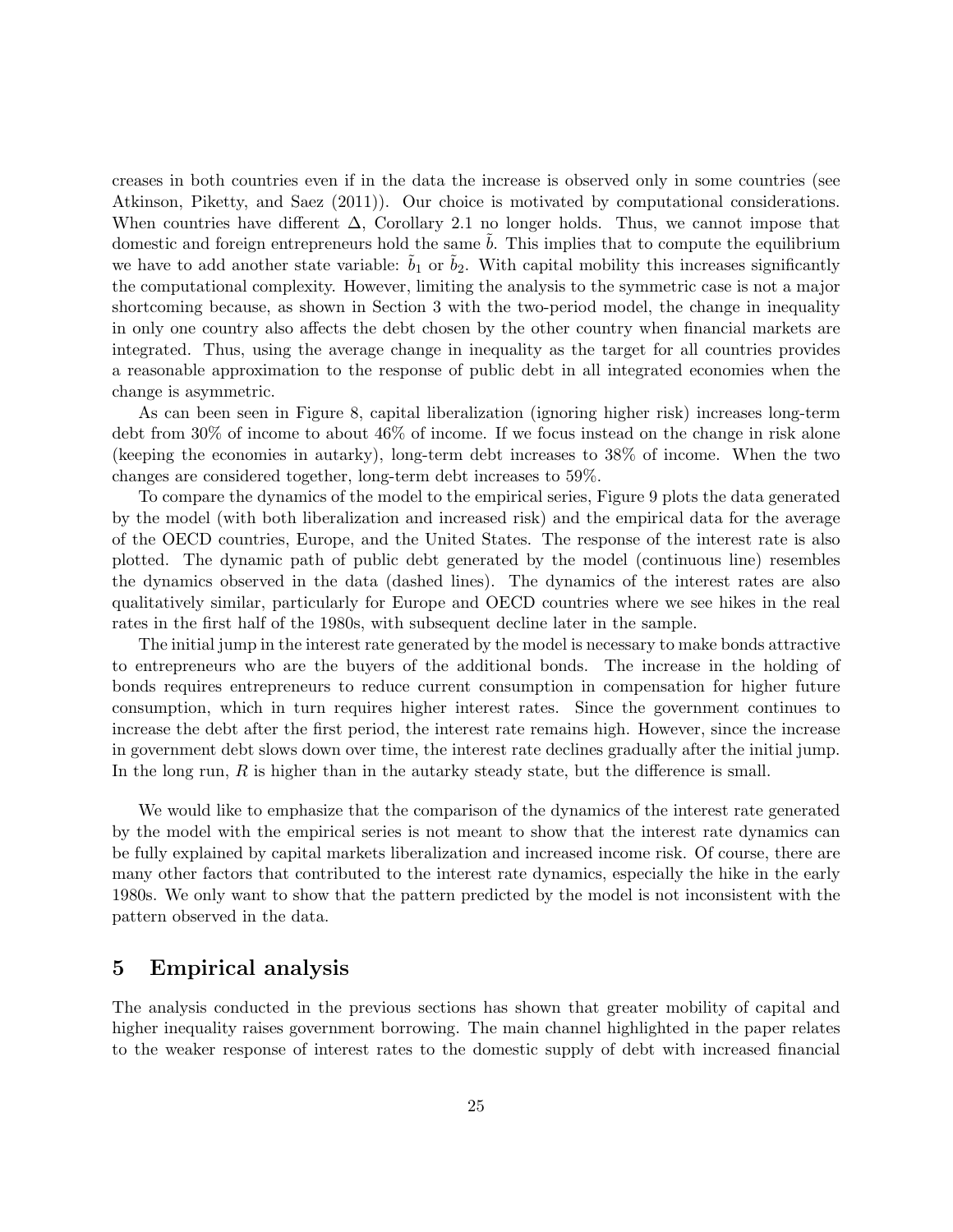

Figure 9: Responses of public debt and real interest rates to liberalization and increased income risk.

liberalization. In this section we conduct a simple empirical investigation of these predictions using cross-country data for the OECD countries.

### 5.1 Liberalization, inequality, and the supply of debt

The main objective of this section is to check whether there are statistically significant links between indices of capital market liberalization, income inequality, and government borrowing. To do so we regress the growth rate of real government debt on two main variables: (i) an index that captures the change in capital mobility, and (ii) changes in the share of income earned by the top 1% of the population. We estimate the following fixed effect regression equation:

$$
\begin{aligned} \text{dDEBT}_{j,t} &= \alpha_D \cdot \text{DEBT}_{j,t-1} + \alpha_G \cdot \text{dGDP}_{j,t-1} + \alpha_M \cdot \text{dMOB}_t \\ &+ \alpha_I \cdot dINEQ_t + \alpha_X \cdot X_{j,t} + u_{j,t}. \end{aligned}
$$

- dDEBT<sub>j,t</sub>: Log-change in real public debt of country j in year t.
- DEBT<sub>j,t−1</sub>: Ratio of public debt to the GDP of country j in year  $t-1$ .
- dGDP<sub>it</sub>: Log-change in the GDP of country j in year t.
- dMOB<sub>t</sub>: Change in the index of capital mobility in year t or  $t 1$ .
- dINEQ<sub>t</sub>: Log-change in top 1% of income shares in year t.
- $X_{j,t}$ : Set of control variables for country j.
- $\bullet \;\; u_{j,t}\!\!:$  Residuals containing country and year fixed effects.

A few remarks are in order. First, we relate the change in public debt to the change in the liberalization index, instead of the level of the index. This better captures the dynamics predicted by the model. In fact, in the long run, there is no relation between the degree of capital mobility and the change in debt, since the stock of debt converges to the steady state.

The second remark pertains to the construction of the index of financial liberalization. This index is not country-specific as can be noticed from the absence of the country subscript  $j$ . Instead,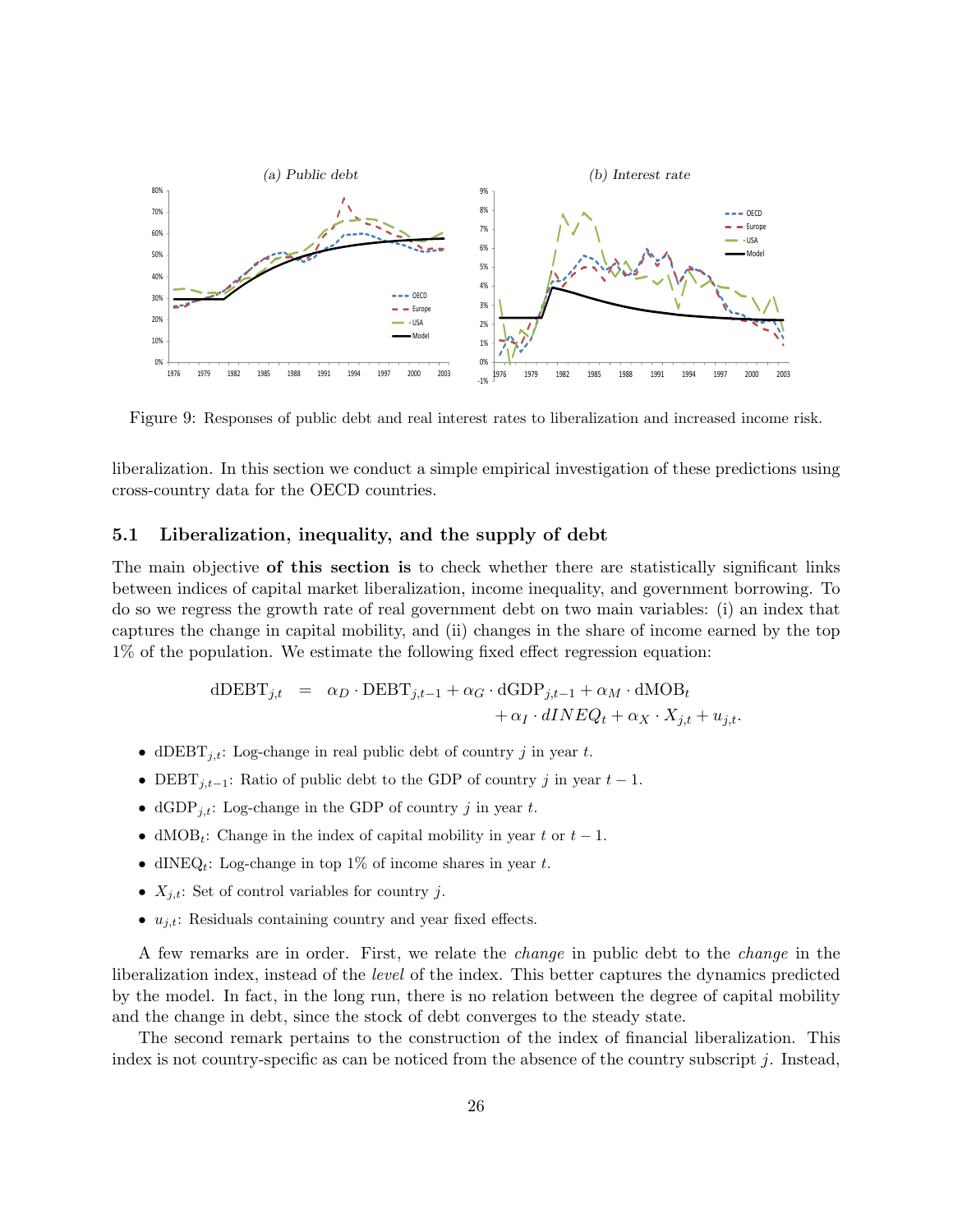we construct the index as the average of country-specific indices for all countries included in the sample, weighted by their size (measured by total GDP). The motivation for adopting this measure of capital liberalization can be explained as follows.

Indicators of financial liberalization refer to the private sector, not the public sector. Thus, the fact that one country has very strict international capital controls does not mean that the government is restrained from borrowing abroad. What is relevant for the government ability to borrow abroad is the openness of other countries. Therefore, to determine the easiness with which the government can sell its debt to foreign (private) investors, we have to look at the capital controls imposed by other countries. This is done by computing an average index for all countries included in the sample.<sup>8</sup>

A related issue is whether in computing the weighted average of the liberalization index we should exclude the country of reference. For example, to evaluate the importance of capital mobility for the U.S. public debt, we should perhaps average the indices of the OECD countries excluding the U.S. We have chosen not to do so for the following reason. Although the liberalization of other countries is what defines the foreign market for government bonds, the domestic liberalization can still affect domestic issuance through an indirect channel. However, we also tried the alternative index and the results (not reported) are robust.

Regarding the data for the liberalization variable, we use two indices, both based on de-jure measures. The first is the liberalization index constructed by Abiad, Detragiache, and Tressel (2008). The results based on this index are reported in Table 1. The second index uses the capital account openness indicator constructed by Chinn and Ito (2008), with results reported in Table 2. Income inequality is proxied by the share of income earned by the top 1% of the population, compiled by Atkinson, Piketty, and Saez (2011). The data sources are described in the tables.

We estimate the regression equation on a sample that includes 22 OECD countries. The selection of countries in the first set of regressions is based on data availability for government debt and financial index, which restrict the sample to 26 countries. From this selected group, we exclude four countries: Hungary, Poland, Mexico, and Turkey. The first two countries are excluded since the available data start in the 1990s, when they became market oriented economies. Mexico and Turkey are excluded because they were at a lower stage of economic development compared to the other countries in the sample and they experienced various degrees of market turbulence during the sample period. For robustness, however, we also repeated the estimations for the whole sample with 26 countries, and the results are consistent with those obtained with the restricted sample, including 22 countries. The results for the extended sample are available upon request from the authors.

We start by analyzing the effects of financial integration on debt accumulation, but initially excluding inequality  $dINEQ_t$ . By doing so we can use a larger sample since the inequality variable is unavailable for Austria, Belgium, Switzerland, Germany, Greece, and Korea. The sample size consists of 677 observations. In the simplest specification, we also abstract from any controls  $X_{j,t}$ .

<sup>8</sup>Another way of showing the irrelevance of the country's own indicator is with the following example. Suppose that country A liberalizes its capital markets, allowing free international mobility of capital. However, all other countries maintain strict controls. Obviously, the government of country A does not have access to the foreign market even if it had liberalized its own market.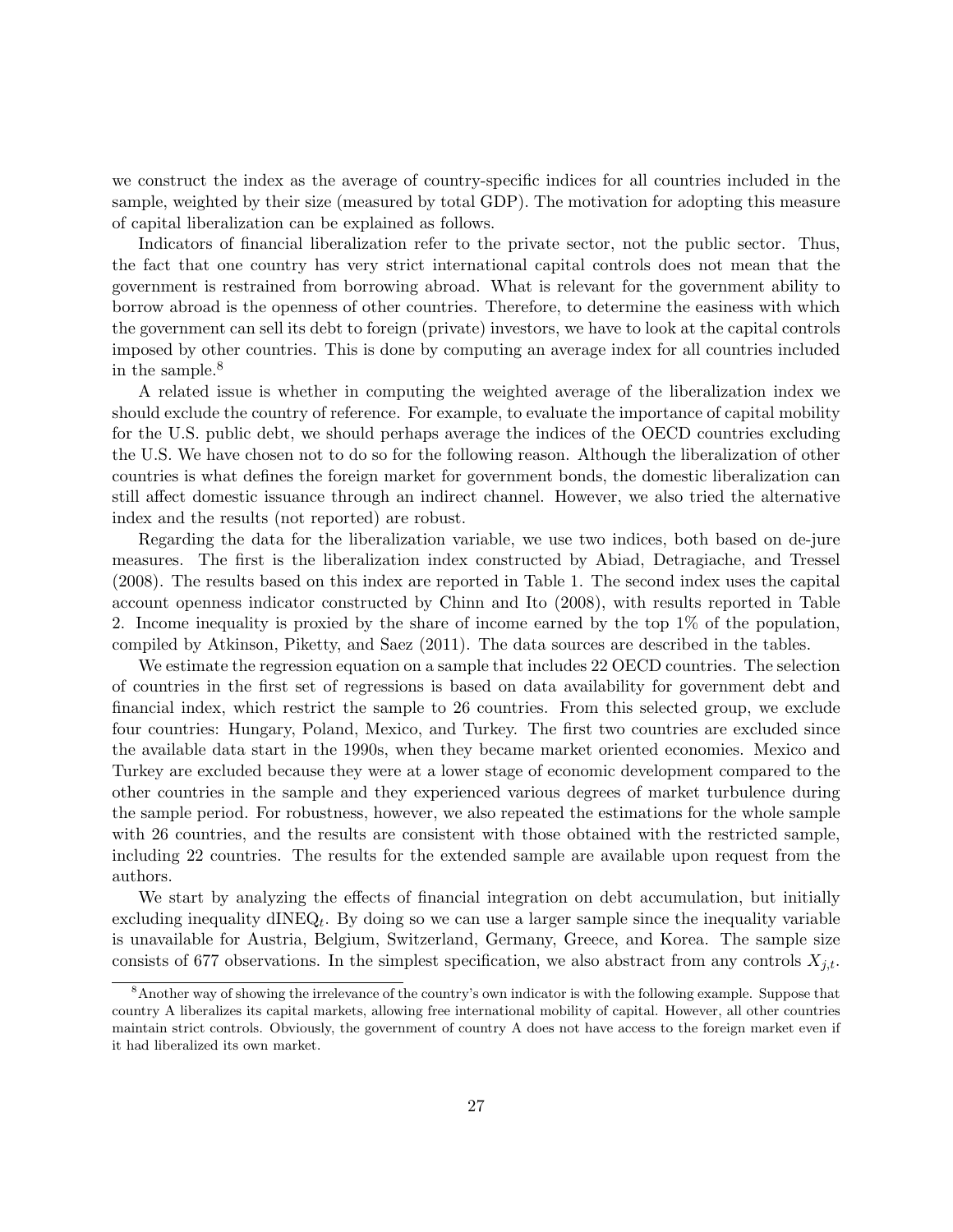In the second specification we include a dummy for the countries that joined the European Monetary System. Since the membership was conditional on fulfilling certain requirements in terms of public debt (Maastricht Treaty), it is possible that the government debt of certain European countries has been affected by joining the EMU.

As can be seen in the first two columns of Tables 1 and 2, the coefficient on the financial index is positive and highly significant, meaning that the change in capital market integration is positively correlated with the change in public debt. Although we do not claim that this proves causation, there is a strong conditional correlation between these two variables. As far as the EMU dummy is concerned, the coefficient is negative, consistent with the view that EMU countries were forced to adjust their public finances before becoming full members.

Next, we add the interaction term between the financial index and the size of the country, measured by real GDP. The motivation to include this term is dictated by the theory. We have seen in Section 3 that the effect of capital liberalization is stronger for smaller countries. Since small countries have a lower ability to affect the world interest rate, their governments have a higher incentive to borrow once they have access to the world financial market. The third column of Tables 1 and 2 show that the coefficient on the interaction term between the financial index and the country size is negative, as expected from the theory, and statistically significant in some cases.

The fourth specification adds a demographic variable. This is the *Old Dependency Ratio* between the population in the age group 65 and higher and the population in the age group 15-64. Although our model abstracts from demographic considerations, there is a widespread belief that aging in industrialized countries is an important force for the rising public debt. This is because the political weight shifts toward older generations that may prefer higher debt. As can be seen from the fourth column of Tables 1 and 2, the coefficient associated with the change in this variable is positive. However, the inclusion of the old dependency ratio does not affect the sign and significance of the financial index, confirming the importance of capital market liberalization for government borrowing.

The final specification introduces income inequality. With the inclusion of the inequality index we lose some observations, since the index is not available for all countries. As a result, the sample shrinks to 435 observations. The coefficient is positive and statistically significant, indicating that raising income inequality is associated with higher borrowing.

As far as the other variables are concerned, we find that the lagged stock of debt is negatively correlated with its change. This is what we expect if the debt tends to converge to a long-term level. The change in GDP is meant to capture business cycle effects, and it has the expected negative sign: when the economy does well, government revenues increase and automatic expenditures decline so that government debt increases less.

#### 5.2 Liberalization and interest rate elasticity

In this section, we want to test whether the interest rate sensitivity to the issuance of bonds has diminished with globalization. The main mechanism at work in the paper is the following: if more financial integration leads to more world public debt, then the perceived elasticity of interest rates with respect to own public debt issue for each country participating in the global market decreases. As a country liberalizes, the domestic supply of debt is no longer the only determinant of the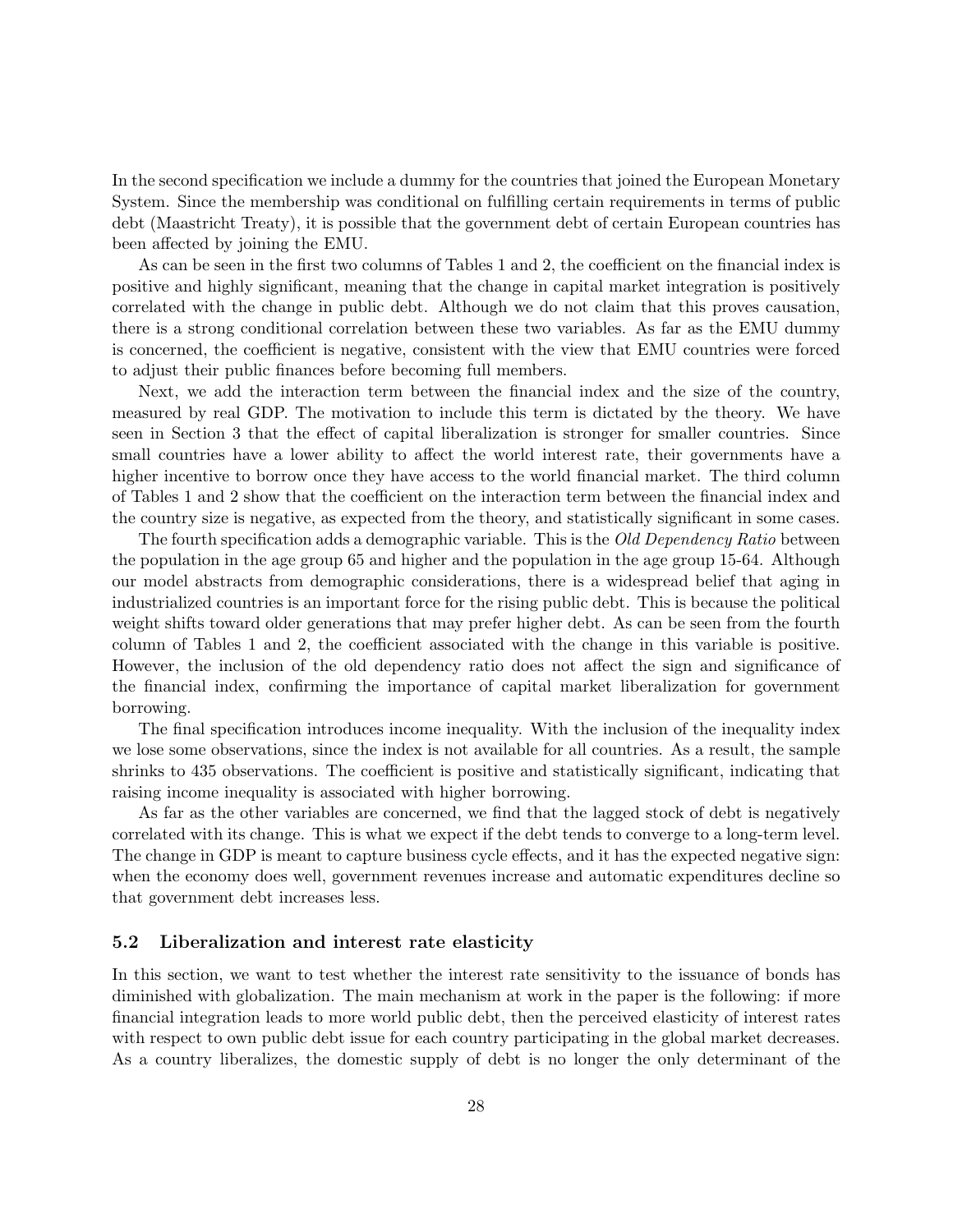|                                  | (1)         | (2)         | (3)         | (4)                                                                                                                                                                                                                    | (5)                    |
|----------------------------------|-------------|-------------|-------------|------------------------------------------------------------------------------------------------------------------------------------------------------------------------------------------------------------------------|------------------------|
| Lag debt to GDP ratio            |             |             |             | $-0.149***$ $-0.146***$ $-0.149***$ $-0.170***$ $-0.162***$                                                                                                                                                            |                        |
| Lag real GDP growth              |             |             |             | $\begin{array}{cccccc} (0.0374) & (0.0375) & (0.0378) & (0.0383) & (0.0253) \\ -1.235^{***} & -1.210^{**} & -1.216^{***} & -1.159^{**} & -1.381^{**} \end{array}$<br>$(0.433)$ $(0.430)$ $(0.429)$ $(0.413)$ $(0.571)$ |                        |
| Lag change in financial index    | $0.688***$  | $0.697***$  |             | $0.966***$ $1.180***$<br>$(0.269)$ $(0.270)$ $(0.281)$ $(0.278)$                                                                                                                                                       | $1.555***$<br>(0.331)  |
| Lag EMU dummy                    |             |             |             | $-0.0478$ ** $-0.0474$ ** $-0.0521$ **<br>$(0.0189)$ $(0.0190)$ $(0.0185)$ $(0.0259)$                                                                                                                                  | $-0.084***$            |
| $Size \times Lag$ change in FI   |             |             |             | $-6.136$ $-6.602^*$ $-7.883^*$<br>$(3.818)$ $(3.554)$ $(3.932)$                                                                                                                                                        |                        |
| Change in dependency ratio       |             |             |             | $0.0695***$<br>(0.0256)                                                                                                                                                                                                | $0.0636**$<br>(0.0223) |
| Log change in inequality         |             |             |             |                                                                                                                                                                                                                        | $0.128***$<br>(0.0536) |
| Observations                     | 677         | 677         | 677         | 677                                                                                                                                                                                                                    | 435                    |
| R-squared<br>Number of countries | 0.130<br>22 | 0.132<br>22 | 0.137<br>22 | 0.150<br>22                                                                                                                                                                                                            | 0.199<br>16            |

Table 1: Country fixed-effect regression. The dependent variable is real public debt growth. The financial index is based on Abiad, Detragiache, and Tressel (2008).

Notes: The variable Financial Index (FI) is constructed using the liberalization index of Abiad, Detragiache, and Tressel (2008). We compute the financial index for a year as a weighted average of all the country indexes where weights are given by their relative GDP shares. The ratio of debt to GDP is from Reinhart and Rogoff (2011), and real GDP and population data are from the World Development Indicators (World Bank). Real debt is constructed by multiplying the ratio of debt to GDP by real GDP. Size is the lagged logarithm of real GDP weights. The EMU dummy is equal to 1 in the year the country joined the European Monetary Union and 0 otherwise. The old dependency ratio is the population 65 and above divided by the population in the age group 15-64. Inequality index is measured by the top 1% income share calculated by Atkinson, Piketty, and Saez (2011). The sample period is 1973-2005 and includes the following countries for specifications (1) to (4): Australia, Austria, Belgium, Canada, Denmark, Finland, France, Germany, Greece, Ireland, Italy, Japan, Korea, the Netherlands, New Zealand, Norway, Portugal, Spain, Sweden, Switzerland, the United Kingdom, and the United States. Austria, Belgium, Germany, Greece, and Korea are excluded in specification (5) due to data availability. Robust standard errors are in parenthesis.

<sup>∗</sup> Significant at 10%. ∗∗ Significant at 5%. ∗∗∗ Significant at 1%.

interest rate faced by the government. Because the domestic country loses the monopoly of debt issuance, and the interest rate is determined by the world supply of debt, the elasticity of the interest rate with respect to domestic debt declines in an integrated equilibrium.

To test this claim against the data, we have regressed the percentage change in the interest rate of public debt against the percentage change in a country's public debt, and some interaction terms of a country's public debt and some measures of integration or global market size, and obtained a negative coefficient in the interaction term that is significant. We have taken all the data available for the countries we present in the main regressions of the paper and control for some additional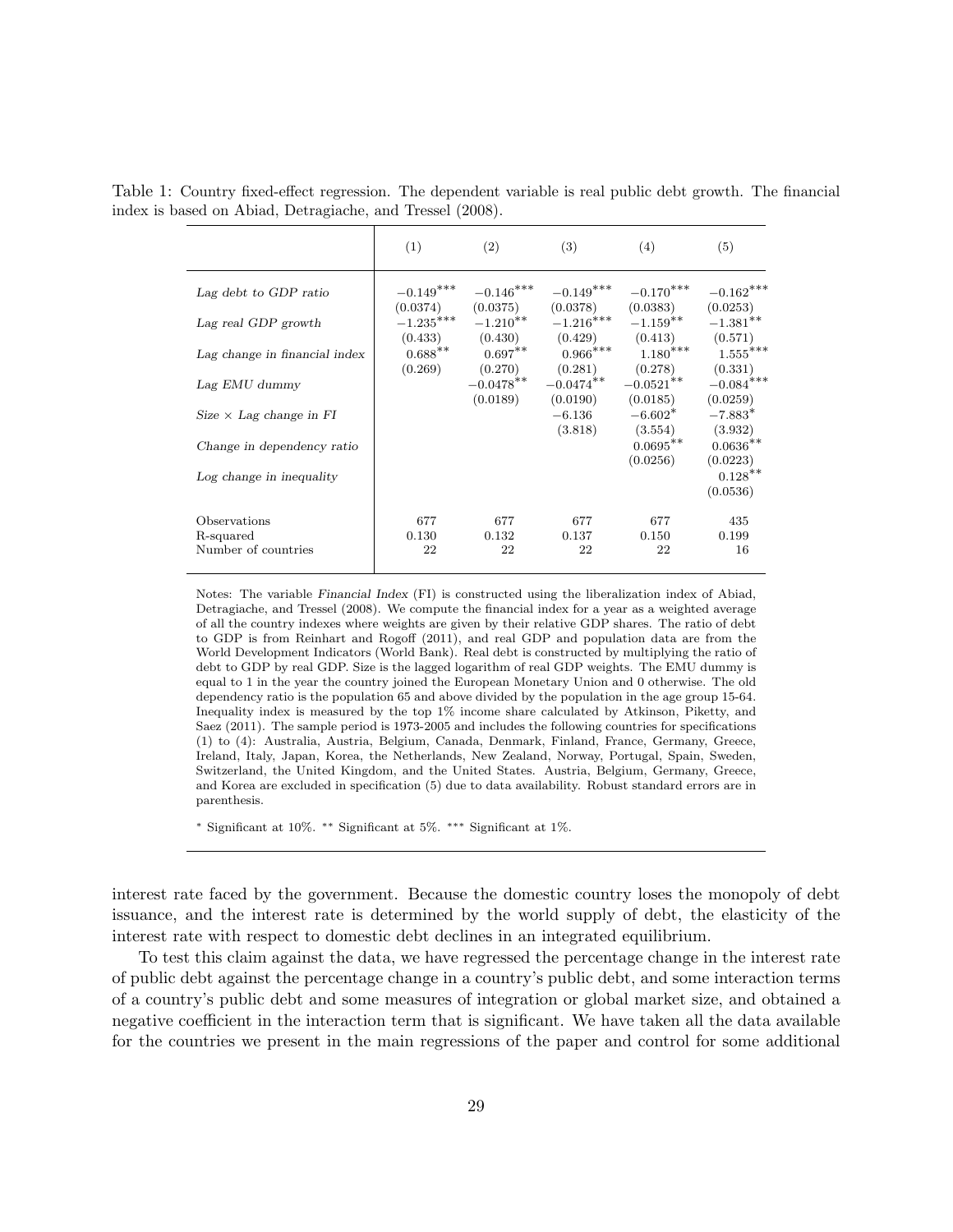|                                   | (1)      | (2)          | (3)          | (4)                                                                                                                                                                                                             | (5)                     |
|-----------------------------------|----------|--------------|--------------|-----------------------------------------------------------------------------------------------------------------------------------------------------------------------------------------------------------------|-------------------------|
| Lag debt to GDP ratio             | (0.0366) |              |              | $-0.150***$ $-0.147***$ $-0.148***$ $-0.166***$ $-0.157***$<br>$(0.0366)$ $(0.0368)$ $(0.0380)$ $(0.0267)$                                                                                                      |                         |
| Lag real GDP growth               |          |              |              | $-1.262***$ $-1.235***$ $-1.230***$ $-1.189***$ $-1.400**$                                                                                                                                                      |                         |
| Change in financial index         |          |              |              | $\begin{array}{cccc} (0.428) & (0.425) & (0.423) & (0.410) & (0.585) \\ 0.113^{**} & 0.116^{**} & 0.177^{***} & 0.205^{***} & 0.253^{**} \end{array}$<br>$(0.0539)$ $(0.0539)$ $(0.0575)$ $(0.0630)$ $(0.0606)$ | $0.253***$              |
| Lag EMU dummy                     |          | $-0.0485***$ | $-0.0487$ ** | $-0.0528***$<br>$(0.0189)$ $(0.0192)$ $(0.0187)$ $(0.0264)$                                                                                                                                                     | $-0.0854***$            |
| $Size \times Change$ in fin index |          |              |              | $-1.375***$ $-1.428***$ $-1.437***$<br>$(0.728)$ $(0.680)$ $(0.617)$                                                                                                                                            |                         |
| Change in dependency ratio        |          |              |              | $0.0594***$<br>(0.0259)                                                                                                                                                                                         | $0.0535***$<br>(0.0250) |
| Change in top $1\%$ share         |          |              |              |                                                                                                                                                                                                                 | $0.106*$<br>(0.0599)    |
| Observations                      | 677      | 677          | 677          | 677                                                                                                                                                                                                             | 435                     |
| R-squared                         | 0.130    | 0.132        | 0.137        | 0.150                                                                                                                                                                                                           | 0.199                   |
| Number of countries               | 22       | 22           | 22           | 22                                                                                                                                                                                                              | 16                      |

Table 2: Country fixed-effect regression. The dependent variable is real public debt growth. The financial index is based on Chinn and Ito (2008).

Notes: The variable Financial Index is constructed using the capital account openness index of Chinn and Ito (2008). For the other variables, see notes in Table 1

variables. By looking at the time series elasticity by country it is clear that in the years 1999 and 2000, the interest rate for the "satellite" European countries that joined the Euro zone, such as Spain, Ireland, Italy, and Belgium for example, decreased to converge to the prevalent interest rates of core European countries such as France and Germany. So even though in the regressions we are showing, the EMU dummy variable we have included is not significant at 95 percent confidence, we have decided to keep it since it clearly helps to explain the behavior of public debt interest rates for those years. We have also included a dummy variable for only Germany for the years 1989, 1990 and 1991, to account for the consolidation of the debt of East Germany under Germany.

We estimated the following fixed-effect regression equation:

$$
\frac{R_{j,t} - R_{j,t-1}}{R_{j,t-1}} = \alpha_1 \frac{B_{j,t} - B_{j,t-1}}{B_{j,t-1}} + \alpha_2 \frac{B_{j,t} - B_{j,t-1}}{B_{j,t-1}} MOB_{j,t} \n+ \alpha_3 \frac{B_{j,t} - B_{j,t-1}}{B_{j,t-1}} B_{-j,t} + \alpha_4 X_{j,t} + u_{j,t}.
$$

- $\bullet$   $\frac{R_{j,t}-R_{j,t-1}}{R_{j,t-1}}$  $\frac{t - h_{j,t-1}}{R_{j,t-1}}$ : % change in interest rate of country j in year t.
- $\bullet$   $\frac{B_{j,t}-B_{j,t-1}}{B_{j,t-1}}$  $\frac{t-D_{j,t-1}}{B_{j,t-1}}$ : % change in public real debt of country j in year t.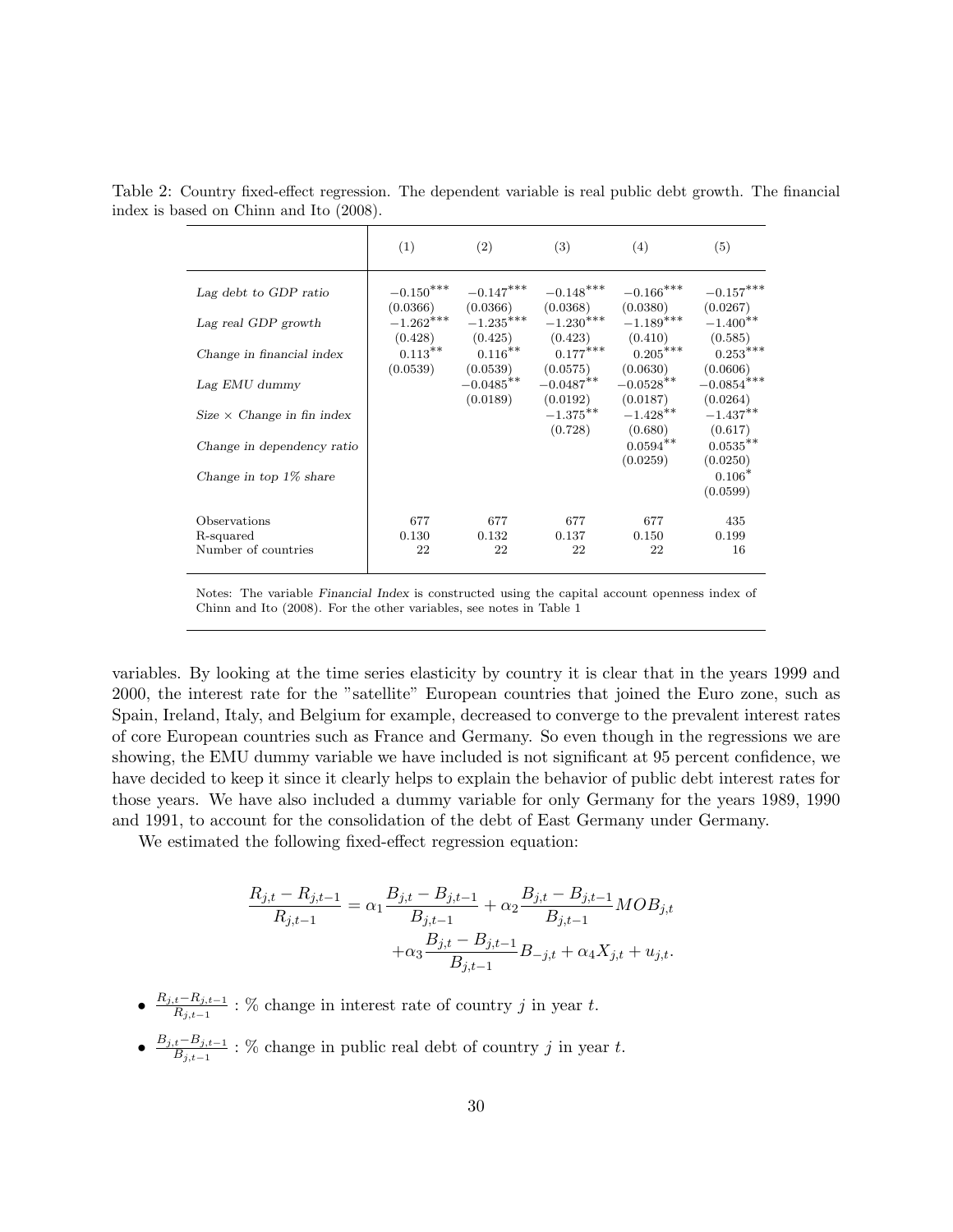- $MOD_{i,t}$ : Capital financial integration index in year t
- $B_{-j,t}$ : Average global public real debt in year t excluding country j.
- $X_{j,t}$ : Set of control variables for country j in year t.
- $u_{j,t}$ : Residuals containing country and year fixed effects.

We use the Abiad, Detragiache, and Tressel's (2008) index of capital mobility to construct the measures of financial integration represented by  $MOB_{j,t}$ .  $B_{-j,t}$  is the average of public real debt (computed as in our previous empirical section) at time  $t$  of all the countries in the sample excluding country  $i$ .

|  | Table 3: Country fixed-effect regression. The dependent variable is percentage change of real interest rates. |  |  |  |  |
|--|---------------------------------------------------------------------------------------------------------------|--|--|--|--|
|  | The financial index measures are based on Abiad, Detragiache, and Tressel (2008).                             |  |  |  |  |

|                                       | (1)                      | (2)                      | (3)                               | (4)                                           |
|---------------------------------------|--------------------------|--------------------------|-----------------------------------|-----------------------------------------------|
| $\%$ change in $B_t$                  | 0.0120                   | $0.112*$                 | $0.0504*$                         | $0.0541**$                                    |
| $\%$ change in $B_t \times MOB_{i,t}$ | (0.0095)<br>$-0.116*$    | (0.0588)<br>$-0.129*$    | (0.0245)                          | (0.0253)<br>$-0.1486$ **                      |
| $\%$ change in $B_t \times B_{-i,t}$  | (0.0586)                 | (0.0683)                 | $-7.8e^{-16**}$<br>$(3.7e^{-16})$ | (0.0631)<br>$-7.9e^{-16**}$<br>$(3.8e^{-16})$ |
| Lag EMU dummy                         | 0.0006<br>(0.0020)       | 0.0008<br>(0.0020)       | 0.0008<br>(0.0020)                | 0.0009<br>(0.0020)                            |
| German reunification dummy            | $0.0088***$<br>(0.0005)  | $0.0084***$<br>(0.0005)  | $0.0086***$<br>(0.0004)           | $0.0083***$<br>(0.0004)                       |
| Constant                              | $-0.0009$ **<br>(0.0003) | $-0.0013***$<br>(0.0004) | $-0.0014***$<br>(0.0004)          | $-0.0013$ **<br>(0.0004)                      |
| Observations                          | 459                      | 459                      | 459                               | 459                                           |
| R-squared<br>Number of countries      | 0.004<br>22              | 0.013<br>22              | 0.012<br>22                       | 0.012<br>22                                   |

Notes: The variable  $MOB_{i,t}$  in specifications (1) and (2) uses the liberalization index of Abiad, Detragiache, and Tressel (2008). In specification (1),  $MOB_{j,t}$  is the financial index weighted by size: the interaction between the country-specific index and the country size (described in the previous section). In specification (2),  $MOB_{j,t}$  is the weighted average index of financial liberalization used in Tables 1 and 2 where weights are given by their relative GDP shares. And finally in specification (3),  $MOB_{j,t}$  is the average of the real debt at time t of of the countries in the sample excluding country  $j$ . Specification  $(4)$  includes both the interaction terms of specifications (1) and (3). The sample period is 1974-2003. For the other variables, see notes in Table 1. Robust standard errors are in parenthesis.

<sup>∗</sup> Significant at 10%. ∗∗ Significant at 5%. ∗∗∗ Significant at 1%.

The results support our main hypothesis: the interest rate elasticity decreases with financial liberalization or global market size. This is true regardless of whether we use a country-specific or the average financial liberalization index used in the previous section, or whether we use an actual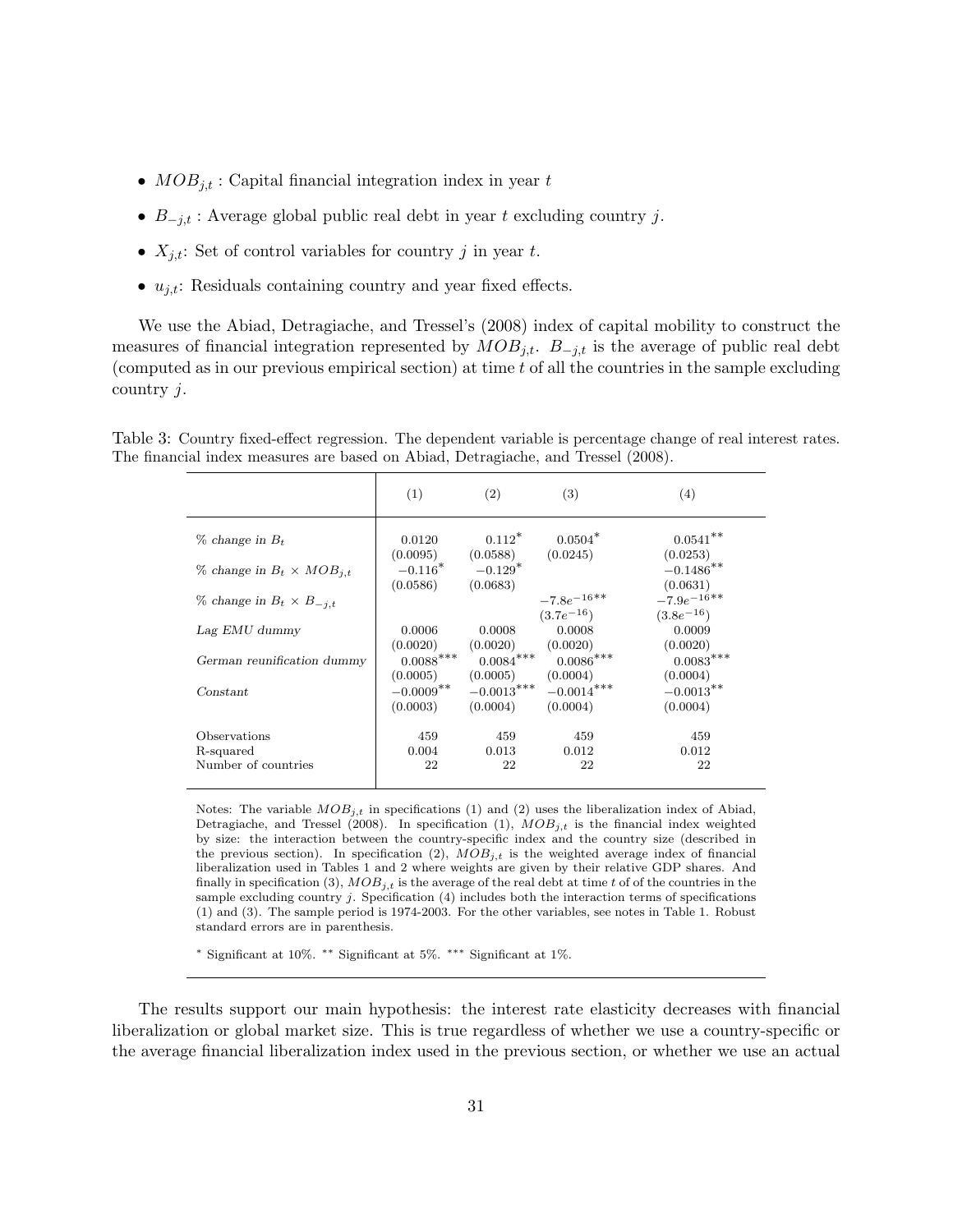measure of the size of the global market. In all cases, the coefficients on the interaction terms are negative and statistically significant. The goodness of fit is, unfortunately, quite small.

# 6 Conclusion

The stock of public debt has increased in most advanced economies during the last 30 years, a period also characterized by extensive liberalization of international capital markets and a sustained increase in income inequality. In this paper we study a multi-country politico-economic model where the incentives of governments to borrow increase both when financial markets become internationally integrated and when inequality rises if this is associated to higher income risks. We propose this mechanism as one of the possible explanations for the growing stocks of government debt observed in most of the advanced economies since the early 1980s. We have also conducted a cross-country empirical analysis using OECD data and the results are consistent with the theoretical predictions.

The final remark relates to the relevance of the analysis conducted in this paper for understanding the recent difficulties in sovereign borrowing. If debt crises are more likely to arise when the stock of public debt is higher, then the growth in government borrowing induced by capital markets liberalization and increased income inequality may contribute to trigger a sovereign debt crisis. An extension that explicitly studies the possibility of default on sovereign debt is, however, left for future research.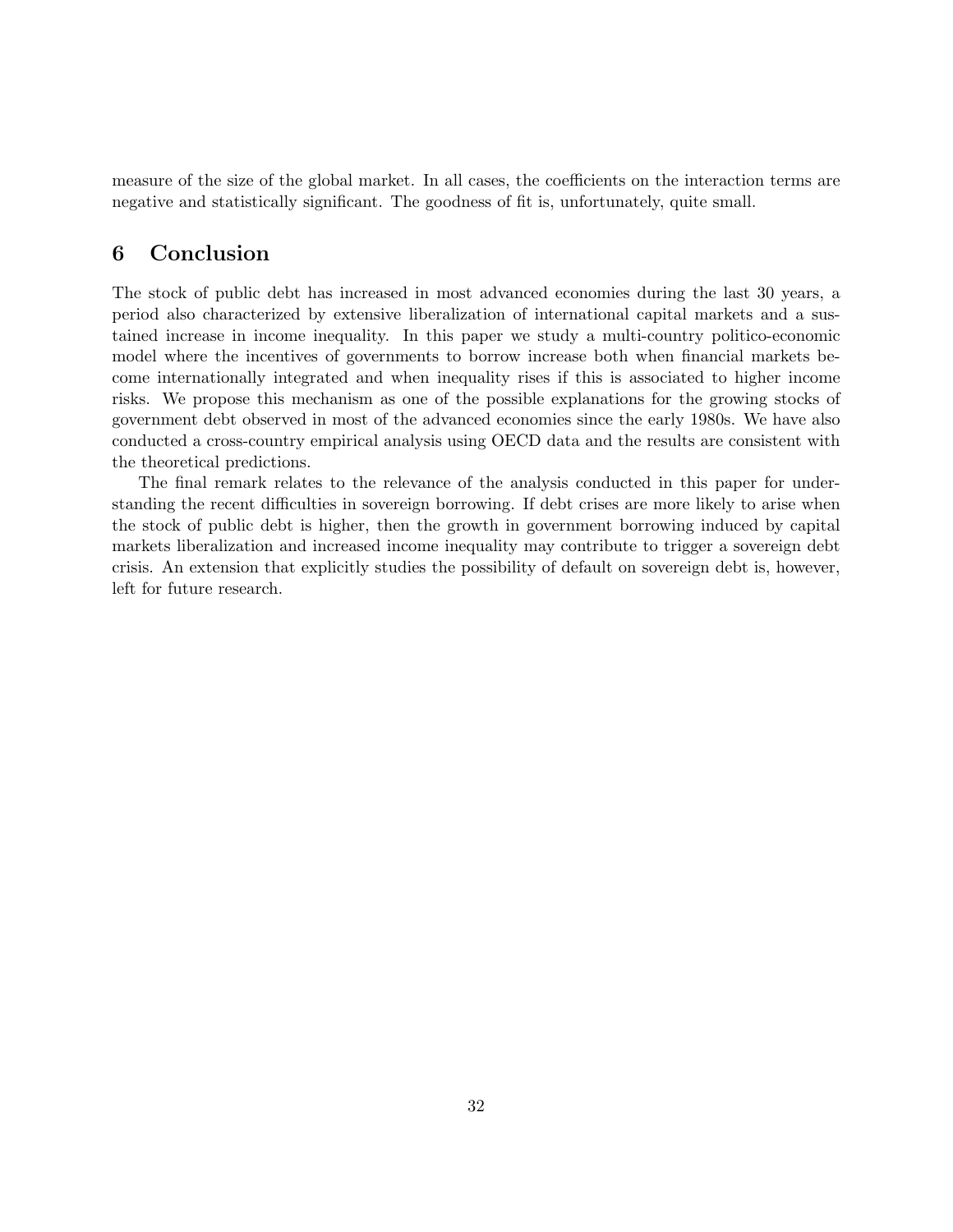## A Data appendix for Figure 1 and Figure 9

Variables and Sources

1) Debt/GDP Ratio is total (domestic plus external) gross central government debt over GDP, from Reinhart and Rogoff (2011). The sample period is 1973-2005.

2) Financial Liberalization Index is from Abiad, Detragiache, and Tressel (2008). The sample period is 1973-2005.

3) Income Share of Top 1% is from Alvaredo, Atkinson, Piketty, and Saez (2011).

4) Deflator, p, is the GDP deflator from Kaminsky, Reinhart, and Végh (2004). The sample period is 1970-2003.

5) Inflation,  $\pi$ , is computed as  $\pi_t = p_t/p_{t-1} - 1$ .

6) Expected Inflation,  $\pi^e$ , is computed as the fitted values from the regression

$$
\pi_t = \alpha_0 + \alpha_1 \pi_{t-1} + \alpha_2 \pi_{t-2} + \alpha_3 \pi_{t-3} + \alpha_4 \pi_{t-4} + \epsilon_t.
$$

7) Nominal Interest Rate, i, is the long-term (10 years) interest rates on government bonds from OECD Statistics. Generally the yield is calculated at the pre-tax level and before deductions for brokerage costs and commissions and is derived from the relationship between the present market value of the bond and at maturity, also taking into account interest payments paid through to maturity.

8) Real Interest Rate, r, is computed as  $r_t = (1 + i_t)/(1 + \pi_{t+1}^e) - 1$ , where i is the nominal interest rate and  $\pi^e$  is expected inflation.

#### Countries

OECD: Australia, Austria, Belgium, Canada, Denmark, Finland, France, Germany, Greece, Hungary, Ireland, Italy, Japan, Korea, Mexico, the Netherlands, New Zealand, Norway, Poland, Portugal, Spain, Sweden, Switzerland, Turkey, the United Kingdom, and the United States. EUROPE: Austria, Belgium, Bulgaria, Denmark, Finland, France, Germany, Greece, Hungary, Ireland, Italy, Netherlands, Norway, Poland, Portugal, Russia, Spain, Sweden, Switzerland, Turkey, and United Kingdom.

### B Proof of Lemma 2.1

Terminal conditions imply  $k_{j,T+1}^i = \tilde{b}_{j,T+1}^i = 0$ . For  $t < T$ , guess that  $k_{j,t+1}^i$  and  $\tilde{b}_{j,t+1}^i$  are linear in wealth  $a_{j,t}^i$ :  $k_{j,t+1}^i = \frac{\eta_t \phi_{j,t}}{p_{j,t}}$  $\frac{d\phi_{j,t}}{d\phi_{j,t}} a^i_{j,t}$  and  $\tilde{b}^i_{j,t+1} = R_{j,t} \eta_t (1 - \phi_{j,t}) a^i_{j,t}$ , where  $\eta_t$  is an unknown time-varying parameter. Thus, consumption follows  $c_{j,t}^i = (1 - \eta_t)a_{j,t}^i$  and  $a_{j,t+1}^i$  satisfies

$$
a_{j,t+1}^i = \eta_t \left[ \left( \frac{A(z_{j,t+1}^i, w_{j,t+1}) + p_{j,t+1}}{p_{j,t}} \right) \phi_{j,t} + R_{j,t} (1 - \phi_{j,t}) \right] a_{j,t}^i.
$$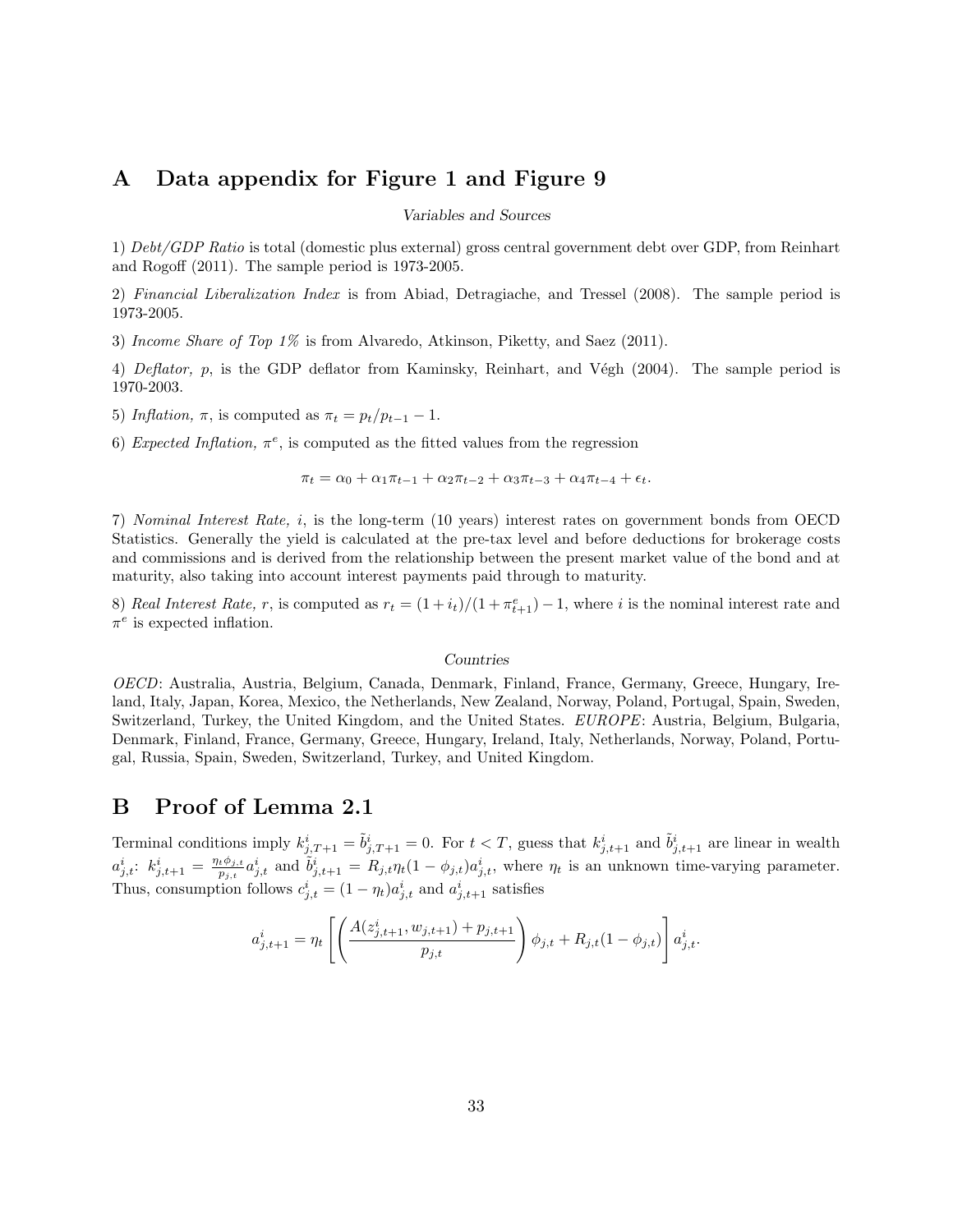The first order conditions with respect to land and bond holdings for  $t < T$  become

$$
\frac{\eta_t}{1-\eta_t} = \beta \mathbb{E} \left\{ \frac{\frac{A(z_{j,t+1}^i, w_{j,t+1}) + p_{j,t+1}}{p_{j,t}}}{(1-\eta_{t+1}) \left[ \left( \frac{A(z_{j,t+1}^i, w_{j,t+1}) + p_{j,t+1}}{p_{j,t}} \right) \phi_{j,t} + R_{j,t} (1-\phi_{j,t}) \right]} \right\}
$$
(23)

$$
\frac{\eta_t}{1-\eta_t} = \beta \mathbb{E} \left\{ \frac{R_{j,t}}{(1-\eta_{t+1}) \left[ \left( \frac{A(z_{j,t+1}^i, w_{j,t+1}) + p_{j,t+1}}{p_{j,t}} \right) \phi_{j,t} + R_{j,t} (1-\phi_{j,t}) \right]} \right\}
$$
(24)

Multiply the two conditions by  $\phi_{j,t}$  and  $1 - \phi_{j,t}$ , respectively, and add them to get

$$
\frac{\eta_t}{1-\eta_t} = \beta \mathbb{E}\left(\frac{1}{1-\eta_{t+1}}\right).
$$

Hence,  $\eta_T = 0$  and

$$
\eta_t = \beta \frac{1}{1 + \beta^{T-t} \left(\sum_{s=1}^{T-t} \beta^{s-1}\right)^{-1}} \qquad \forall t < T
$$

verify the guess, and the first optimality condition becomes

$$
\mathbb{E}\left[\frac{R_{j,t}}{\left(\frac{A(z_{j,t+1}^i, w_{j,t+1}) + p_{j,t+1}}{p_{j,t}}\right)\phi_{j,t} + R_{j,t}(1-\phi_{j,t})}\right] = 1.
$$
\n(25)

### C Proof of Proposition 2.1

We first show that the wage rate does not depend on the distribution and it is constant. The optimality condition for the input of labor is  $F_l(z_{j,t}^i, k_{j,t}^i, l_{j,t}^i) = w_{j,t}$ . Because the production function is homogeneous of degree 1, the demand of labor is linear in land, that is,  $l_{j,t}^i = l(z_{j,t}^i, w_{j,t}) k_{j,t}^i$ . If we integrate over all i and average over z, we obtain the aggregate demand of labor

$$
\int_i \sum_{\ell} l(z_{\ell}, w_{j,t}) k_{j,t}^i \mu_{\ell} = \sum_{\ell} l(z_{\ell}, w_{j,t}) \mu_{\ell} \int_i k_{j,t}^i,
$$

where the expression on the right-hand-side uses the law of large numbers. Since in equilibrium the demand of labor must be equal to the supply, which is 1, and total land is also 1, the above condition can be rewritten as  $1 = \sum_{\ell} l(z_{\ell}, w_{j,t}) \mu_{\ell}$ . This defines implicitly the wage which does depend on endogenous variables. Therefore, the wage is constant. Since the distribution of  $z$  is the same across countries, the wage rate must also be equal across countries, that is,  $w_{j,t} = \bar{w}$ .

Equation (11) follows from replacing the government's budget constraint (5) into the worker's budget constraint (equation (4)). Equation (7) is obtained from equation (23) after replacing  $R_{j,t}(1 - \phi_{j,t})$  =  $\phi_{j,t}b_{j,t+1}/p_{j,t}$ . This expression is derived from Lemma 2.1. To obtain equation (8), combine aggregate assets holdings  $\bar{a}_{j,t} = \sum_{\ell} A(z_{\ell}, \bar{w}) \mu_{\ell} + p_{j,t} + \tilde{b}_{j,t}$  with the aggregated choice of land,  $p_{j,t} \bar{k} = \beta \phi_{j,t} \bar{a}_{j,t}$ . Taking into account that the wage is  $\bar{w}, \bar{k} = 1$ , and defining  $\sum_{\ell} \bar{A}(z_{\ell}, \bar{w}) \mu_{\ell} = \bar{A}$ , we obtain equation (8).

To derive equation (9), consider the aggregate entrepreneurs' budget constraint  $c_{j,t}^e + \frac{\tilde{b}_{j,t+1}}{R_{j,t}}$  $\frac{d_{j,t+1}}{R_{j,t}} = \bar{A} + \tilde{b}_{j,t}.$ We can now use the aggregate policy  $c_{j,t}^e = (1-\beta)\bar{a}_{j,t}$  to eliminate consumption and use equation (8) to eliminate  $p_{j,t}$  and solve for  $R_{j,t}$ .

To derive equation (10), aggregate consumption across entrepreneurs  $c_{j,t}^e = (1 - \beta)\bar{a}_{j,t}$  and use their (aggregate) budget constraint  $\bar{a}_{j,t} = c_{j,t}^e + p_{j,t} + \tilde{b}_{j,t+1}/R_{j,t}$  to eliminate  $\bar{a}_{j,t}$ .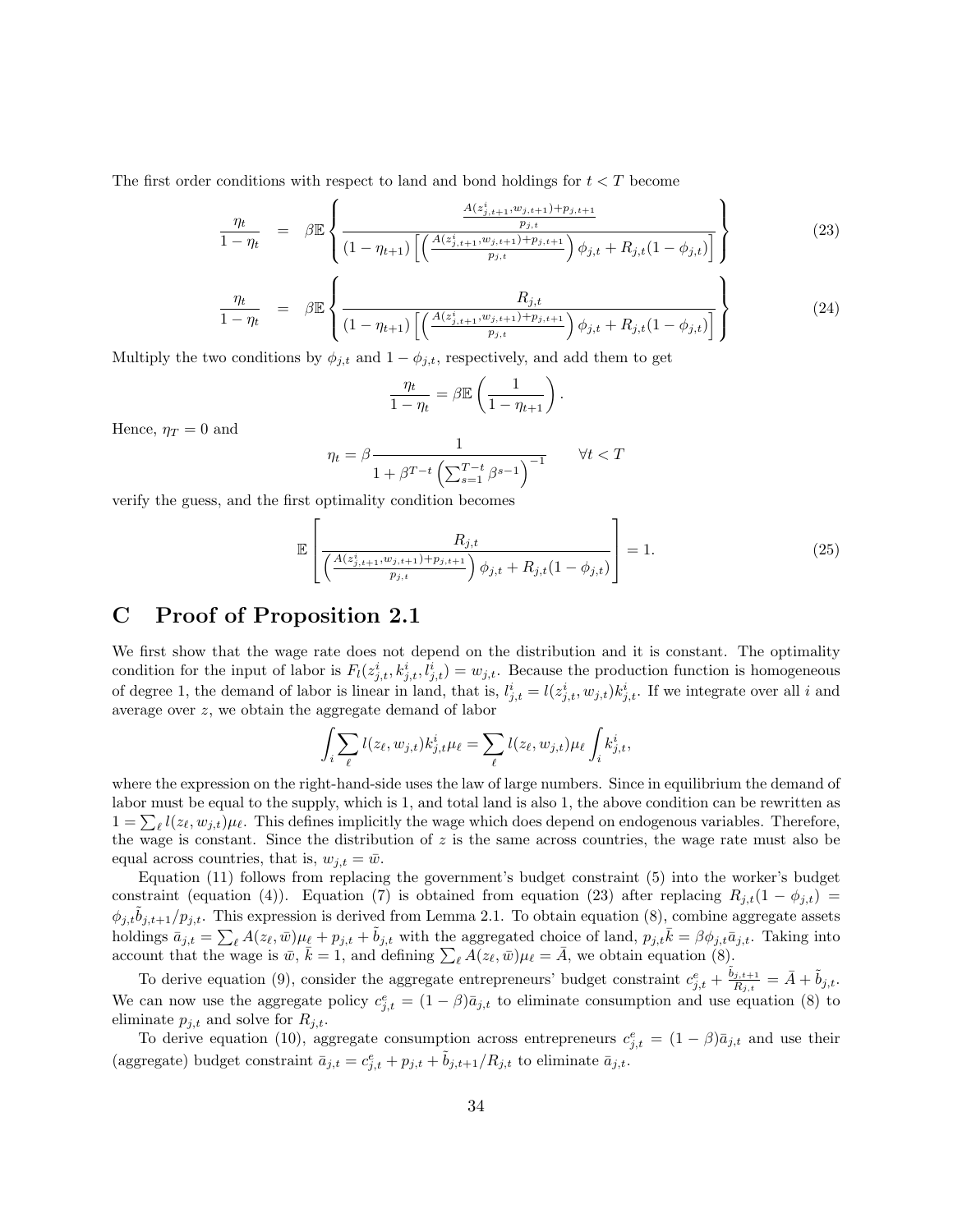# D Proof of Corollary 2.1

Proof of Proposition 2.1 established that  $\eta_T = 0$ , which, together with eq. (8), implies that  $p_{j,T} = 0 \forall j$ . Replacing this in eq. (7), we obtain

$$
\phi_{j,T-1} = \mathbb{E}_{T-1} \left[ \frac{A(z_{j,T}^i)}{A(z_{j,T}^i) + \tilde{b}_{j,T}} \right].
$$
\n(26)

Re-writing eq. (9) at date  $t = T$ , and using the fact that  $R_{j,t} = R_t$ ,  $\forall j$  in an integrated equilibrium delivers

$$
\tilde{b}_{j,T} = R_{T-1}(\bar{A} + \tilde{b}_{j,T-1}) \frac{\eta_{T-1}(1 - \phi_{j,T-1})}{(1 - \eta_t \phi_{j,T-1})}.
$$
\n(27)

Replacing eq. (27) into eq. (26) results in  $\phi_{j,T-1}$  being a function of  $\tilde{b}_{j,T-1}$ . Notice that this holds because we have assumed a common shock structure across countries. Using the function  $\phi_{j,T-1}(\tilde{b}_{j,T-1})$  in eq. (27) delivers  $\tilde{b}_{j,T}(\tilde{b}_{j,T-1})$ . Substituting these two functions in eq. (8), evaluated at  $t = T-1$ , yields  $p_{T-1}(\tilde{b}_{j,T-1})$ .

Evaluating eqs. (7) and (9) at  $t = T - 2$ , and using the functions derived above, we can show that  $\tilde{b}_{j,T-1}(\tilde{b}_{j,T-2})$ . By repeated substitution over time (following the same steps) we can obtain an expression for  $\tilde{b}_{j,2}$  which only depends on  $\tilde{b}_{j,1}$ . Since  $\tilde{b}_{j,1} = \tilde{b}_1$ ,  $\forall j$ , then  $\tilde{b}_{j,2} = \tilde{b}_2$ ,  $\forall j$ . Substituting forward, we can easily show that  $b_{j,t+1} = b_{t+1} \forall j$ . Adding up across countries, and using the bond-market equilibrium condition,

$$
\sum_{j=1}^{N} \tilde{b}_{j,t+1} = N\tilde{b}_{t+1} = \nu \sum_{j=1}^{N} \tilde{B}_{j,t+1}.
$$

# E Proof of Lemma 3.1

Follow the steps in the proof of Proposition 2.1 (see section M) to derive

$$
\frac{B}{R} = \frac{\beta \bar{A} (1 - \phi(B))}{\nu [1 + \beta (1 - \phi(B))]} > 0, \quad \text{where}
$$
\n
$$
(28)
$$

$$
\phi(B) = \mathbb{E}\left(\frac{A(z)}{A(z) + \nu B}\right) < 1.\tag{29}
$$

*i*. Let  $B^A$  satisfy the FOC  $\frac{\partial W(B)}{\partial B} = 0$ , with  $\frac{\partial W(B)}{\partial B} = \frac{\nu}{c_1^{\omega}}$  $\frac{\partial (B/R)}{\partial B} - \beta \frac{\nu}{c_2^w}$ , where  $c_1^w = \bar{w} + \nu B/R$  and  $c_2^w = \bar{w} - \nu B$  are aggregate workers' consumption. Since  $\frac{\partial W(B)}{\partial B} > 0|_{B=0}$  and  $\frac{\partial W(B)}{\partial B} \to -\infty$  as  $B \to \frac{\bar{w}}{v}$ , then  $B^A \in [0, \frac{\bar{w}}{\nu}]$ .

Uniqueness follows from the fact that  $W(B)$  is strictly concave in this interval. Differentiating equation (12) yields

$$
\frac{\partial^2 W(B)}{\partial B^2} = -\frac{\nu^2}{(c_1^w)^2} \left[ \frac{\partial (B/R)}{\partial B} \right]^2 + \frac{\nu}{c_1^w} \frac{\partial^2 (B/R)}{\partial B^2} - \frac{\beta \nu^2}{(c_2^w)^2}.
$$
(30)

Since

$$
\frac{\partial^2 \phi(B)}{\partial B^2} = 2\mathbb{E}\left[\frac{A(z)\nu^2}{(A(z)+\nu B)^3}\right] > 0,\tag{31}
$$

we have that

$$
\frac{\partial^2 (B/R)}{\partial B^2} = -\frac{\beta \bar{A}}{\nu (1 + \beta [1 - \phi(B)])^3} \left[ \frac{\partial^2 \phi(B)}{\partial B^2} (1 + \beta [1 - \phi(B)]) + 2\beta \left( \frac{\partial \phi(B)}{\partial B} \right)^2 \right] < 0.
$$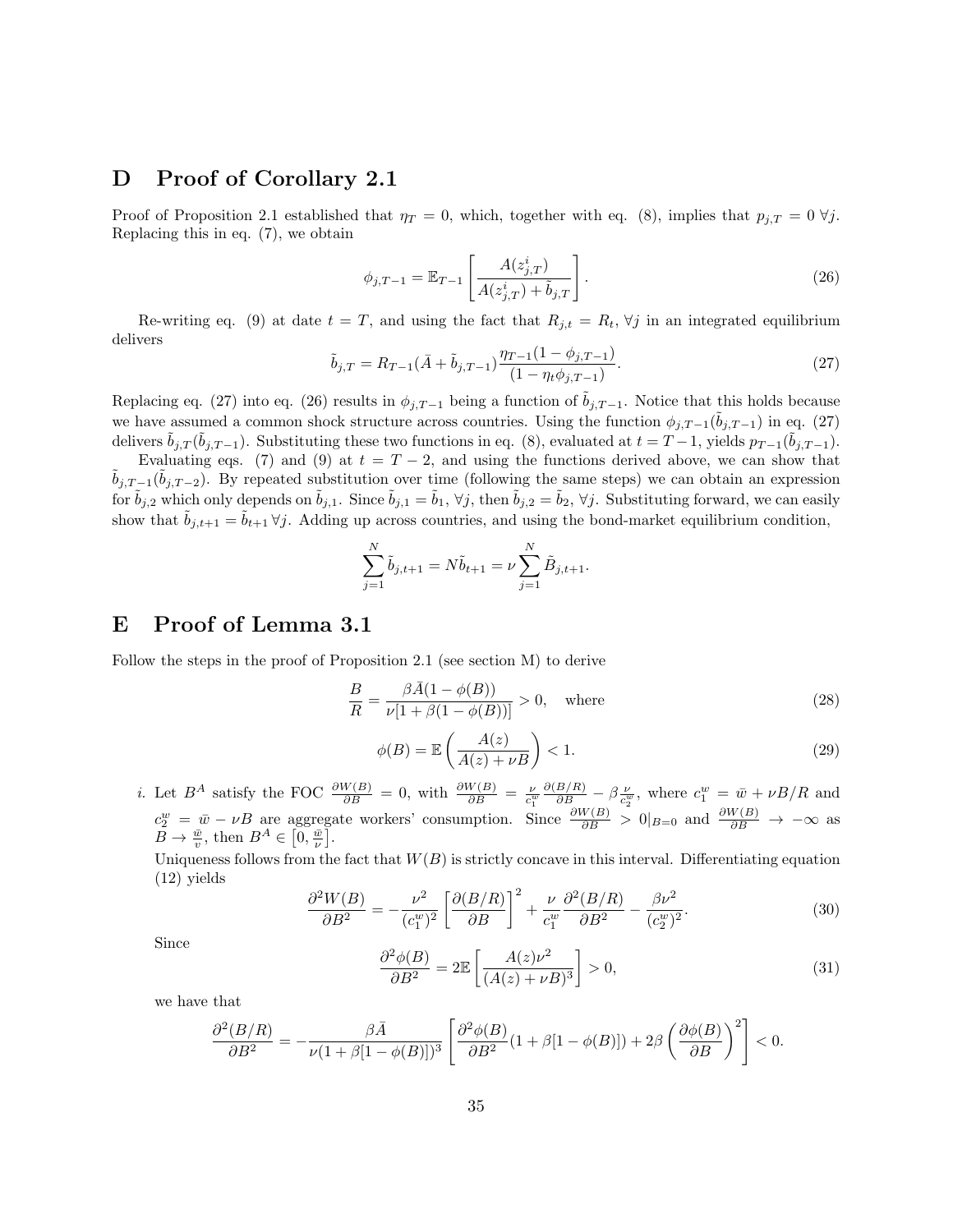*ii.* Replace equation (28) into the representative entrepreneur's consumption and obtain  $c_1^e = \frac{\bar{A}}{1+\beta[1-\phi(B)]}$ . Then, differentiate the resulting indirect utility

$$
\frac{\partial V(B)}{\partial B} = \frac{\beta}{1 + \beta(1 - \phi(B))} \frac{\partial \phi(B)}{\partial B} + \beta \mathbb{E} \left( \frac{\nu}{A(z) + \nu B} \right).
$$

Substitute

$$
\frac{\partial \phi(B)}{\partial B} = -\mathbb{E}\left[\frac{\nu A(z)}{(A(z) + \nu B)^2}\right] \tag{32}
$$

in the expression above and collect terms to show

$$
\frac{\partial V(B)}{\partial B} = \beta \nu \mathbb{E} \left[ \frac{\nu B + \beta [1 - \phi(B)] (A(z) + \nu B)}{(A(z) + \nu B)^2 (1 + \beta [1 - \phi(B)])} \right] > 0.
$$

# F Proof of Proposition 3.1

Suppose that  $\Phi > \frac{(1+\beta)\bar{w}}{\bar{A}} + \beta$ , and let the government's objective be defined by

$$
G(B) \equiv \Phi W(B) + V(B)
$$

where  $W(B)$  and  $V(B)$  are given by equations (12) and (13). To prove concavity, differentiate  $G(B)$  twice, where  $\frac{\partial^2 W(B)}{\partial B^2}$  is defined in equation (30) and

$$
\frac{\partial^2 V(B)}{\partial B^2} = -\frac{\nu^2}{(c_1^e)^2} \left[ \frac{\partial (B/R)}{\partial B} \right]^2 - \frac{\nu}{c_1^e} \frac{\partial^2 (B/R)}{\partial B^2} - \beta \mathbb{E} \frac{\nu^2}{(c_2^e)^2}.
$$

After some manipulations, we can show that

$$
\frac{\partial^2 G(B)}{\partial B^2} = -\left[\frac{\partial (B/R)}{\partial B}\right]^2 \nu^2 \left[\frac{\Phi}{(c_1^w)^2} + \frac{1}{(c_1^e)^2}\right] - \beta \nu^2 \left[\frac{\Phi}{(c_2^w)^2} + \mathbb{E}\frac{1}{(c_2^e)^2}\right] + \frac{\partial^2 (B/R)}{\partial B^2} \nu \left[\frac{\Phi}{c_1^w} - \frac{1}{c_1^e}\right].
$$

The first row is negative for all B. Hence, a sufficient condition for  $\frac{\partial^2 G(B)}{\partial B^2} < 0$  is that the second row is non positive. We established that  $\frac{\partial^2 (B/R)}{\partial B^2} < 0$  in Section E (Part *i.*). In addition, we need that

$$
\frac{\Phi}{c_1^w} - \frac{1}{c_1^e} = \frac{\Phi c_1^e - c_1^w}{c_1^w c_1^e} > 0,
$$

since  $c_1^e = \frac{\bar{A}}{1+\beta[1-\phi(B)]}$  and  $c_1^w = \bar{w} + \nu B/R$ . Substituting for R we get that

$$
c_1^e - c_1^w / \Phi = \frac{1}{1 + \beta(1 - \phi(B))} \left[ \bar{A} - \frac{1}{\Phi} \left( [1 + \beta(1 - \phi(B))] \bar{w} + \beta \bar{A} (1 - \phi(B)) \right) \right]
$$
  
 
$$
\geq \frac{1}{\Phi} \frac{1}{1 + \beta(1 - \phi(B))} [\bar{A} (\Phi - \beta) - \bar{w} (1 + \beta)].
$$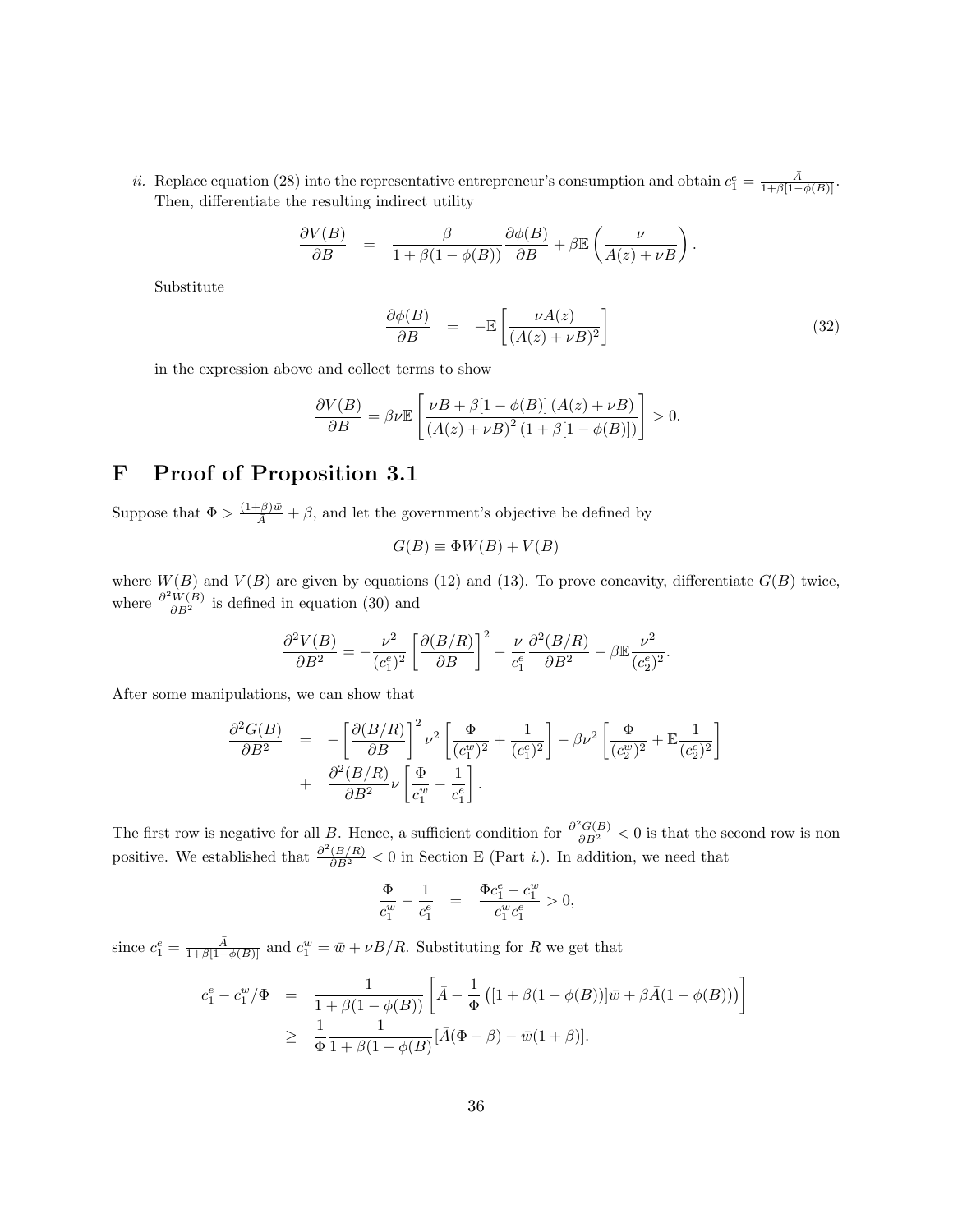Since  $0 \leq \phi(B) \leq 1$ , the denominator of the above equation is positive. Moreover, the assumption that  $\Phi > \frac{(1+\beta)\bar{w}}{\bar{A}} + \beta$  is a sufficient condition for the numerator of the above equation to be positive as well. This establishes concavity.

Let  $B^A$  satisfy  $\frac{\partial G(B)}{\partial B} = 0$ . From Lemma 3.1,  $V(B)$  is increasing in  $B \forall B \in \left[0, \frac{\bar{w}}{\nu}\right]$  and  $\frac{\partial W(B)}{\partial B}|_{B=0} > 0$  $\Rightarrow \frac{\partial G(B)}{\partial B}|_{B=0} > 0.$  Additionally,  $\frac{\partial V(B)}{\partial B}$  is finite at  $\frac{\bar{w}}{\nu}$  and  $\frac{\partial W(B)}{\partial B} \rightarrow -\infty$  as  $B \rightarrow \frac{\bar{w}}{\nu}$ , so  $\frac{\partial G(B)}{\partial B} \rightarrow -\infty$ . Hence  $B^A \in [0, \frac{\bar{w}}{\nu}]$ . Because  $G(B)$  is strictly concave,  $B^A$  must be unique.

## G Proof of Proposition 3.2

Let the relative size of workers  $\nu = 1$ . To show that debt is increasing in N, replace  $\Phi/(1 + \Phi) = 1$  in equation (21) to obtain

$$
G(B, N) \equiv \Phi \left[ \frac{\partial (B/R)}{\partial B} \left( \frac{1}{c_1^w} \right) - \beta \left( \frac{1}{c_2^w} \right) \right] = 0,
$$

$$
\frac{\partial (B/R)}{\partial B} = \frac{1}{B} \left( 1 - \frac{B}{B} \frac{\partial R}{\partial b} \frac{1}{N} \right) \equiv \gamma \text{ and}
$$

where

$$
\frac{\partial R}{\partial B} = R \left[ 1 - \frac{2}{R} \frac{\partial R}{\partial b} \frac{1}{N} \right] \equiv \gamma \text{ and}
$$
  

$$
\frac{\partial R}{\partial b} = R \left[ \frac{1}{b} + \frac{\partial \phi}{\partial b} \frac{1}{[1 + \beta(1 - \phi)](1 - \phi)} \right].
$$
 (33)

Recall that  $b = \frac{\sum_{j=1}^{N} B_j}{N}$  denotes the demand of bonds.

**Claim G.1:** The interest rate is increasing in  $b$ ,  $\frac{\partial R}{\partial b} > 0$ .

Proof: Re-write eq. (33) as

$$
\frac{\partial R}{\partial b} = \frac{R}{b[1 + \beta(1 - \phi)](1 - \phi)} \left[ [1 + \beta(1 - \phi)](1 - \phi) + b \frac{\partial \phi}{\partial b} \right]
$$

$$
> \frac{R}{b[1 + \beta(1 - \phi)](1 - \phi)} \left[ 1 - \phi + b \frac{\partial \phi}{\partial b} \right] = 0
$$

The inequality follows from  $\beta(1-\phi) < 1$ . Replace eqs. (29) and (32) in the bracketed term to show the equality.

Claim G.2: (i.)  $\partial G(B, N)/\partial B < 0$  and (ii.)  $\partial G(B, N)/\partial N > 0$ 

#### Proof:

 $(i.)$  We can show that

$$
\frac{\partial G(B,N)}{\partial B} = \Phi \left[ \frac{\partial \gamma}{\partial b} \frac{1}{c_1^w} - \gamma^2 \frac{\Phi}{(c_1^w)^2} - \beta \frac{\Phi}{(c_2^w)^2} \right].
$$
\n(34)

where

$$
\frac{\partial \gamma}{\partial b} = -\left(1 - \frac{B}{Nb}\right) \frac{2}{NR^2} \frac{\partial R}{\partial b} - \frac{B}{Nb} \frac{\beta \bar{A}}{(1 + \beta(1 - \phi))^2} \left[ \frac{\partial^2 \phi}{\partial b^2} + \frac{2\beta \left(\frac{\partial \phi}{\partial b}\right)^2}{1 + \beta(1 - \phi)} \right].
$$

Since  $\frac{\partial^2 \phi}{\partial b^2} > 0$  from eq. (31) and  $\frac{\partial R}{\partial b} > 0$  from Claim G.1, then  $\frac{\partial \gamma}{\partial b} < 0$ . Because all terms in equation (34) are negative, the result follows.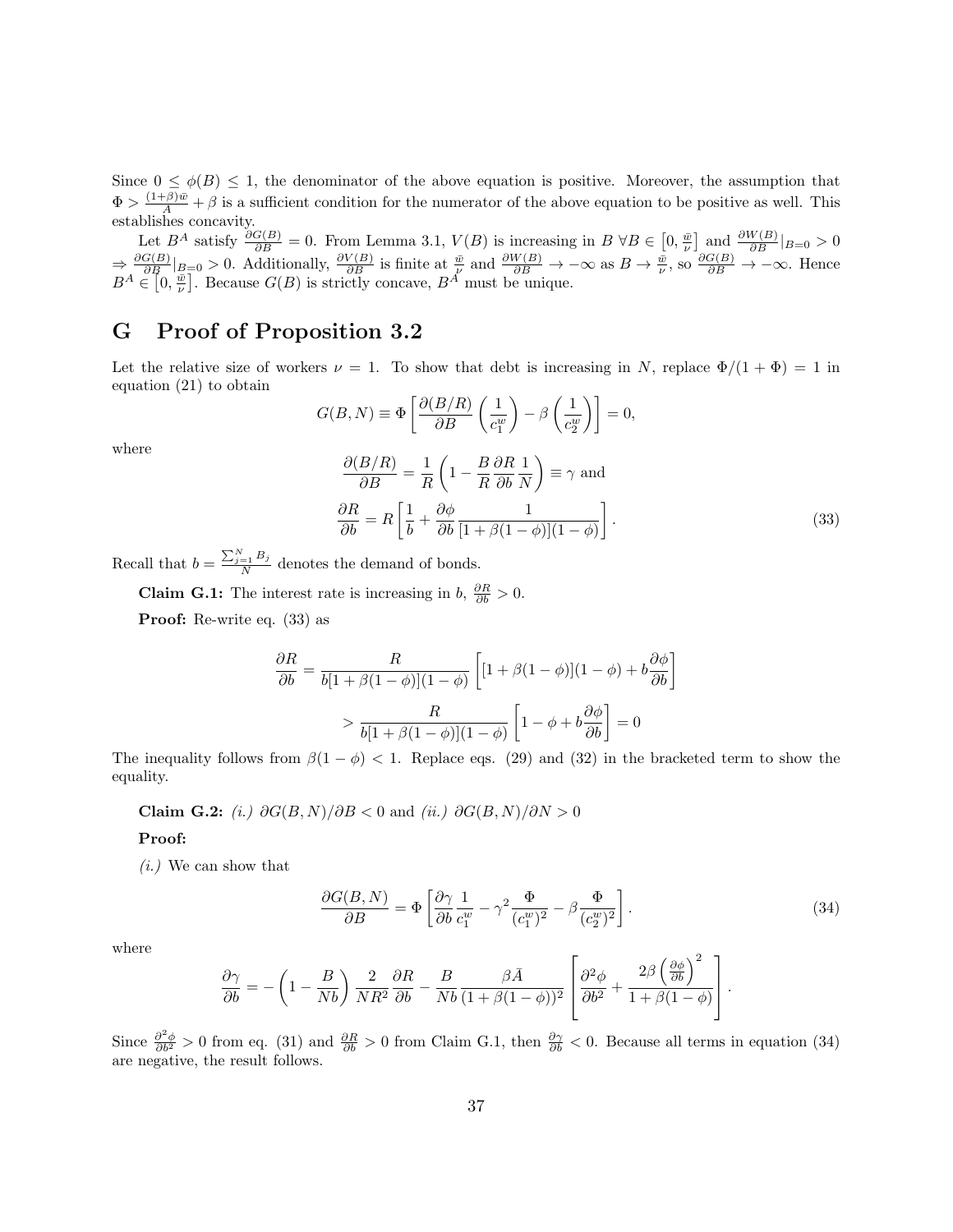$(ii.)$  We can show that

$$
\frac{\partial G(B,N)}{\partial N} = \Phi \left[ \frac{\partial \gamma}{\partial N} \frac{1}{c_1^w} - \gamma \frac{\Phi}{(c_1^w)^2} \frac{\partial (B/R)}{\partial N} \right].
$$

The first term is positive. Noting that since  $b = B$  then  $\frac{\partial b}{\partial N} = \frac{b-B}{N^2} = 0$ , and performing some algebraic manipulations, we obtain  $\frac{\partial \gamma}{\partial N} = \frac{B}{R^2 N^2} \frac{\partial R}{\partial b} > 0$  from Claim G.1. The second term is zero, since

$$
\frac{\partial (B/R)}{\partial N} = -\left[\frac{1-\phi}{b} + \frac{1}{[1+\beta(1-\phi)]}\frac{\partial \phi}{\partial b}\right] \frac{B\beta\bar{A}}{[1-\beta(1-\phi)]b} \frac{\partial b}{\partial N}
$$

and  $\frac{\partial b}{\partial N} = 0$ .

Using Claim G.2 and the implicit function theorem, we show that domestic debt  $B$  is increasing in  $N$ 

$$
\frac{\partial B}{\partial N} = -\frac{\partial G(B, N)/\partial N}{\partial G(B, N)/\partial B} > 0.
$$

For the limiting case, let  $N \to \infty$  in equation (21). Substituting  $c_1^w$  and  $c_2^w$  and rearranging, we obtain

$$
\beta R = 1 - \frac{1+\beta}{\bar{w}}B.\tag{35}
$$

This equation determines country 1's supply of debt given R. In equilibrium,  $B_1 = B_2 = .B_N = b = b$ where the per-capita demand for debt  $b$  satisfies equation (18). The financially integrated equilibrium levels of  $b$  and  $R$  are thus determined by equations (18) and (35).

Existence and uniqueness follow from: (i) the LHS of equation  $(35)$  is decreasing in b and equals 1 at the origin, and (ii) the RHS of equation (35) is increasing in b (since  $R_b > 0$ ) and has an intercept at  $\left[\mathbb{E}\left(\frac{\bar{z}}{z}\right)\right]^{-1}$  < 1. Denote the intersection point by  $B^{FI}$ . From (i) and (ii) it also follows that  $B^{FI}$  is bounded  $\lfloor \frac{\ln \left(\frac{1}{z}\right)}{\ln \left(\frac{\beta}{R}\right)} \rfloor$  < 1. Denote the  $b = B^{FI}$ .

Under autarky, equation (35) is instead

$$
\beta R = 1 - \frac{1 + \beta}{\bar{w}} b - \epsilon(b) \left( 1 - \frac{b}{\bar{w}} \right). \tag{36}
$$

The LHS is the same as before. The RHS is also equal to 1 at the origin because  $\epsilon(0) = 0$ . Since  $\epsilon(b) > 0$ and  $\bar{w} - b = c_2^w > 0$  when  $b > 0$ , the new term in the RHS is positive. Hence, the intersection of the two curves in equation (36) occurs at  $B^A < B^{FI}$ , since the RHS is steeper.

Since debt is larger and V is increasing in b,  $V(B^A) < V(B^{FI})$ . Since W is concave in b and  $W(b)$  is decreasing when  $b > B^A$ , then  $W(B^A) > W(B^{FI})$ .

What is left to prove is that the equilibrium must be symmetric. This can be shown starting from the first order condition of the government

$$
\Phi \cdot \left[ \frac{1 - \frac{\epsilon(\overline{B})B}{N\overline{B}}}{c_1^w} - \frac{\beta R}{c_2^w} \right] = \left( \frac{1}{N} \right) \cdot \left[ \frac{1 - \epsilon(\overline{B})}{c_1^e} - \mathbb{E}_t \left( \frac{\beta R}{c_2^e} \right) \right],\tag{37}
$$

which must be satisfied for all countries.

An equilibrium is characterized by a worldwide debt  $\overline{B}$ . Given  $\overline{B}$ , the elasticity  $\epsilon$  and the interest rate R are determined. Also notice that the right-hand side of (37) is the same for all countries, since entrepreneurs choose to hold the same stock of bond in all countries. The left-hand side could differ since governments could choose different B. However, since the left-hand side is strictly decreasing in B (keeping  $\overline{B}$  constant), the fact that the right-hand side is the same for all countries implies that B must be the same for all countries. Otherwise, the first order condition (37) will not hold for all countries. Notice that this result applies for any value of  $\Phi$ , not only for the limiting case  $\Phi/(1+\Phi)=1$ .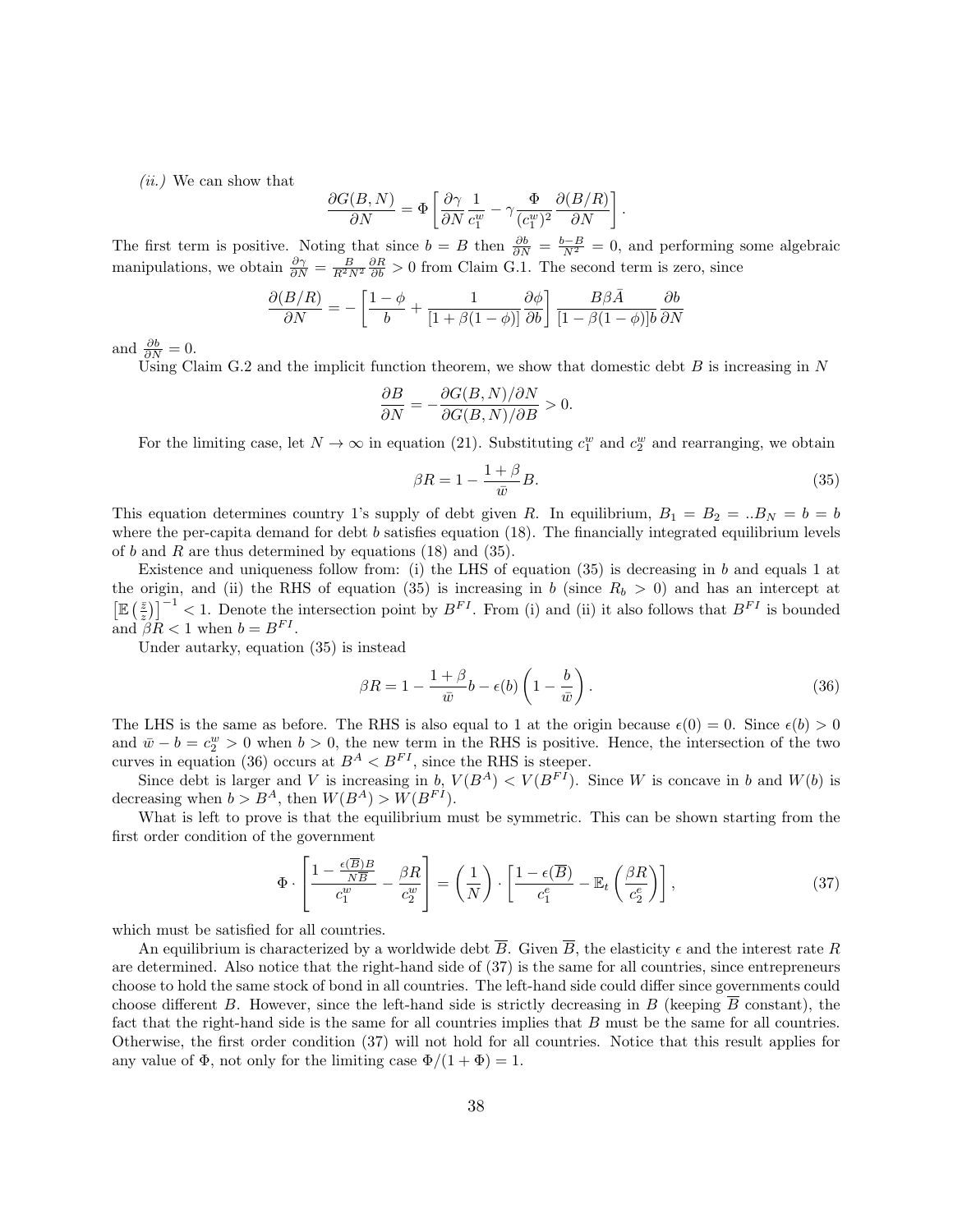## H Proof of Proposition 3.3

Setting  $\Phi/(1+\Phi) = 1$ , the first order conditions for the domestic and foreign country become

$$
1 - \frac{\alpha B_1}{\overline{B}} \epsilon(\overline{B}) = \beta R(\overline{B}) \left( \frac{c_1^w(B_1)}{c_2^w(B_1)} \right)
$$
(38)

$$
1 - \frac{(1 - \alpha)B_2}{\overline{B}} \epsilon(\overline{B}) = \beta R(\overline{B}) \left( \frac{c_1^w(B_2)}{c_2^w(B_2)} \right), \tag{39}
$$

where we have made it explicit that the interest rate elasticity,  $\epsilon(\overline{B})$ , and the interest rate,  $R(\overline{B})$ , are functions of the average worldwide debt  $\overline{B} = \alpha B_1 + (1 - \alpha)B_2$ .

An equilibrium will be characterized by  $B_1$  and  $B_2$  (and  $\overline{B}$ ) that satisfy conditions (38) and (39). We want to show that in an integrated economy  $B_1 > B_2$  if  $\alpha < 1/2$ , that is, the per-capita debt of the large country is lower than the per-capita debt of the small country.

Subtracting (39) to (38) and substituting  $(1 - \alpha)B_2 = \overline{B} - \alpha B_1$  we get

$$
\left(1 - \frac{2\alpha B_1}{\overline{B}}\right)\epsilon(\overline{B}) = \beta R(\overline{B}) \left(\frac{c_1^w(B_1)}{c_2^w(B_1)} - \frac{c_1^w(B_2)}{c_2^w(B_2)}\right)
$$
(40)

For a given  $\overline{B}$  that characterizes the equilibrium, the left-hand-side term is decreasing in  $B_1$ . Since  $\overline{B}$ is the equilibrium worldwide debt taken as given in this exercise, an increase in  $B_1$  must be associated to a decline in  $B_2$ . Therefore, it is the ratio  $B_1/B_2$  that matters. The right-hand-side term, instead, is increasing in  $B_1$ . To see this, we can define aggregate workers' consumption using the budget constraints as

$$
c_1^w(B_1) = \bar{w} + \frac{B_1}{R(\overline{B})}, \qquad c_2^w(B_1) = \bar{w} - B_1 \tag{41}
$$

$$
c_1^w(B_2) = \bar{w} + \frac{B_2}{R(\overline{B})}, \qquad c_2^w(B_2) = \bar{w} - B_2 \qquad (42)
$$

From these equations it is clear that  $c_1^w(B_1)/c_2^w(B_1)$  is increasing in  $B_1$  and  $c_1^w(B_2)/c_2^w(B_2)$  is increasing in  $B_2$ . Since an increase in  $B_1$  must be associated with a decline in  $B_2$ , then  $c_1^w(B_2)/c_2^w(B_2)$  is decreasing in  $B_1$ . Thus, the right-hand side of equation (40) must be increasing in  $B_1$ .

So far, we have established that the LHS of equation (40) is decreasing and the RHS is increasing in  $B_1$ . Next, we observe that, if  $\alpha < 1/2$ , then the LHS is positive when  $B_1 = B_2$ . The RHS, instead, is zero. Therefore, to equalize the LHS (which is decreasing in  $B_1$ ) to the RHS (which is increasing in  $B_1$ ) we have to increase  $B_1$  (which must be associated with a decrease in  $B_2$ ). Therefore, if  $\alpha < 1/2$ ,  $B_1 > B_2$ .

Finally, since in the autarky equilibrium both countries had the same debt, the growth in debt following financial liberalization is bigger for the small country. Notice that this does not exclude the possibility of negative growth.

### I Proof of Proposition 3.4

Let  $\Phi/(1+\Phi) = 1$ , then the autarky equilibrium satisfies the government's first order condition

$$
\frac{1-\epsilon(B)}{R(B)c_1^w} = \frac{\beta}{c_2^w},
$$

where we made it explicit that the interest elasticity  $\epsilon$  and the interest rate R are functions of debt B. Since  $c_1^w = \bar{w} + B/R(B)$  and  $c_2^w = \bar{w} - B$ , the first order condition can be rewritten as

$$
\frac{1 - \epsilon(B)}{\bar{w}R(B) + B} = \frac{\beta}{\bar{w} - B}.\tag{43}
$$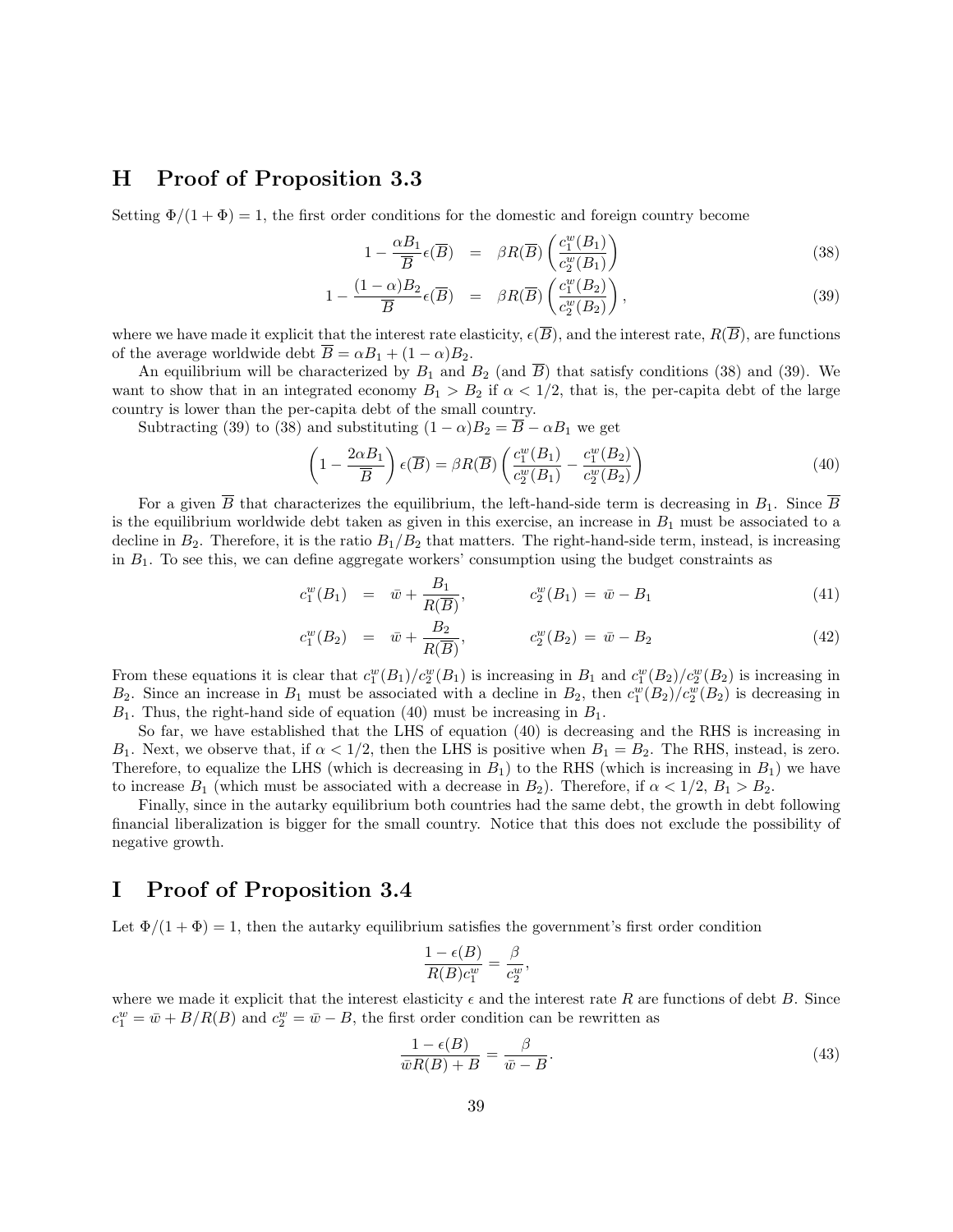The right-hand side of (43) is clearly increasing in B. We now show that the left-hand side is decreasing B. First let's rewrite the left-hand side as

$$
\frac{1 - \epsilon(B)}{\bar{w}R(B) + B} = \left(\frac{1 - \epsilon(B)}{R(B)}\right) \cdot \left(\frac{1}{\bar{w} + B/R(B)}\right),\tag{44}
$$

which is the product of two terms. We want to show that both terms are decreasing in B. Let's start with the first term which is equal to

$$
\frac{1-\epsilon(B)}{R(B)} = -\frac{\beta \phi'(B)\overline{A}}{[1+\beta(1-\phi(B))]^2}.
$$

Since  $\phi(B) = \mathbb{E}[A(z)/(A(z) + B)]$  and  $-\phi'(B) = \mathbb{E}[A(z)/(A(z) + B)^2]$  are both decreasing in B, then the first term in (44) is also decreasing in B. The second term in (44) depends negatively on  $B/R(B)$  =  $\beta(1-\phi(B)\overline{A}/[1+\beta(1-\phi(B))]$ . As we have already observed,  $\phi(B) = \mathbb{E}A(z)/(A(z)+B)$  depends negatively on B and, therefore,  $B/R(B)$  increases in B. Thus, the second term in (44) decreases with B. This proves that  $(44)$  is decreasing in B.

To summarize, we have shown that the left-hand side of the first order condition (43) decreases with B, while the right-hand side increases with  $B$ . Therefore, if an increase in the mean preserving spread of  $z$ raises the term  $(1 - \epsilon(B))/[\bar{w}R(B) + B]$ , which is the left-hand side of condition (43), to re-establish equality B has to rise.

# J Proof to Proposition 3.5

Let  $\tilde{d} = d + \frac{B}{1+\Phi}$  denote workers' excess supply of debt. Workers choose  $\tilde{d}$  in order to maximize (1) subject to the two budget constraints  $c_1^w = \bar{w} \frac{1}{\Phi} + \frac{\tilde{d}}{R}$  and  $c_2^w = \bar{w} \frac{1}{\Phi} - \tilde{d}$  and the borrowing constraint  $\tilde{d} \leq \underline{d} + \frac{B}{1+\Phi}$ . The problem solved by entrepreneur's is identical to the one in the benchmark model, yielding

$$
R = \frac{1}{A} \left( \frac{1}{\beta E \frac{1}{A(z) + \tilde{b}}} + \tilde{b} \right)
$$
(45)

The equilibrium condition in the bond market is  $b = B + D$ , where  $D = \Phi d$  which in implies  $\tilde{D} = \tilde{b}$ . When workers are fully unconstrained, their FOC holds with equality:  $c_2^w = \beta R c_1^w$ . Substituting out  $\tilde{D}$  from market clearing and re-arranging, this implies

$$
\bar{w} = \beta R \bar{w} + (1 + \beta) \tilde{b}
$$

When this expression is replaced into the entrepreneurs' optimality condition, we obtain that  $R$  is independent of government debt B. Hence, only  $\ddot{D}$  and b are determined when workers are unconstrained: public debt is irrelevant.

When workers are subject to a constraint which binds,  $\tilde{D} = \Phi \tilde{d} = \underline{D} + B \frac{\Phi}{1+\Phi}$ . Moreover, their optimality condition is slack. The interest rate is now a function of B since  $\tilde{b} = (\underline{D} + B \frac{\Phi}{1+\Phi})$ , or  $b = B + \underline{D}$ , implying that public debt is relevant. When  $\underline{D} = 0$ , the optimal level of debt is denoted by  $B^*$ . When  $\underline{D} > 0$ , then the optimal level of debt will be  $B = B^* - \underline{D}$  from the conditions above. Moreover, as long as  $\Phi > 0$ ,  $B < D^*$ . This follows from inspection of equation (15) the fact that  $\epsilon^{A}(B) \neq 0$ .

### K Proof to Proposition 3.6

Let  $\tau_t$  denote a proportional tax on income and  $T_t$  a lump sum transfer. Entrepreneurs' consumption is  $c_1 = \pi(\bar{z}, k_1)(1 - \tau_1) + k_1p_1 - p_1k_2 - \frac{b}{R} + T_1$  and  $c_2^i = \pi(z^i, k_2)(1 - \tau_2) + b + T_2$ , while workers' consumption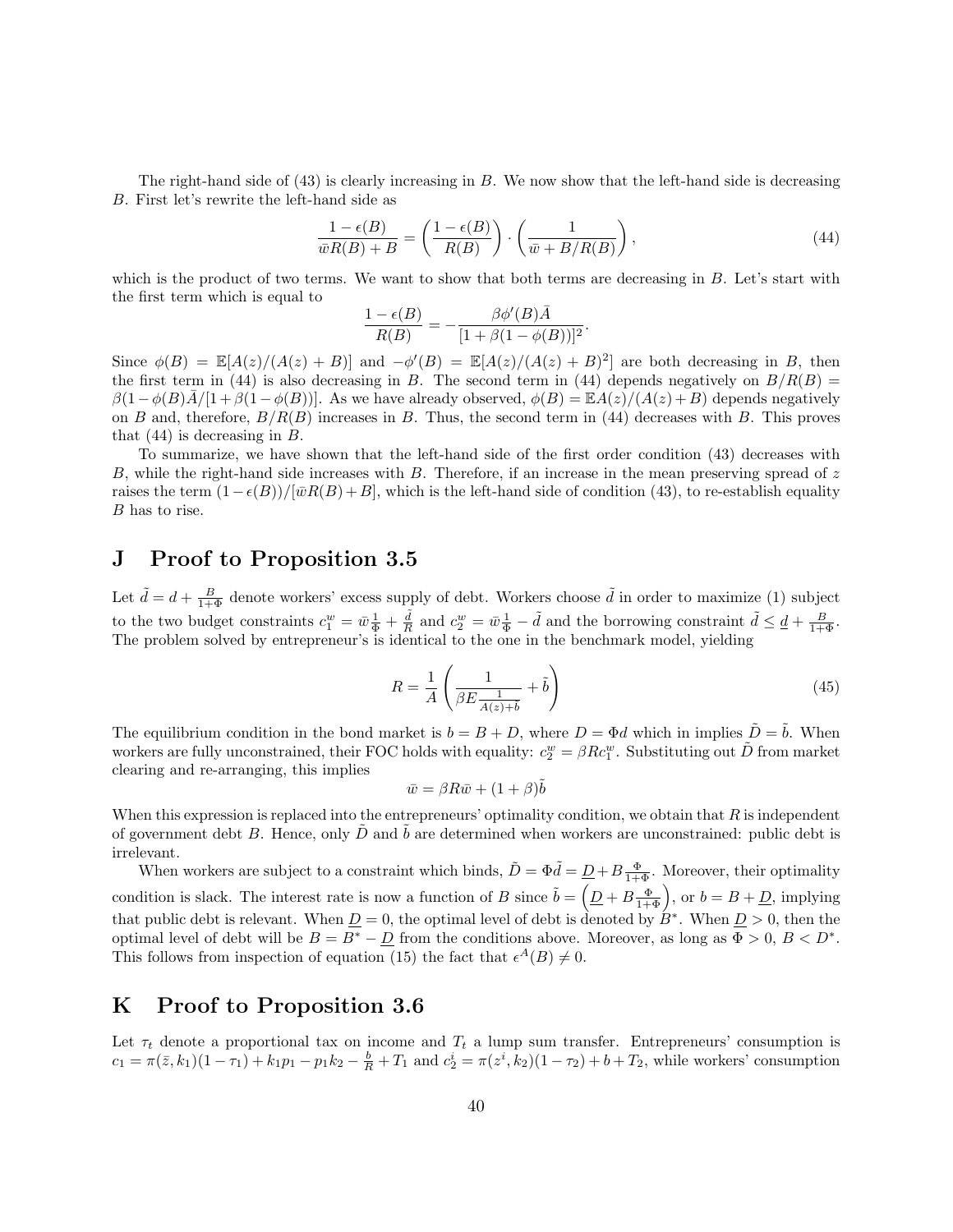become  $c_t^w = (1 - \tau_t) w_t n_t + T_t$ . When  $\Phi = \frac{1-\theta}{\theta}$ , first period labor income  $w_1 n_1 = \bar{z}^{\theta} (1 - \theta) \frac{1}{\Phi}$  equals entrepreneurs' income  $\pi(\bar{z}, k_1) = \bar{z}^{\theta} \theta$ . In equilibrium,  $c_1 = e - \nu \frac{B}{R}$  and  $c_1^w = e + \nu \frac{B}{R}$ . In the second period,  $c_2^w = e - \nu B$  while  $c_2^i = e \frac{z_i}{z} (1 - \tau) + \tau e - \nu B$ . Setting  $\tau_2 = 1$  and  $B = 0$  maximizes welfare, since the government can efficiently redistribute resources eliminating entrepreneurs' inequality in  $t = 2$ , without distorting the economy.

## L Proof to Proposition 3.7

Entrepreneurs maximize the expected value of lifetime utility,

$$
\ln(c_1 - h_1) + \beta E \ln(c_2^i - h_2^i),
$$

where  $c_1 = \pi(\bar{z}, k_1)(1 - \tau_1) + k_1p_1 - p_1k_2 - \frac{b}{R} + T_1$  and  $c_2^i = \pi(z^i, k_2)(1 - \tau_2) + b + T_2$ . Profits satisfy  $\pi(z_t, k_t) = (z_t k_t)^{\theta \eta} l_t^{(1-\theta)\eta} h_t^{1-\eta} - w_t l_t$ . As before, we assume  $k_1 = 1$  and  $z_1 = \overline{z}$ . Effort is restricted to  $h_t \in [0, 1].$ 

The problem of a worker is identical to the benchmark model, but government constraints change:

$$
T_1 = \tilde{\tau}_1 + \frac{B}{R} \frac{1}{(1+\Phi)}
$$
 and  $T_2 = \tilde{\tau}_2 - B \frac{1}{(1+\Phi)}$ ,

where  $\tilde{\tau}_t = \tau_t \left[ w_t l_t \Phi + \int \pi(z_t, k_t) \right]$  denote tax revenues.

**Lemma L.1** Given B and  $\{\tau_t\}_{t=1}^2$ , the equilibrium wage is constant  $\bar{w}$  and the remaining prices and allocations in an autarky equilibrium satisfy

$$
h_t^i = k_t \frac{z_t^i}{\bar{z}^{1-\theta}} [(1-\eta)(1-\tau_t)]^{1/\eta}
$$
\n(46)

$$
c_1 - h_1 = A(\bar{z}, \tau_1) + \tilde{\tau}_1 - \frac{\nu B}{R}
$$
\n(47)

$$
c_2^i - h_2^i = A(z^i, \tau_2) + \tilde{\tau}_2 + \nu B,
$$
\n(48)

$$
c_1^w = A(\bar{z}, \tau_1) + \tilde{\tau}_1 - \frac{\nu B}{\Phi R},\tag{49}
$$

$$
c_2^w = A(\bar{z}, \tau_2) + \tilde{\tau}_2 + \frac{\nu B}{\Phi},
$$
\n(50)

$$
R = \left(\frac{1}{\beta E\left(\frac{1}{c_2^i - h_2^i}\right)} + \nu B\right) \frac{1}{\tilde{\tau}_1 + A(\bar{z}, \tau_1)}
$$
(51)

where  $A(z,\tau) = \frac{z\theta\eta(1-\eta)^{(1-\eta)/\eta}(1-\tau)^{1/\eta}}{\bar{z}^{1-\theta}}$  $\frac{(1-\eta)/\eta}{\bar{z}^{1-\theta}}$  and  $\tilde{\tau}_t = \tau_t \frac{\bar{z}^{\theta}[(1-\eta)(1-\tau_t)]^{(1-\eta)/\eta}}{1+\Phi}$ .

c

**Proof L.1** The demands for labor  $l_t^i$  and  $h_t^i$  of entrepreneur i are,

$$
h_t^i = \left[ (z_t^i k_t)^{\theta \eta} l_t^{(1-\theta)\eta} (1-\eta)(1-\tau_t) \right]^{1/\eta},
$$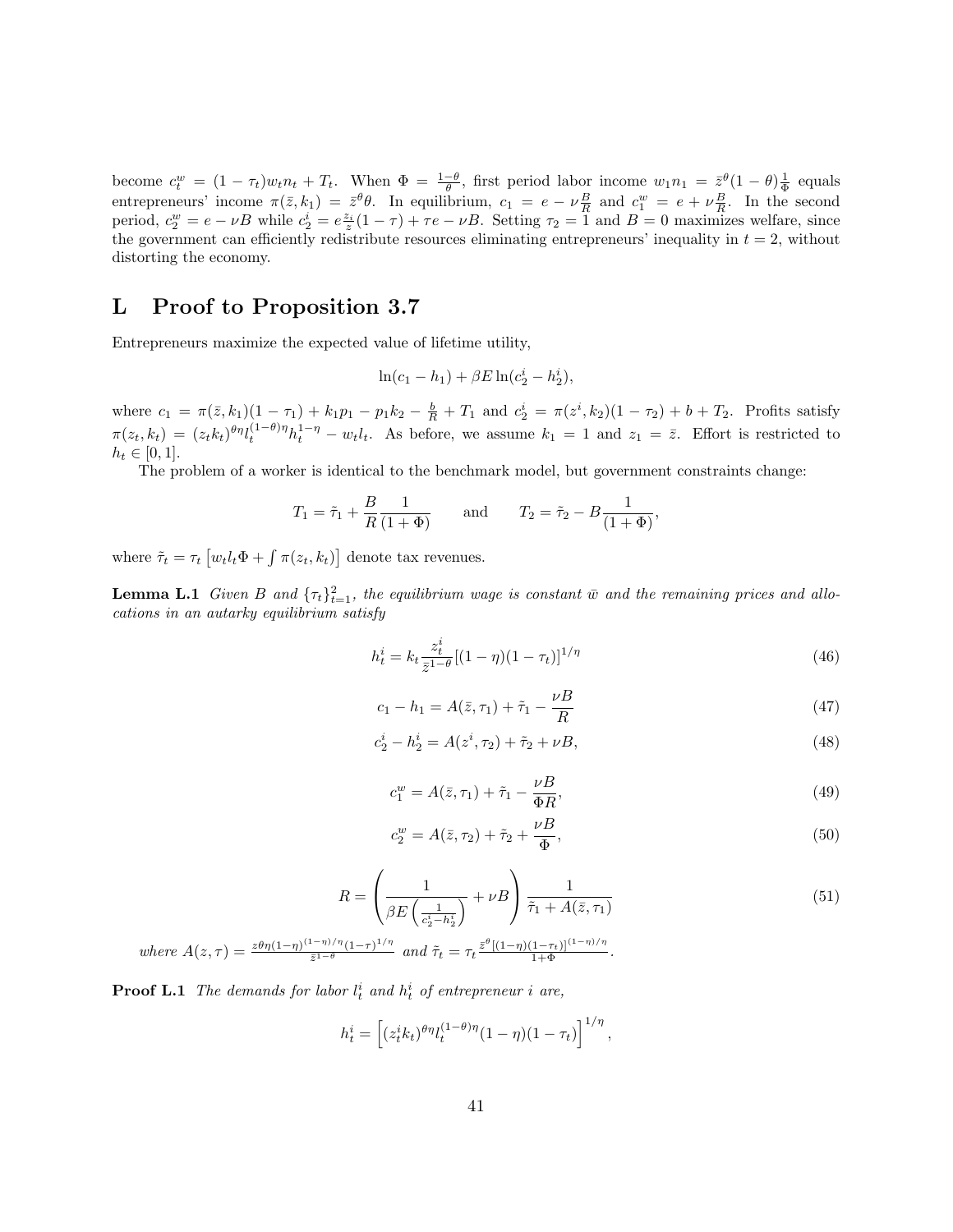$$
l_t^i = z_t^i k_t \left( \frac{(1-\theta)\eta[(1-\eta)(1-\tau_t)]^{(1-\eta)/\eta}}{w_t} \right)^{1/\theta}.
$$

In equilibrium,  $\int_i l_t^i = 1$ , implying

$$
\bar{w} = \bar{z}^{\theta} (1 - \theta) \eta [(1 - \eta)(1 - \tau_t)]^{(1 - \eta)/\eta}.
$$

Replacing this into  $h_t^i$  delivers eq. (46). Equations (47) and (48) are obtained by replacing: (i) government transfers, (ii) the bond market and land market equilibrium conditions,  $b = vB$  and  $k_2 = 1$ , and (iii) after-tax profits net of the disutility of workers

$$
\pi(z_t, k_t)(1 - \tau_t) - h_t = k_t A(z_t, k_t)
$$

in the entrepreneurs' budget constraints. Expressions  $(49)$  and  $(50)$  are obtained by replacing government transfers in the workers' budget constraints and noting that  $w_1l_1(1-\tau_1) = \pi(\bar{z}, k_1)(1-\tau_1) - h_1$  when  $\Phi = \frac{1-\theta}{\theta}$ . That is, after-tax income of workers and entrepreneurs (net of the disutility of exerting effort) are identical in period 1. Finally, the interest rate, eq.  $(51)$  arises from re-arranging the entrepreneur's FOC w.r.t. the excess demand for bonds  $\tilde{b}$  and replacing in other equilibrium conditions.

The Lemma above characterizes the autarky equilibrium given government policy. Taxes, transfers, and government debt are chosen in the same fashion as in the benchmark model: through a democratic process. Because elections are held every period, we can solve the Markov perfect equilibrium of this finite-horizon economy by backwards induction.

**Lemma L.2** The optimal tax in the second period is positive and bounded away from 1,  $\tau_2 \in (0,1)$ .

**Proof L.2** The government's objective in the second period, given B, is

$$
\max_{\tau_2} \Phi \ln c_2^w + \int_i \ln(c_2^i - h_2^i)
$$

s.t. eq. (48), (50) and

$$
\tilde{\tau}_2 = \tau_2 \frac{\bar{z}^{\theta}[(1-\eta)(1-\tau_2)]^{(1-\eta)/\eta}}{1+\Phi}.
$$

The necessary condition w.r.t.  $\tau_2$  simplifies to

$$
\Phi \frac{1}{c_2^w} \left( -\frac{\tau_2}{1 - \tau_2} \right) + \int_i \frac{1}{c_2^i - h_2^i} \left( \frac{-z^i}{\bar{z}} + 1 - \frac{\tau_2}{1 - \tau_2} \right) = 0.
$$

Clearly, the solution for  $\tau_2$  is interior,  $\tau_2 \in (0,1)$ .

Notice that this results from the fact that the government can actually redistribute resources across agents in the economy when entrepreneur's effort is endogenous. This is not the case in period 1, as the following lemma shows.

**Lemma L.3** The government does not tax in the first period,  $\tau_1 = 0$ .

**Proof L.3** The government's objective in the first period is

$$
\max_{\tau_1, B} \Phi\left(\ln c_1^w + \beta \ln c_2^w\right) + \ln(c_1 - h_1) + \beta \int_i \ln(c_2^i - h_2^i),
$$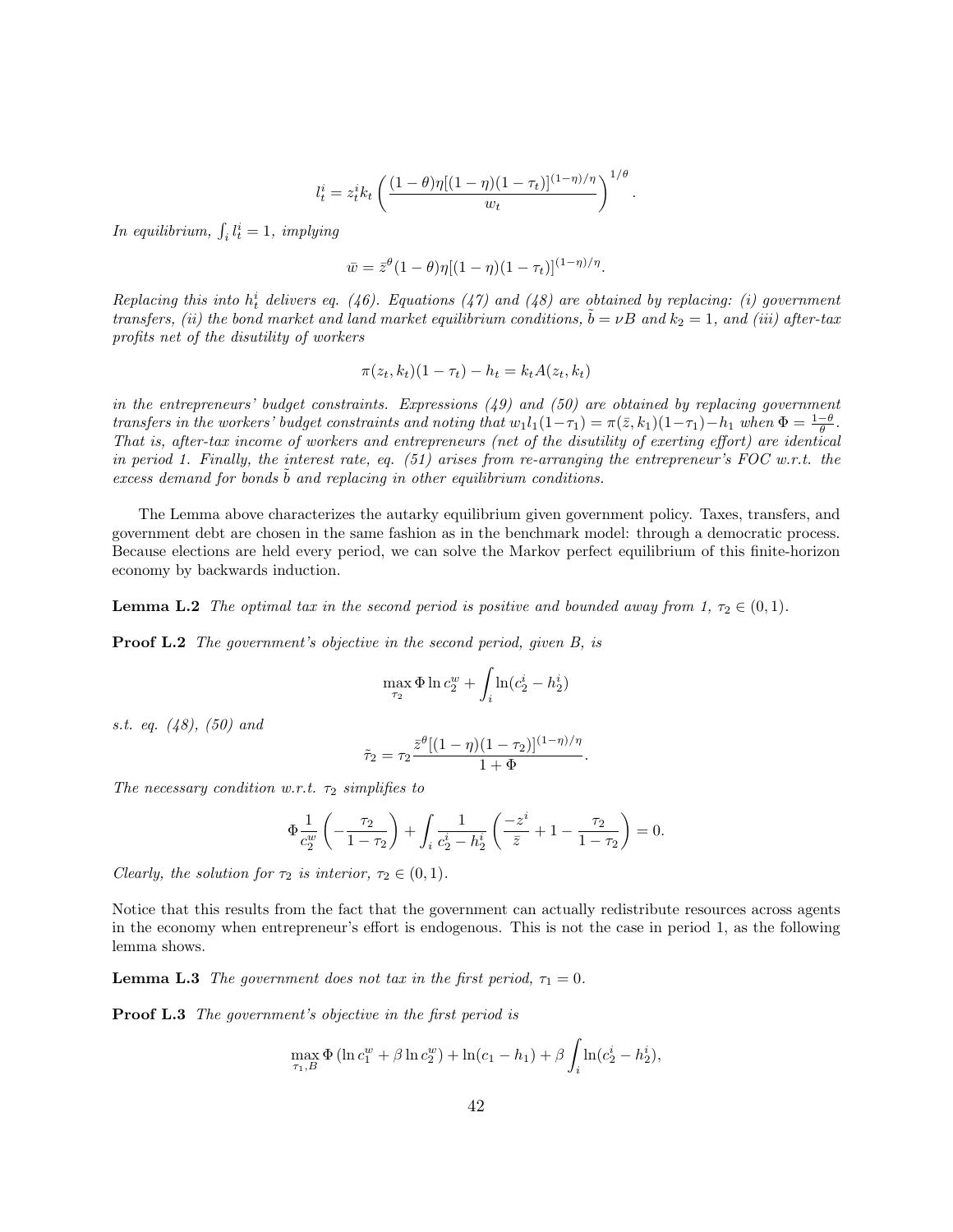s.t.  $\tau_2 = \Psi(B)$  and equations (51), (47), (48), (49), and (50). The optimality condition w.r.t  $\tau_1$  is

$$
\Phi \frac{1}{c_1^w} \left( -\frac{\tau_1}{1-\tau_1} - \frac{\nu B}{R^2} \frac{\partial R}{\partial \tau_1} \frac{1}{\Phi} \right) + \frac{1}{c_1 - h_1} \left( -\frac{\tau_1}{1-\tau_1} + \frac{\nu B}{R^2} \frac{\partial R}{\partial \tau_1} \right) = 0,
$$

Simplifying, this reduces to

$$
\frac{-\tau_1}{1-\tau_1} \left[ \frac{\Phi}{c_1^w} \left( 1 - \xi(\nu B) \right) + \frac{1}{c_1} \left( 1 + \xi(\nu B) \right) \right] = 0
$$

with  $\xi(\nu B) = \frac{\nu B}{\nu B + \frac{1}{\beta \mathbb{E} \frac{1}{c_2^i - h_2^i}}}$ . Since the term in brackets is strictly positive, then  $\tau_1 = 0$ .

Because both agents have the same income in the first period, there is no redistribution arising from the affine tax system (that is, labor income and lump-sum transfers). The change in the interest rate caused by changes in  $\tau_1$  would result in some redistribution between workers and entrepreneurs. The government can, however, achieve this by simply changing borrowing  $B$ , a less distortionary instrument which does not affect output as taxes  $\tau_1$  do.

**Lemma L.4** *Debt is relevant*,  $B \neq 0$ .

**Proof L.4** By contradiction. The optimality condition w.r.t  $\nu B$  can be written as

$$
\left[\frac{1}{c_1^w} \left(1 - \epsilon(\nu B)\right) - \beta R \frac{1}{c_2^w}\right] + \left[-\frac{1}{c_1 - h_1} \left(1 - \epsilon(\nu B)\right) + \beta R \mathbb{E} \frac{1}{c_2^i - h_2^i}\right] = 0,
$$

Suppose that  $\tilde{B} = 0$ , then  $c_1 - h_1 = c_1^w$ , so the equation collapses to

$$
-\frac{1}{c_2^w} + \mathbb{E} \frac{1}{c_2^i - h_2^i} = 0,
$$

re-arranging and substituting in consumption, this results in

$$
\mathbb{E} \frac{A(\bar z,\tau_2)+\tilde\tau_2}{A(z^i,\tau_2)+\tilde\tau_2}=1 \ \Rightarrow \ \mathbb{E} \frac{\eta+\frac{\tau_2}{1-\tau_2}}{\eta\frac{z^i}{\bar z}+\frac{\tau_2}{1-\tau_2}}=1,
$$

a contradiction.

# M Proof of Proposition 4.1

Let's first derive the value for workers. Individual workers' consumption is equal to the labor income plus the transfers, that is,

$$
c_{j,t} = \left(\frac{1}{\Phi}\right)\bar{w} + \tau_{j,t}.
$$

Since the total government transfers are equal to  $B_{j,T+1}/R_{j,t} - B_{j,t}$  and the population is  $1 + \Phi$ , each worker gets  $\tau_{j,t} = (B_{j,T+1}/R_{j,t} - B_{j,t})/(1+\Phi)$ . Substituting and collection  $1/\Phi$  we get

$$
c_{j,t} = \left(\frac{1}{\Phi}\right) \left[ \bar{w} + \nu \left( \frac{B_{j,t+1}}{R_{j,t}} - B_{j,t} \right) \right]. \tag{52}
$$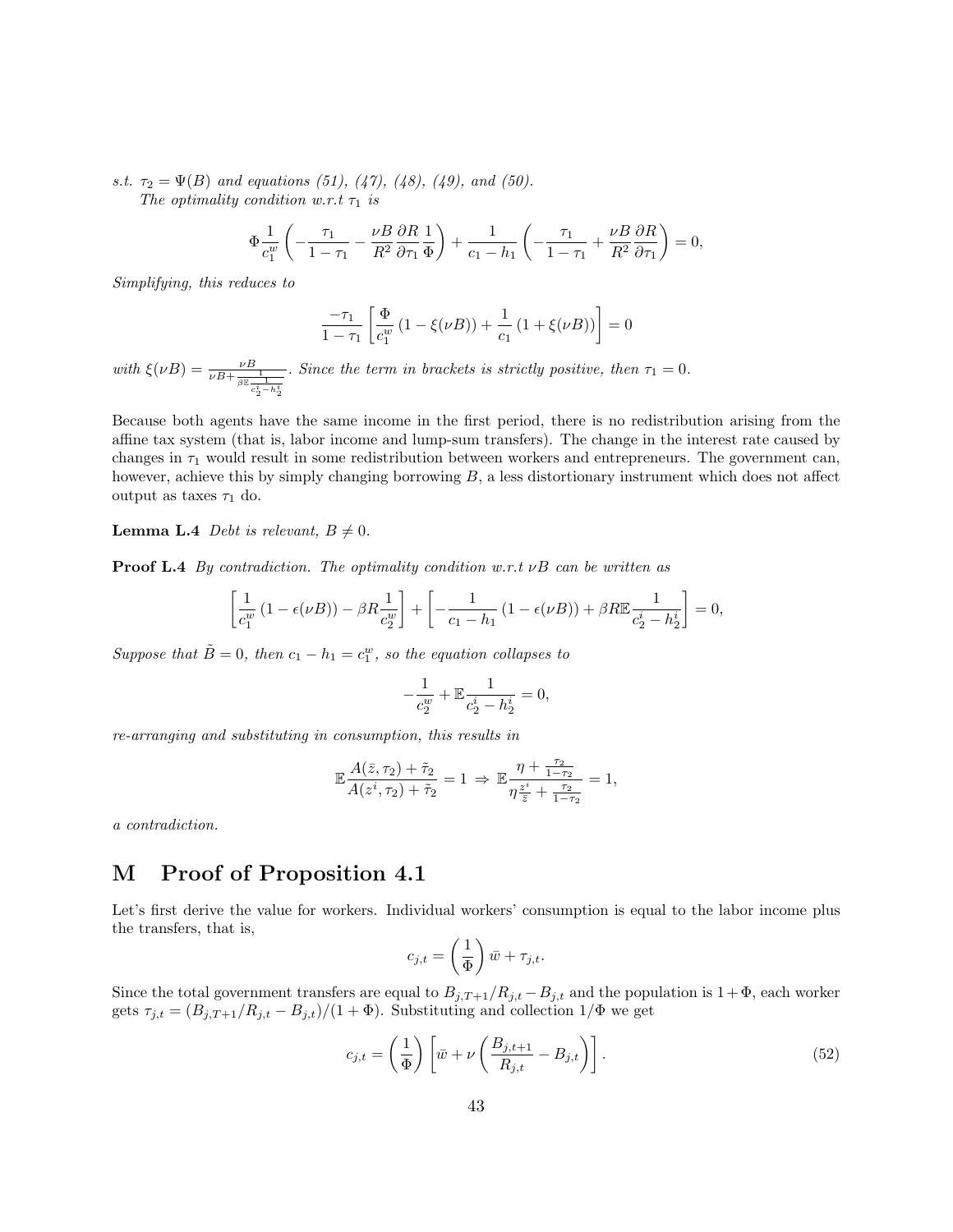To derive the workers' value we start from the terminal period  $t = T$  where

$$
W_{j,T}(\mathbf{B}_T,\mathbf{B}_{T+1}) = \ln(c_{j,T}).
$$

Substituting (52) we can rewrite it as

$$
W_{j,T}(\mathbf{B}_T, \mathbf{B}_{T+1}) = \ln\left(\bar{w} + \frac{\nu B_{j,T+1}}{R_{j,T}} - \nu B_{j,T}\right),\,
$$

where  $W_{j,T}(\mathbf{B}_T, \mathbf{B}_{T+1}) = \widetilde{W}_{j,t}(\mathbf{B}_T, \mathbf{B}_{T+1}) + \ln(\Phi)$ .

We now consider the earlier period  $t = T - 1$  where the workers value is

$$
\widetilde{W}_{j,T-1}(\mathbf{B}_{T-1},\mathbf{B}_T)=\ln(c_{j,T-1})+\beta \widetilde{W}_{j,T}(\mathbf{B}_T,\mathbf{B}_{T+1}).
$$

Substituting (52), the worker's value can be rearranged as

$$
W_{j,T-1}(\mathbf{B}_{T-1}, \mathbf{B}_{T}) = \ln\left(\bar{w} + \frac{\nu B_{j,T}}{R_{j,T-1}} - \nu B_{j,T-1}\right) + \beta W_{j,T}(\mathbf{B}_{T}, \mathbf{B}_{T+1}),
$$

where  $W_{j,T-1}(\mathbf{B}_{T-1}, \mathbf{B}_T) = W_{j,T-1}(\mathbf{B}_{T-1}, \mathbf{B}_T) + (1+\beta) \ln(\Phi)$ .<br>Continuing with  $t = T - 2, \dots, 1$  we can derive the general expression

$$
W_{j,t}(\mathbf{B}_t, \mathbf{B}_{t+1}) = \ln\left(\bar{w} + \frac{\nu B_{j,t+1}}{R_{j,t}} - \nu B_{j,t}\right) + \beta W_{j,t+1}(\mathbf{B}_{t+1}, \mathbf{B}_{t+2}),\tag{53}
$$

where

$$
W_{j,t}(\mathbf{B}_t, \mathbf{B}_{t+1}) = \widetilde{W}_{j,t}(\mathbf{B}_t, \mathbf{B}_{t+1}) + \left(\frac{1}{1-\eta_t}\right) \ln(\Phi). \tag{54}
$$

Replacing  $\mathbf{B}_{t+2} = \mathcal{B}_{t+1}(\mathbf{B}_{t+1})$ , we obtain the expression for  $W_{j,t}$  reported in Proposition 4.1.

We now derive the value for entrepreneurs. By Lemma 2.1, entrepreneur's consumption is equal  $c_{j,t}^i =$  $(1-\eta_t)a_{j,t}^i$ , where  $a_{j,t}^i = [A(z_{j,t}^i) + p_{j,t} + \tilde{b}_{j,t}^i/k_{j,t}^i]k_{j,t}^i$ . Since  $\tilde{b}_{j,t}^i/k_{j,t}^i$  is the same across entrepreneurs and the aggregate stock of land is 1, we can write  $a_{j,t}^i = [A(z_{j,t}^i) + p_{j,t} + \tilde{b}_{j,t}^i]k_{j,t}^i = \hat{a}_{j,t}^i k_{j,t}^i$ , with consumption equal to

$$
c_{j,t}^i = (1 - \eta_t)\hat{a}_{j,t}^i k_{j,t}^i.
$$
\n(55)

Using Lemma 2.1 we can also write the individual gross growth rate of land as

$$
\frac{k_{j,t+1}^i}{k_{j,t}^i} = \frac{\eta_t \phi_{j,t} \hat{a}_{j,t}^i}{p_{j,t}}.
$$
\n(56)

Since we have a finite number of periods, we start with the terminal period  $t = T$ . The indirect utility of an entrepreneur i at  $t = T$  is equal to

$$
\widetilde{V}_{j,T}^i(\mathbf{B}_T,\mathbf{B}_{T+1}) = \ln(c_{j,T}^i).
$$

Substituting (55) for  $t = T$  we have

$$
\widetilde{V}_{j,T}^i(\mathbf{B}_T, \mathbf{B}_{T+1}) = \ln(1 - \eta_T) + \ln(\hat{a}_{j,T}^i) + \ln(k_{j,T}^i).
$$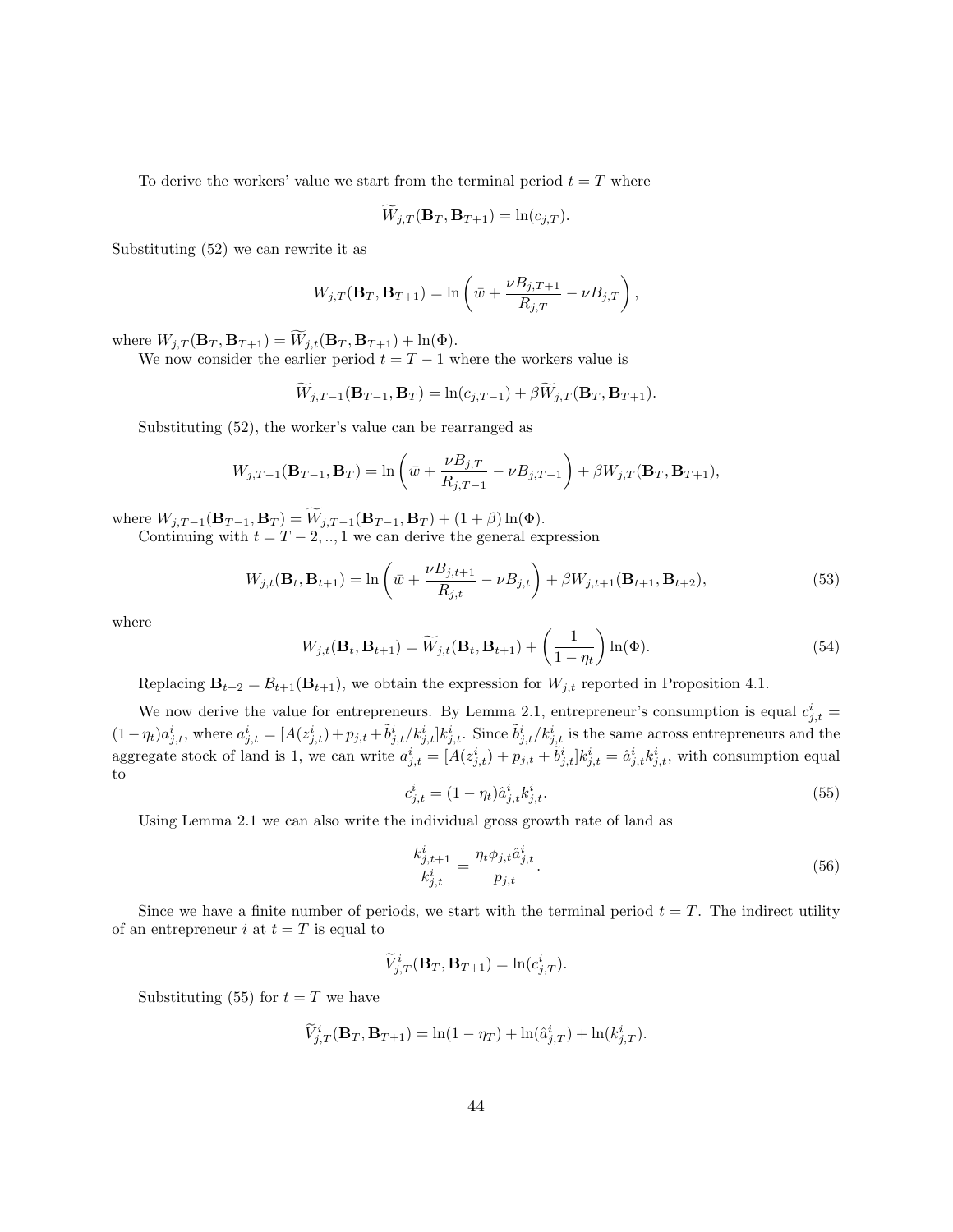Subtracting  $\ln(k_{j,T}^i)$  on both sides and integrating over  $z_{j,t}^i$ , we define the expected average normalized value

$$
V_{j,T}(\mathbf{B}_T, \mathbf{B}_{T+1}) = \mathbb{E}\Big[\widetilde{V}_{j,T}^i(\mathbf{B}_T, \mathbf{B}_{T+1}) - \ln(k_{j,T}^i)\Big] = \ln(1 - \eta_T) + \mathbb{E}\ln(\hat{a}_{j,T}^i).
$$

Here the expectation operator  $E$  represents the integration over all individual entrepreneurs indexed by i. Once we integrate, the resulting value does not depend on individual characteristics nor the distribution of  $k_{j,t}^i$ . Thus, we have dropped the superscript i.

We move next to the earlier period  $t = T - 1$ . The indirect utility of an entrepreneur i can be written as

$$
\widetilde{V}_{j,T-1}^i(\mathbf{B}_{T-1},\mathbf{B}_T)=\ln(c_{j,T-1}^i)+\beta \mathbb{E} \widetilde{V}_{j,T}^i(\mathbf{B}_T,\mathbf{B}_{T+1}),
$$

was derived above. Substituting (55) for  $t = T - 1$  we have

$$
\widetilde{V}_{j,T-1}^{i}(\mathbf{B}_{T-1},\mathbf{B}_{T}) = \ln(1-\eta_{T-1}) + \ln(\hat{a}_{j,T-1}^{i}) + \ln(k_{j,T-1}^{i}) + \beta \mathbb{E} \widetilde{V}_{j,T}^{i}(\mathbf{B}_{T},\mathbf{B}_{T+1}).
$$

Subtracting  $(1+\beta)\ln(k_{j,T-1}^i)$  from both sides and adding and subtracting  $\beta \ln(k_{j,T}^i)$  on the right-handside we obtain

$$
\widetilde{V}_{j,T-1}^{i}(\mathbf{B}_{T-1},\mathbf{B}_{T}) - (1+\beta)\ln(k_{j,T-1}^{i}) = \ln(1-\eta_{T-1}) + \ln(\hat{a}_{j,T-1}^{i}) + \beta \ln\left(\frac{k_{j,T}^{i}}{k_{j,T-1}^{i}}\right) + \beta \mathbb{E}\Big[\widetilde{V}_{j,T}^{i}(\mathbf{B}_{T},\mathbf{B}_{T+1}) - \ln(k_{j,T}^{i})\Big].
$$

Using equation (56) to eliminate  $k_{j,T}^i / k_{j,T-1}^i$  and integrating over i we get,

$$
V_{j,T-1}(\mathbf{B}_{T-1},\mathbf{B}_T) = \ln(1 - \eta_{T-1}) + (1 + \beta) \mathbb{E} \ln(\hat{a}_{j,T-1}^i) + \beta \ln\left(\frac{\eta_{T-1}\phi_{j,T-1}}{p_{j,T-1}}\right) + \beta V_{j,T}(\mathbf{B}_T,\mathbf{B}_{T+1}),
$$

where we have defined

$$
V_{j,T-1}(\mathbf{B}_{T-1},\mathbf{B}_T)=\mathbb{E}\Big[\widetilde{V}_{j,T-1}^i(\mathbf{B}_{T-1},\mathbf{B}_T)-(1+\beta)\ln(k_{j,T-1}^i)\Big]
$$

The next step is to consider the period  $t = T - 2$  and continue backward until  $t = 1$ . The expression for a generic t is

$$
V_{j,t}(\mathbf{B}_t, \mathbf{B}_{t+1}) = \ln(1 - \eta_t) + \left(\frac{1}{1 - \eta_t}\right) \left[\eta_t \ln\left(\frac{\eta_t \phi_{j,t}}{p_{j,t}}\right) + \mathbb{E}_t \ln \hat{a}_{j,t}^i\right] + \beta V_{j,t+1}(\mathbf{B}_{t+1}, \mathbf{B}_{t+2}),\tag{57}
$$

where

$$
V_{j,t}(\mathbf{B}_t, \mathbf{B}_{t+1}) = \mathbb{E}\left[\widetilde{V}_{j,t}^i(\mathbf{B}_t, \mathbf{B}_{t+1}) - \left(\frac{1}{1-\eta_t}\right)\ln(k_{j,t}^i)\right]
$$
(58)

Replacing  $\mathbf{B}_{t+2} = \mathcal{B}_{t+1}(\mathbf{B}_{t+1})$ , we obtain the expression for  $V_{j,t}$  reported in Proposition 4.1.

The government objective is

$$
\Phi \tilde{W}_{j,t}(\mathbf{B}_t,\mathbf{B}_{t+1})+\mathbb{E} \tilde{V}_{j,t}^i(\mathbf{B}_t,\mathbf{B}_{t+1}).
$$

Remember that the objective of the government is the integral of the 'non-normalized' values for workers and entrepreneurs. Using (54) and (58), the objective can be rewritten as

$$
\Phi W_{j,t}(\mathbf{B}_t, \mathbf{B}_{t+1}) + V_{j,t}(\mathbf{B}_t, \mathbf{B}_{t+1}) + \left(\frac{1}{1-\eta_t}\right) \left(\mathbb{E}\ln(k_{j,t}^i) - \Phi\ln(\Phi)\right)
$$

Since the last term enters additively and does not depend on  $\mathbf{B}_{t+1}$ , the optimal debt is independent of this term. Therefore, we can focus on the first two terms as reported in Proposition 4.1.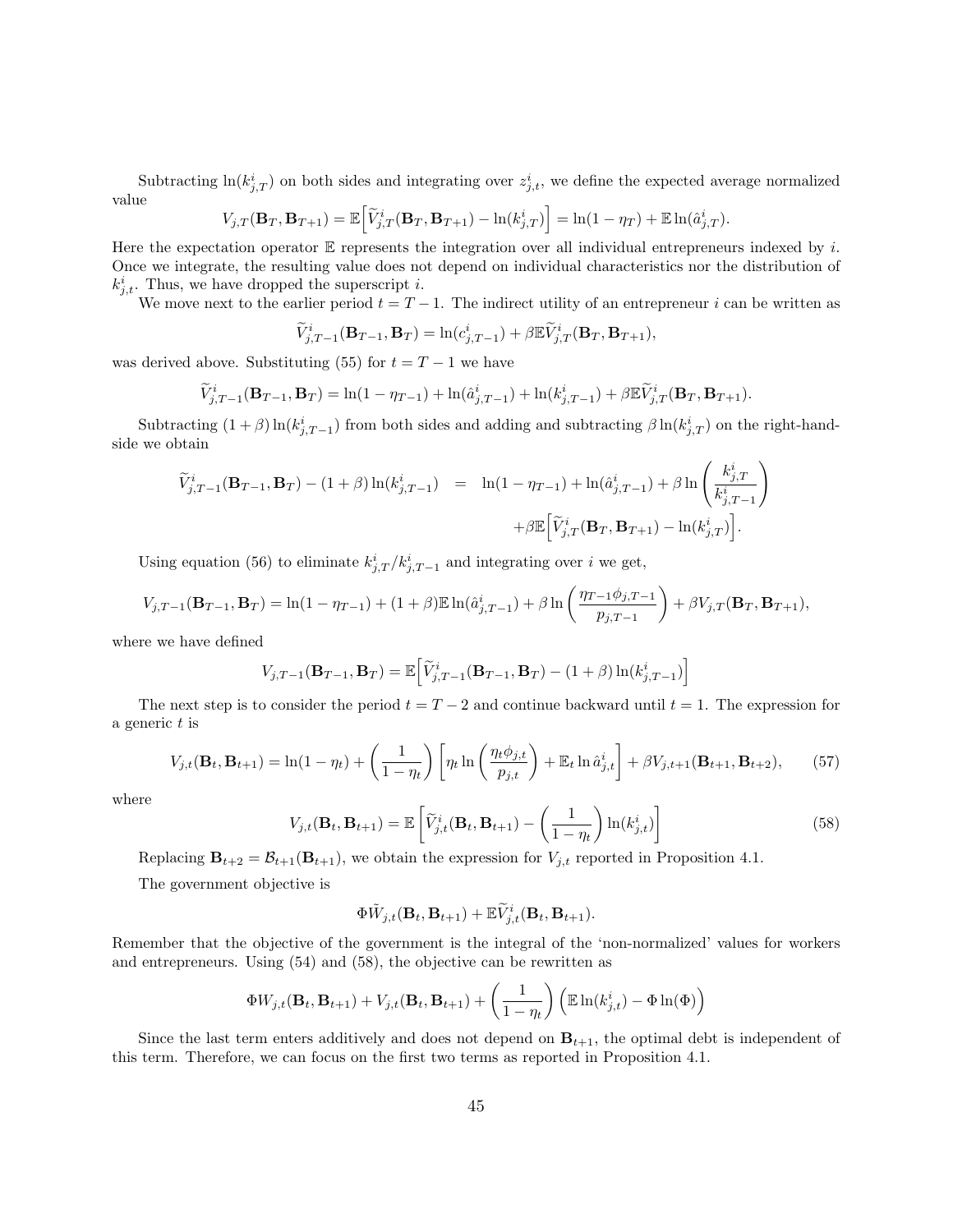# References

- Abiad, Abdul, Detragiache, Enrica and Therry Tressel. 2008. "A New Database of Financial Reform." IMF Working Paper No. 08/226.
- Aguiar, Mark and Manuel Amador. 2011. "Growth in the Shadow of Expropriation." *Quarterly* Journal of Economics, 126(2): 651-697.
- Aiyagari, S. Rao, Albert Marcet, Thomas J. Sargent, and Juha Seppala. 2002. "Optimal Taxation Without State-Contingent Debt." Journal of Political Economy, 110: 1220-1254.
- Aiyagari, S. Rao, and Ellen R. McGrattan. 1998. "The Optimum Quantity of Debt." Journal of Monetary Economics, 42(3): 44769.
- Albanesi, Stefania and Christopher Sleet. 2006. "Dynamic Optimal Taxation with Private Information." Review of Economic Studies, 73(1): 1-30.
- Alesina, Alberto and Guido Tabellini. 1990. "A Positive Theory of Fiscal Deficits and Government Debt." Review of Economic Studies, 57(3): 403-414.
- Angeletos, George-Marios. 2002. "Fiscal Policy with Non-Contingent Debt and the Optimal Maturity Structure." Quarterly Journal of Economics, 117(3): 1105-1131.
- Angeletos, George-Marios. 2007. "Uninsured Idiosyncratic Investment Risk and Aggregate Saving." Review of Economic Dynamics, 10(1): 1-30.
- Angeletos, George-Marios, and Vasia Panousi. 2011. "Financial Integration, Entrepreneurial Risk and Global Dynamics." Journal of Economic Theory, 146(3): 863-96.
- Alvaredo, Facundo, Anthony B. Atkinson, Thomas Piketty and Emmanuel Saez. 2011. "The World Top Incomes Database." http://g-mond.parisschoolofeconomics.eu/topincomes,  $19/12/2011$ .
- Atkinson, Anthony B., Thomas Piketty, and Emmanuel Saez. 2011. "Top Incomes in the Long Run of History." Journal of Economic Literature, 49(1): 3-71.
- Azzimonti, Marina, Eva de Francisco and Per Krusell. 2008. "Production Subsidies and Redistribution." Journal of Economic Theory, 142: 77-99.
- Barro, R. 1979. "On the Determination of the Public Debt." Journal of Political Economy, Vol. 87: 940-71.
- Battaglini, Marco and Stephen Coate. 2008. "A Dynamic Theory of Public Spending, Taxation, and Debt." American Economic Review, 98(1): 201-236.
- Blundell, Richard, Luigi Pistaferri and Ian Preston. 2008. "Consumption Inequality and Partial Insurance." American Economic Review, 98(5): 1887-1921.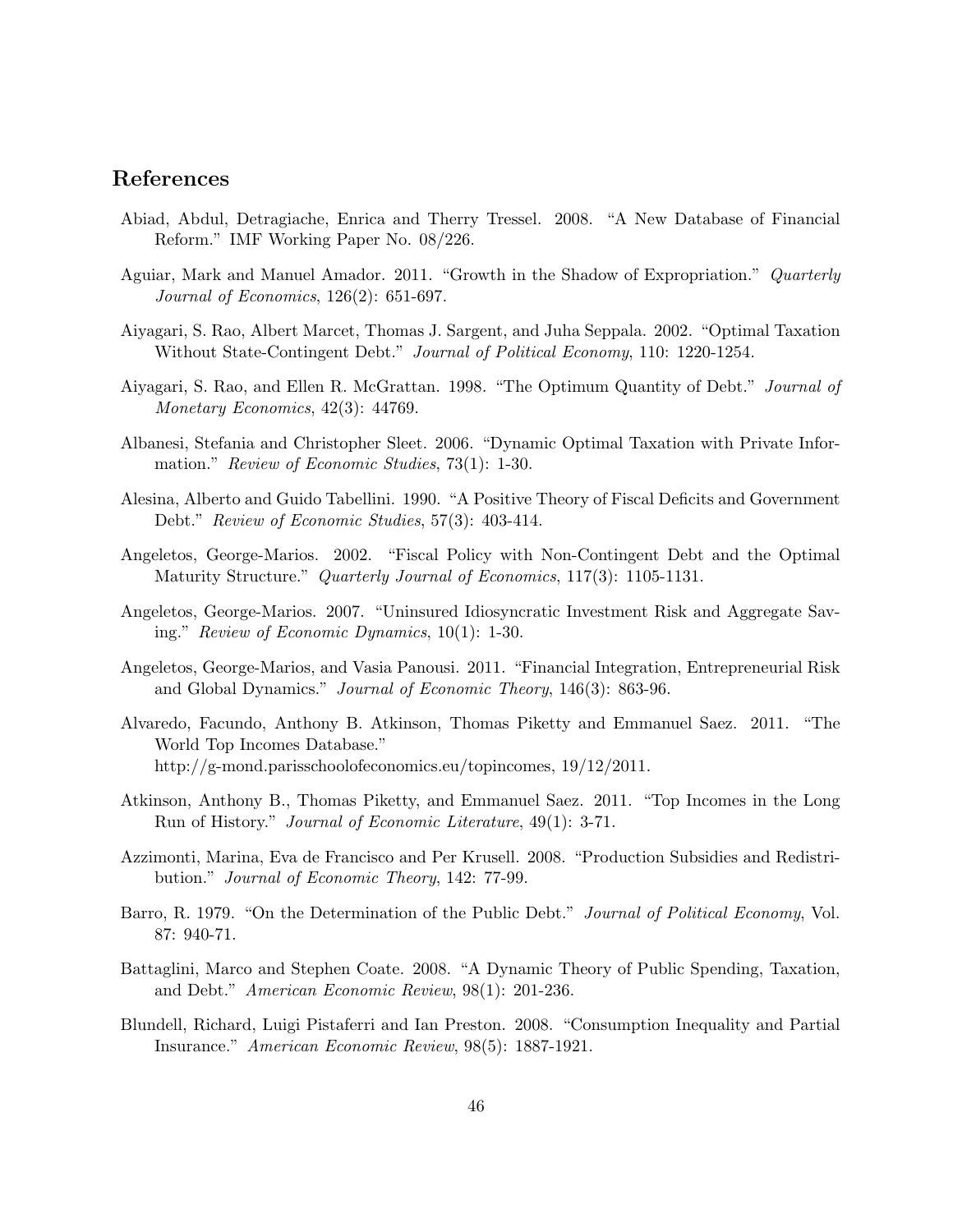- Caballero, Ricardo J., Emanuel Farhi, and Pierre-Olivier Gourinchas. 2008, "An Equilibrium Model of Global Imbalances and Low Interest Rates." American Economic Review, 98(1): 358-93.
- Caballero, Ricardo and Pierre Yared. 2008. "Future Renting-Seeking and Current Public Savings." NBER Working Paper No. 14417
- Chang, Roberto. 1990. "International Coordination of Fiscal Deficits." Journal of Monetary Economics, 25(3): 347-66.
- Chari, V. V., Lawrence J. Christiano, and Patrick J. Kehoe. 1994. "Optimal Fiscal Policy in a Business Cycle Model." Journal of Political Economy, 102(4): 617-52.
- Chinn, Menzio and Hiro Ito. 2008. "A New Measure of Financial Openness." Journal of Comparative Policy Analysis, 10(3): 309-22.
- Cooper, Rusell, Hubert Kempf, and Dan Peled. 2008. "Is It or Is It Ain't My Obligation? Regional Debt in a Fiscal Federation." International Economic Review, 49(4): 1469504.
- Corbae, Dean, Pablo D'Erasmo, and Burhanettin Kuruscu. 2009. "Politico-Economic Consequences of Rising Wage Inequality." Journal of Monetary Economics, 56(1): 43-61.
- DeBacker, Jason, Bradley Heim, Vasia Panousi and Ivan Vidangos. 2011. "Rising Inequality: Transitory or Permanent? New Evidence from a Panel of U.S. Tax Returns 1987- 2006." Finance and Economics Discussion Series No. 2011-60, The Federal Reserve Board.
- DeBacker, Jason, Bradley Heim, Vasia Panousi, Shanthi Ramnath and Ivan Vidangos. 2012. "The Properties of Income Risk in Privately Held Businesses." Finance and Economics Discussion Series No. 2012-69, The Federal Reserve Board.
- Farhi, Emmanuel and Ivan Werning. 2008. "The Political Economy of Nonlinear Capital Taxation." Unpublished manuscript, Harvard University and Massachusetts Institute of Technology.
- Fogli, Alessandra and Fabrizio Perri. 2006. "The Great Moderation and the U.S. External Imbalance." Monetary and Economic Studies, Institute for Monetary and Economic Studies, Bank of Japan, 24(S1): 209-25.
- Golosov, Mikhail, Narayana Kocherlakota, and Aleh Tsyvinski. 2003. "Optimal Indirect and Capital Taxation." Review of Economic Studies, 70(3): 569-87.
- Golosov, Mikhail and Thomas Sargent. 2012. "Taxation, Redistribution and Debt with Aggregate Shocks". Unpublished manuscript, Princeton University and New York University.
- Ilzetzki, Ethan. 2011. "Rent-Seeking Distortions and Fiscal Procyclicality." Journal of Development Economics, 96(1): 30-46.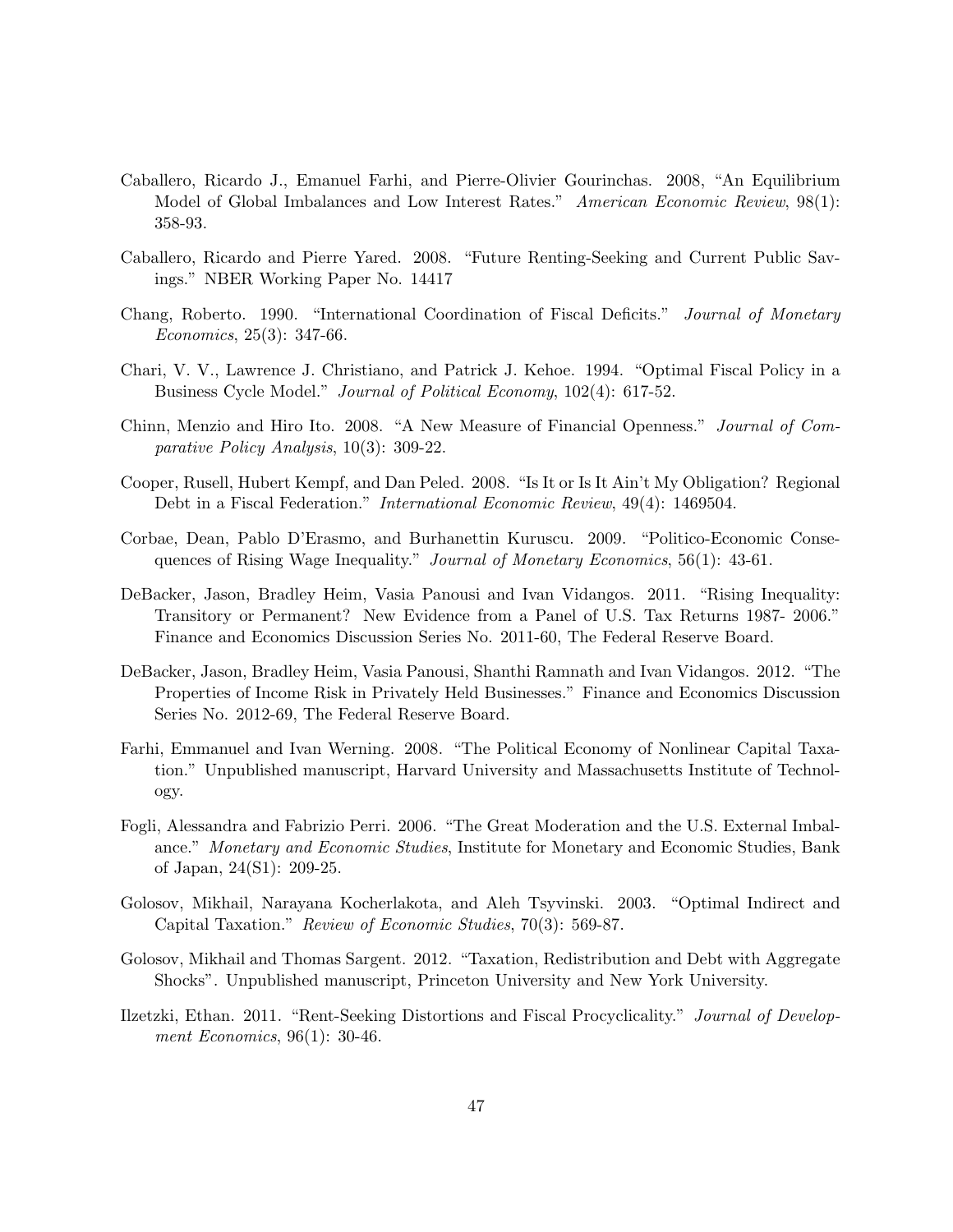- Kaminsky, Graciela, Carmen Reinhart, and Carlos Végh. 2004 "When it rains, it pours: Procyclical capital flows and macroeconomic policies." NBER Macroeconomics Annual 2004, ed. Mark Gertler and Ken Rogoff, 11-82. Cambridge,
- Kehoe, Patrick J. (1989). "Cooperation Among Benevolent Governments May Be Undesirable." Review of Economic Studies, 56(2): 28996.
- Kocherlakota, Narayana 2007. "Money and Bonds: An Equivalence Theorem." Working Paper.
- Krueger, Dirk, and Fabrizio Perri. 2006. "Does Income Inequality Lead to Consumption Inequality? Evidence and Theory." Review of Economic Studies, 73(1): 163-93.
- Krusell, Per, and Jose Victor Rios-Rull. 1999. "On the Size of U.S. Government: Political Economy in the Neoclassical Growth model.", American Economic Review, 89(5): 1156-81.
- Krusell, Per, Fernando Martin, and Jose Victor Rios-Rull. 2006. "Time Consistent Debt.", Unpublished. manuscript.
- Lucas, Robert E. Jr., and Nancy L. Stokey. 1983. "Optimal Fiscal and Monetary Policy in an Economy Without Capital." Journal of Monetary Economics, 12(1): 55-93.
- Marcet, Albert and Andrew Scott. 2009. "Debt, Deficits, and the Structure of Bond Markets." Journal of Economic Theory, 144(2): 473-501.
- Mendoza, Enrique, Vincenzo Quadrini, and Jose-Victor Rios-Rull. 2009. "Financial Integration, Financial Development and Global Imbalances." Journal of Political Economy, 117(3): 371- 416.
- Mendoza, Enrique, and Linda Tesar. 2005. "Why Hasn't Tax Competition Triggered a Race to the Bottom? Some Quantitative Lessons from the EU." Journal of Monetary Economics, 52(1): 163-204.
- Obstfeld, Maurice, and Alan M. Taylor. 2005. Global Capital Markets Integration, Crisis, and Growth. Cambridge University Press, New York.
- Persson, Torsten and Lars Svensson. 1989. "Why a Stubborn Conservative Would Run a Deficit: Policy with Time-Inconsistent Preferences." The Quarterly Journal of Economics, 104(2): 325-345.
- Persson, Torsten and Guido Tabellini. 2000. Political Economics: Explaining Economic Policy. Cambridge, Mass: MIT Press
- Quadrini, Vincenzo. 2005. "Policy Commitment and the Welfare Gains from Capital Market Liberalization." European Economic Review, 49(8): 1927-51.
- Reinhart, Carmen and Kenneth Rogoff. 2011. "From Financial Crash to Debt Crisis." American Economic Review, 101(5): 1676-706.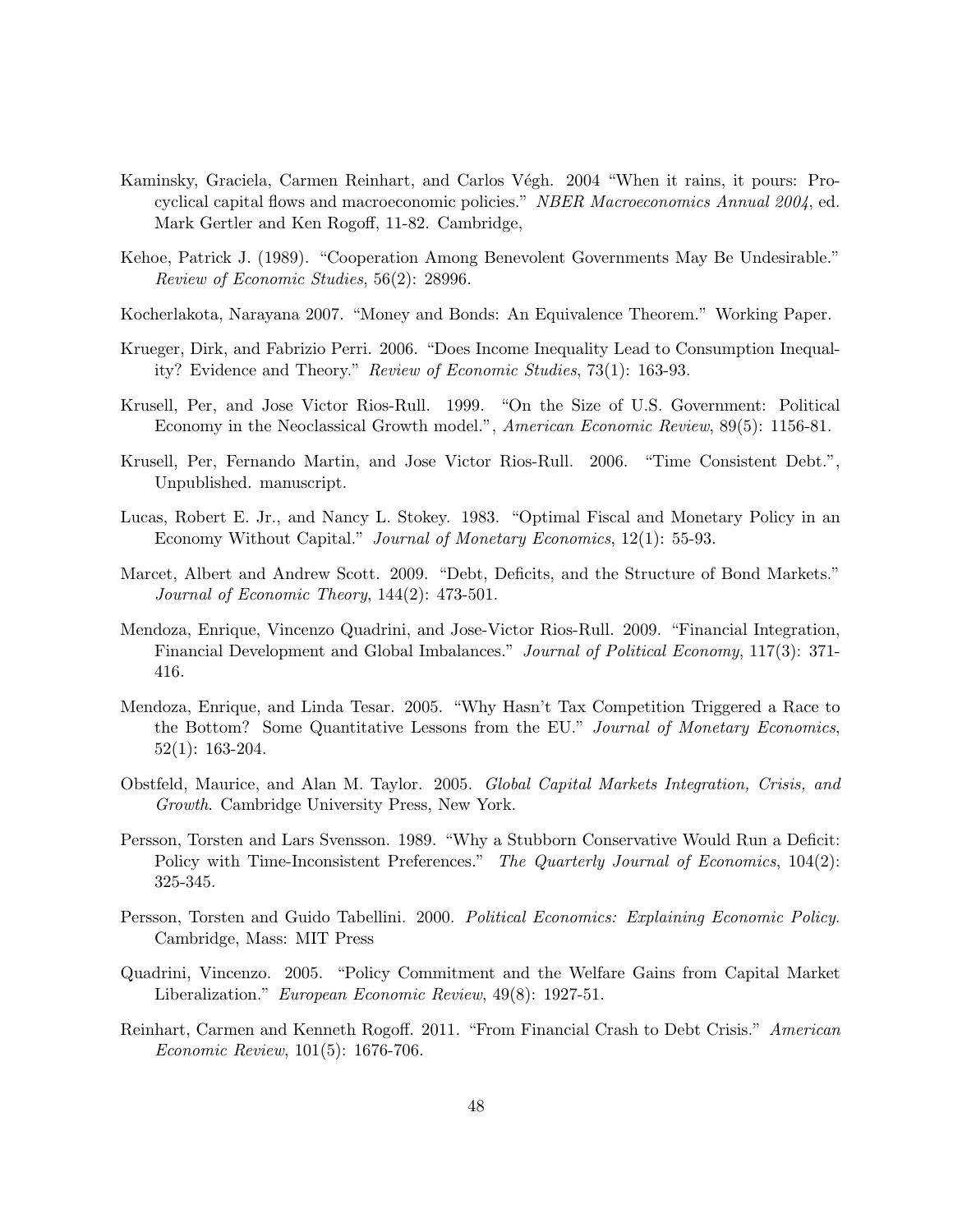- Shin, Yongseok. 2006. "Ramsey Meets Bewley: Optimal Government Financing with Incomplete Markets. " Unpublished manuscript, Washington University in St. Louis.
- Song, Zheng, Kjetil Storesletten, and Fabrizio Zilibotti. 2012. "Rotten Parents and Disciplined Children: A Politico-Economic Theory of Public Expenditure and Debt." Econometrica, forthcoming.
- Yared, Pierre. 2011. "Public Debt under Limited Private Credit." Journal of the European Economic Association, forthcoming.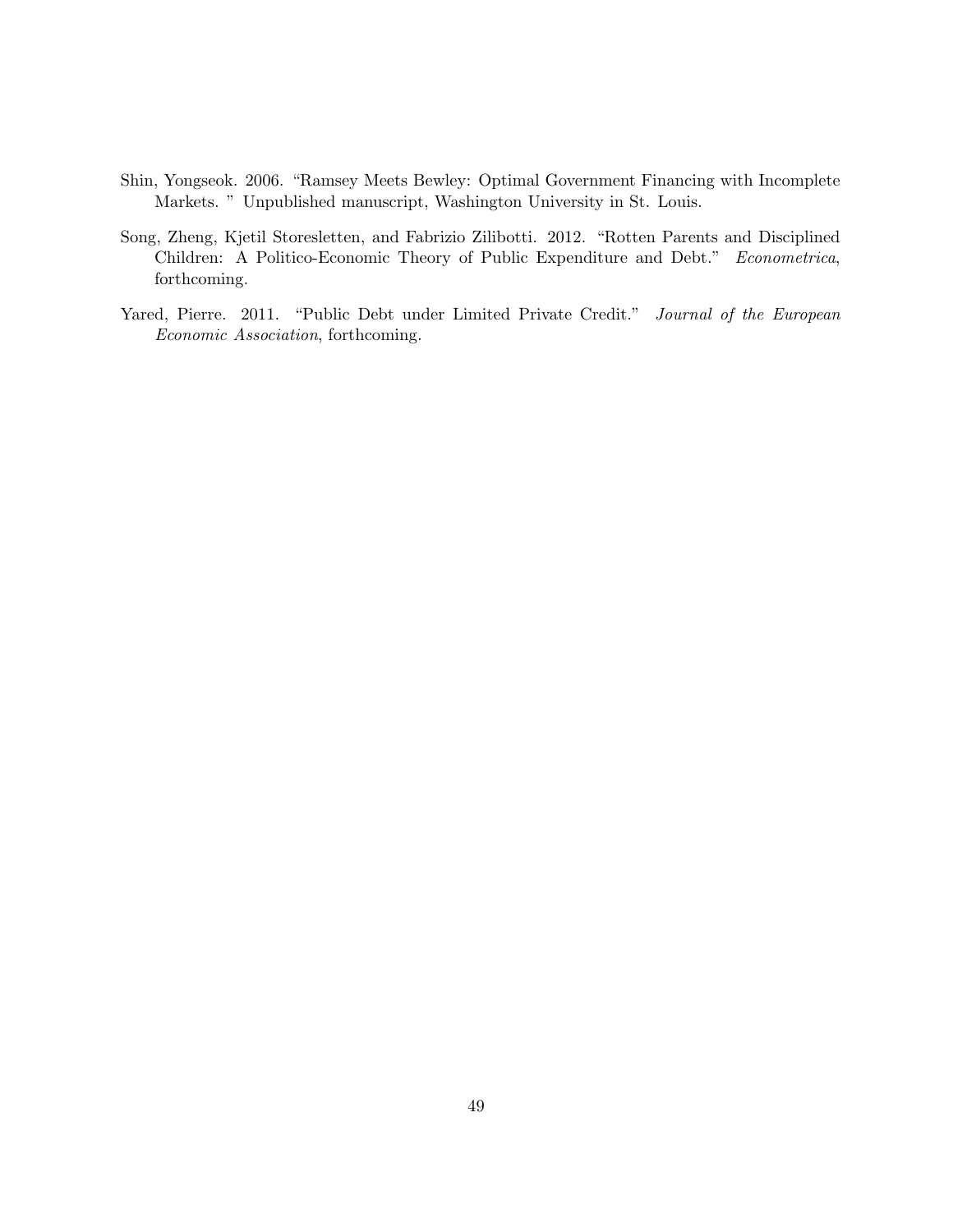# Online Appendix: Numerical algorithm

To simplify the exposition we describe the numerical procedure when there are only two countries  $(N = 2)$ . We first form a two-dimensional, equally spaced grid over the states  $B_1$  and  $B_2$ , which we denote by S. We then solve the model at any grid point for the states  $(B_1, B_2) \in S$  backward, starting from the terminal period  $t = T$ . Before describing the specific solution at any  $t = T, T - 1, ..., 1$ , we state the following property based on Lemma 2.1, Proposition 2.1, Corollary 2.1 and Proposition 4.1.

**Property 1** Given  $B_{j,t}$ ,  $B_{j,t+1}$ ,  $p_{j,t+1}$ ,  $V_{j,t+1}$ ,  $W_{j,t+1}$ ,  $j \in \{1,2\}$ , we can solve for all variables at time t using the equations

$$
\eta_t = \frac{\beta}{1 + \beta^{T-t} \left( \sum_{s=1}^{T-t} \beta^{s-1} \right)^{-1}} \tag{59}
$$

$$
\tilde{b}_{j,t} = \begin{cases}\n \nu B_{j,t}, & \text{In autarky} \\
\nu \left( \frac{B_{1,t} + B_{2,t}}{2} \right), & \text{With mobility}\n \end{cases}
$$
\n(60)

$$
\tilde{b}_{j,t+1} = \begin{cases} \nu B_{j,t+1}, & \text{In autarky} \\ \nu \left( \frac{B_{1,t+1} + B_{2,t+1}}{2} \right), & \text{With mobility} \end{cases} \tag{61}
$$

$$
\phi_{j,t} = \mathbb{E}_t \left[ \frac{A(z_{j,t+1}^i) + p_{j,t+1}}{A(z_{j,t+1}^i) + p_{j,t+1} + \tilde{b}_{j,t+1}} \right],
$$
\n(62)

$$
p_{j,t} = \frac{\eta_t \phi_{j,t}(\bar{A} + \tilde{b}_{j,t})}{(1 - \eta_t \phi_{j,t})},
$$
\n(63)

$$
R_{j,t} = \frac{(1 - \eta_t \phi_{j,t})\tilde{b}_{j,t+1}}{\eta_t (1 - \phi_{j,t})(\bar{A} + \tilde{b}_{j,t})},\tag{64}
$$

$$
\hat{a}_{j,t}^i = A(z_{j,t}^i) + p_{j,t} + \tilde{b}_{j,t}, \tag{65}
$$

$$
V_{j,t} = \ln(1 - \eta_t) + \left(\frac{1}{1 - \eta_t}\right) \left[\eta_t \ln\left(\frac{\eta_t \phi_{j,t}}{p_{j,t}}\right) + \mathbb{E}_t \ln \hat{a}_{j,t}^i\right] + \beta V_{j,t+1},\tag{66}
$$

$$
W_{j,t} = \ln\left(\bar{w} + \nu\left(\frac{B_{j,t+1}}{R_{j,t}} - B_{j,t}\right)\right) + \beta W_{j,t+1},\tag{67}
$$

where  $\nu = \frac{\Phi}{1+\Phi}$ ,  $\bar{A} = \sum_{\ell} A(z_{\ell}) \mu_{\ell}$ ,  $\bar{w} = (1-\theta)\bar{z}^{\theta}$ .

We can solve exactly for the above variables sequentially, once we know  $B_{j,t}, B_{j,t+1}, p_{j,t+1}, V_{j,t+1}$  and  $W_{j,t+1}$ . For the following description of the computational algorithm, it will be convenient to define the vectors  $\mathbf{X}_t = \{B_{j,t}, B_{j,t+1}, p_{j,t+1}, V_{j,t+1}, W_{j,t+1}\}_{j=1}^2$  and  $\mathbf{Y}_t = \{p_{j,t}, V_{j,t}, W_{j,t}\}_{j=1}^2$ . Using Property 1, we can express  $\mathbf{Y}_t$  as a function of  $\mathbf{X}_t$ ,

$$
\mathbf{Y}_t = \Upsilon(\mathbf{X}_t).
$$

We describe next the solution at each time  $t$ , starting from the terminal period  $T$ .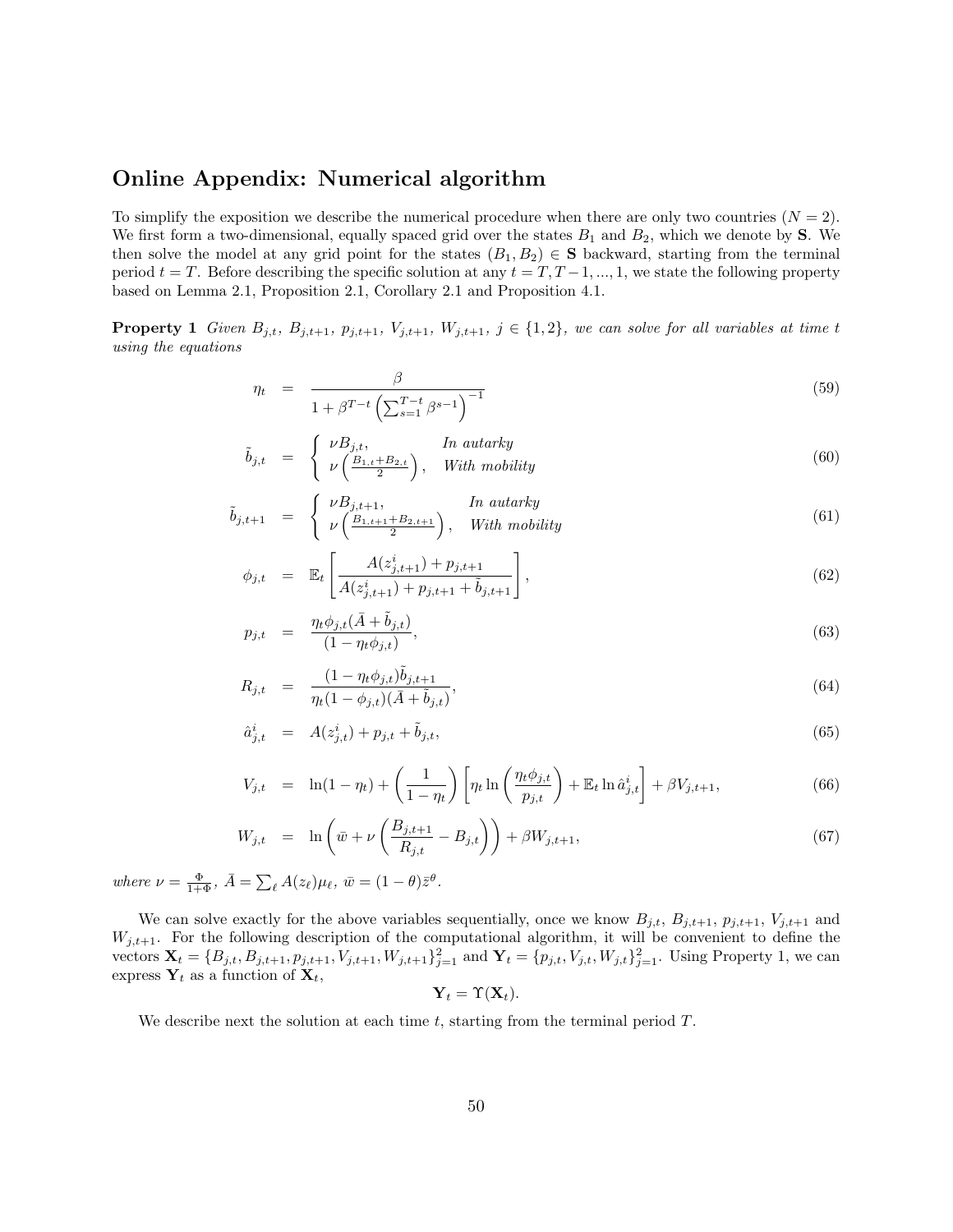## Solution at  $t = T$

In the terminal period governments fully repay their debts. Thus,  $B_{j,T+1} = 0$ . Furthermore we know that  $p_{j,T+1} = V_{1,T+1} = W_{j,T+1} = 0.$  Therefore,  $\mathbf{X}_T = \{B_{j,T}, 0, 0, 0, 0\}_{j=1}^2$ . We can then use the function  $\Upsilon(\mathbf{X}_T)$ from property 1 to solve for  $\mathbf{Y}_T = \{p_{j,T}, V_{j,T}, W_{j,T}\}_{j=1}^2$  at each grid point  $(B_1, B_2) \in \mathbf{S}$ .

The solution obtained for  $Y_T$  at each grid point  $(B_1, B_2) \in S$  is used to form the approximate function

$$
\mathbf{Y}_T = \Gamma_T(B_{1,T}, B_{2,T})
$$

The reason we need to create this approximate function is because, when we move to the next step  $t = T - 1$ , we need to determine  $Y_T$  also for values of  $B_{1,T}$  and  $B_{2,T}$  that are not on the grid S. The approximate function is created with bilinear interpolation of the solutions  $Y_T$  obtained at the grid points  $(B_1, B_2) \in \mathbf{S}$ . Armed with the approximate function  $\Gamma_T(B_{1,T}, B_{2,T})$ , we can move to period  $t = T - 1$ .

### Solution at  $t < T$

The main difference from the terminal period T is that now we need to solve for the optimal debts  $B_{1,t+1}$ and  $B_{2,t+1}$  chosen by governments. To find the optimal debt chosen by each government at each grid point  $(B_1, B_2) \in \mathbf{S}$ , we implement the following steps.

1. We first solve for the optimal response functions to the debt chosen by the other country. To find the optimal response function we need to find the government objective  $O_{j,t}(B_{1,t+1}, B_{2,t+1}) = \Phi W_{j,t} + V_{j,t}$ . The response function of country 1 and country 2 are defined, respectively, as

$$
\varphi_{1,t}(B_{2,t+1}) = \max_{B_{1,t+1}} O_{1,t}(B_{1,t+1}, B_{2,t+1}),
$$
  

$$
\varphi_{2,t}(B_{1,t+1}) = \max_{B_{2,t+1}} O_{2,t}(B_{1,t+1}, B_{2,t+1}).
$$

The optimization is performed by searching over an equally spaced grid B. This grid is finer than the two dimensional grid for the states S so that we obtain a more accurate approximation to the maximization problem. The detailed steps are as follows:

- (a) Given  $(B_{1,t+1}, B_{2,t+1}) \in \mathbf{B} \times \mathbf{B}$ , we find  $\mathbf{Y}_{t+1}$  using the approximate function  $\Gamma_{t+1}(B_{1,t+1}, B_{2,t+1})$ found in the previous step  $t + 1$ .
- (b) Given  $Y_{t+1}$  we have all the terms we need to construct the vector  $X_t$ . Thus we can find  $Y_t$ using the function  $\Upsilon_t(\mathbf{X}_t)$  from Property 1.
- (c) The vector  $\mathbf{Y}_t$  contains the necessary elements to compute the government objectives  $O_{j,t}(B_{1,t+1}, B_{2,t+1})$ for  $(B_{1,t+1}, B_{2,t+1}) \in \mathbf{B} \times \mathbf{B}$ .
- (d) Now that we know the government objectives at the grid points, we compute the optimal response functions as

$$
\varphi_{1,t}(B_{2,t+1}) = \max_{B_{1,t+1} \in \mathbf{B}} O_{1,t}(B_{1,t+1}, B_{2,t+1}),
$$
  

$$
\varphi_{2,t}(B_{1,t+1}) = \max_{B_{2,t+1} \in \mathbf{B}} O_{2,t}(B_{1,t+1}, B_{2,t+1}),
$$

which are defined only over the grid **B**. To make the response functions continuous, we join the grid values with piece-wide linear segments.